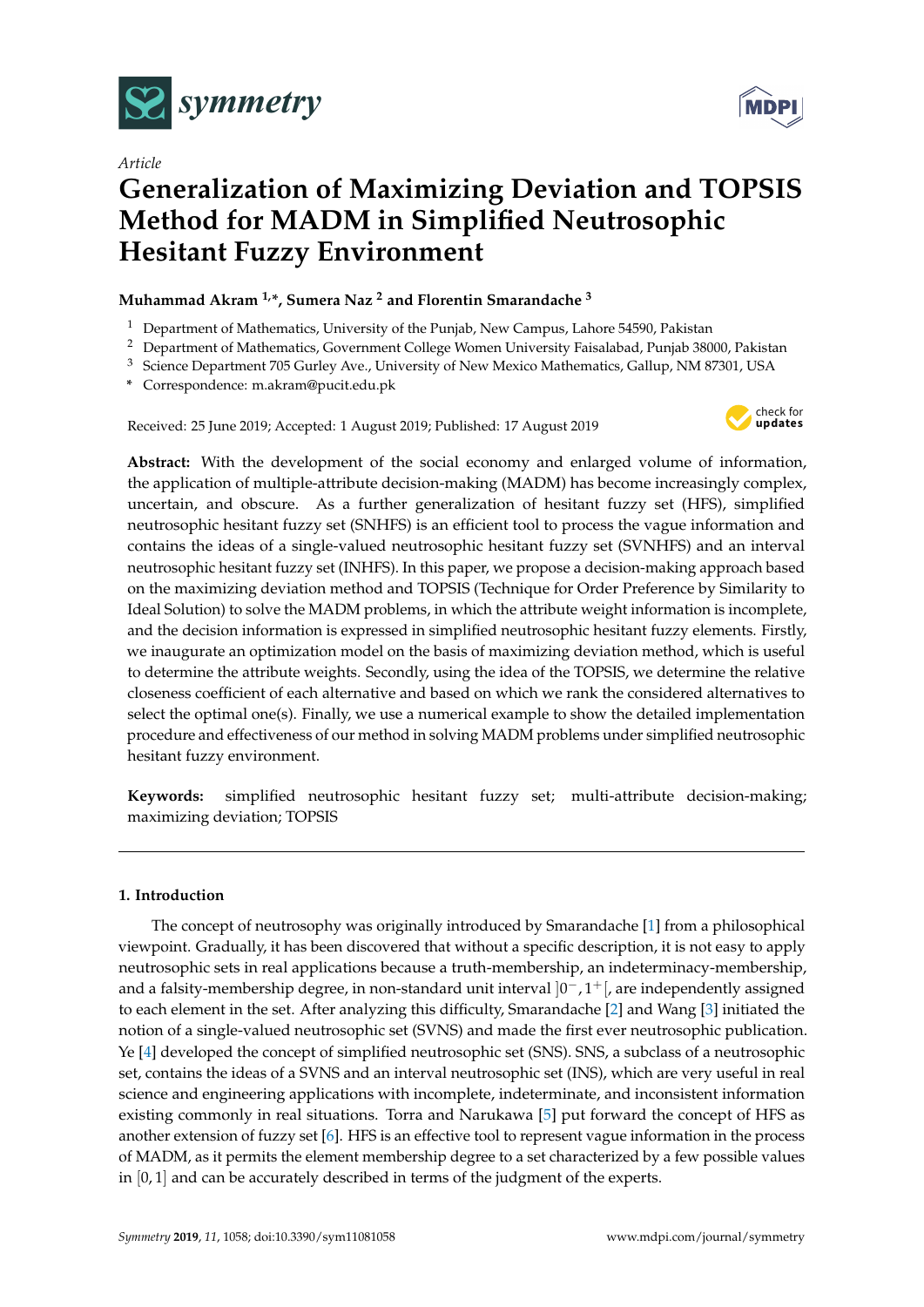Ye [\[7\]](#page-24-6) introduced SVNHFS as an extension of SVNS in the spirit of HFS and developed the single-valued neutrosophic hesitant fuzzy weighted averaging and weighted geometric operator. The SVNHFS represents some uncertain, incomplete, and inconsistent situations where each element has certain different values characterized by truth-membership hesitant, indeterminacy-membership hesitant, and falsity-membership hesitant function. For instance, when the opinion of three experts is required for a certain statement, they may state that the possibility that the statement is true is  $\{0.3, 0.5, 0.8\}$ , and the statement is false is  $\{0.1, 0.4\}$ , and the degree that they are not sure is {0.2, 0.7, 0.8}. For single-valued neutrosophic hesitant fuzzy notation, it can be expressed as  $\{0.3, 0.5, 0.8\}, \{0.1, 0.4\}, \{0.2, 0.7, 0.8\}\}.$  Liu and Luo [\[8\]](#page-24-7) discussed the certainty function, score function, and accuracy function of SVNHFS and proposed the single-valued neutrosophic hesitant fuzzy ordered weighted averaging operator and hybrid weighted averaging operator. Sahin and Liu [\[9\]](#page-24-8) proposed the correlation coefficient with single-valued neutrosophic hesitant fuzzy information and successfully applied it to decision-making problems. Li and Zhang [\[10\]](#page-24-9) introduced Choquet aggregation operators with single-valued neutrosophic hesitant fuzzy information for MADM. Juan-Juan et al. [\[11\]](#page-24-10) developed a decision-making technique using geometric weighted Choquet integral Heronian mean operator for SVNHFSs. Wang and Li [\[12\]](#page-24-11) developed the generalized prioritized weighted average operator, the generalized prioritized weighted geometric operator with SVNHFS, and further developed an approach on the basis of the proposed operators to solve MADM problems. Recently, Akram et al. [\[13](#page-24-12)[–16\]](#page-24-13) and Naz et al. [\[17–](#page-24-14)[19\]](#page-24-15) put forward certain novel decision-making techniques in the frame work of extended fuzzy set theory. Furthermore, Liu and Shi [\[20\]](#page-25-0) proposed the concept of INHFS by combining INS with HFS and developed the generalized weighted operator, generalized ordered weighted operator, and generalized hybrid weighted operator with the proposed interval neutrosophic hesitant fuzzy information. Ye [\[21\]](#page-25-1) and Kakati et al. [\[22\]](#page-25-2) proposed the correlation coefficients and Choquet integrals, respectively, with INHFS. Mahmood et al. [\[23\]](#page-25-3) discussed the vector similarity measures with SNHFS. In practical terms, the SNHFS measures the truth-membership, the indeterminacy-membership and the falsity-membership degree by SVNHFSs and INHFSs. The classical sets, fuzzy sets, intuitionistic fuzzy sets, SVNSs, INSs, SNSs, and HFSs are the particular situations of SNHFSs. In modeling vague and uncertain information, SNHFS is more flexible and practice.

In the theory of decision analysis, MADM is one of the most important branches and several beneficial models and approaches have been developed related to decision analysis. However, due to limited time, lack of data or knowledge, and the limited expertise of the expert about the problem, MADM process under simplified neutrosophic hesitant fuzzy circumstances, encounters the situations where the information about attribute weights is completely unknown or incompletely known. The existing approaches are not suitable to handle these situations. Furthermore, among some useful MADM methodologies, the maximizing deviation method and the TOPSIS provide a ranking approach, which is measured by the farthest distance from the negative-ideal solution (NIS) and the shortest distance from the positive-ideal solution (PIS). For all these, in this paper, we propose an innovative approach of maximizing deviation and TOPSIS to objectively determine the attribute weights and rank the alternatives with completely unknown or partly known attribute weights. We propose the new distance measure and discuss the application of SNHFSs to MADM. In the framework of TOPSIS, we construct a novel generalized method under the simplified neutrosophic hesitant fuzzy environment. As compared to the existing work, the SNHFSs availably depict more general decision-making situations.

The paper is structured as follows: Section [2](#page-2-0) establishes a simplified neutrosophic hesitant fuzzy MADM based on maximizing deviations and TOPSIS. In Section [3,](#page-16-0) a numerical example is given to demonstrate the effectiveness of our model and method and finally we draw conclusions in Section [4.](#page-23-0)

SVNHFS as a more flexible general formal framework extends the concept of fuzzy set [\[6\]](#page-24-5), intuitionistic fuzzy set [\[24\]](#page-25-4), SVNS [\[3\]](#page-24-2) and HFS [\[25\]](#page-25-5). Ye [\[7\]](#page-24-6) proposed the following definition of SVNHFS.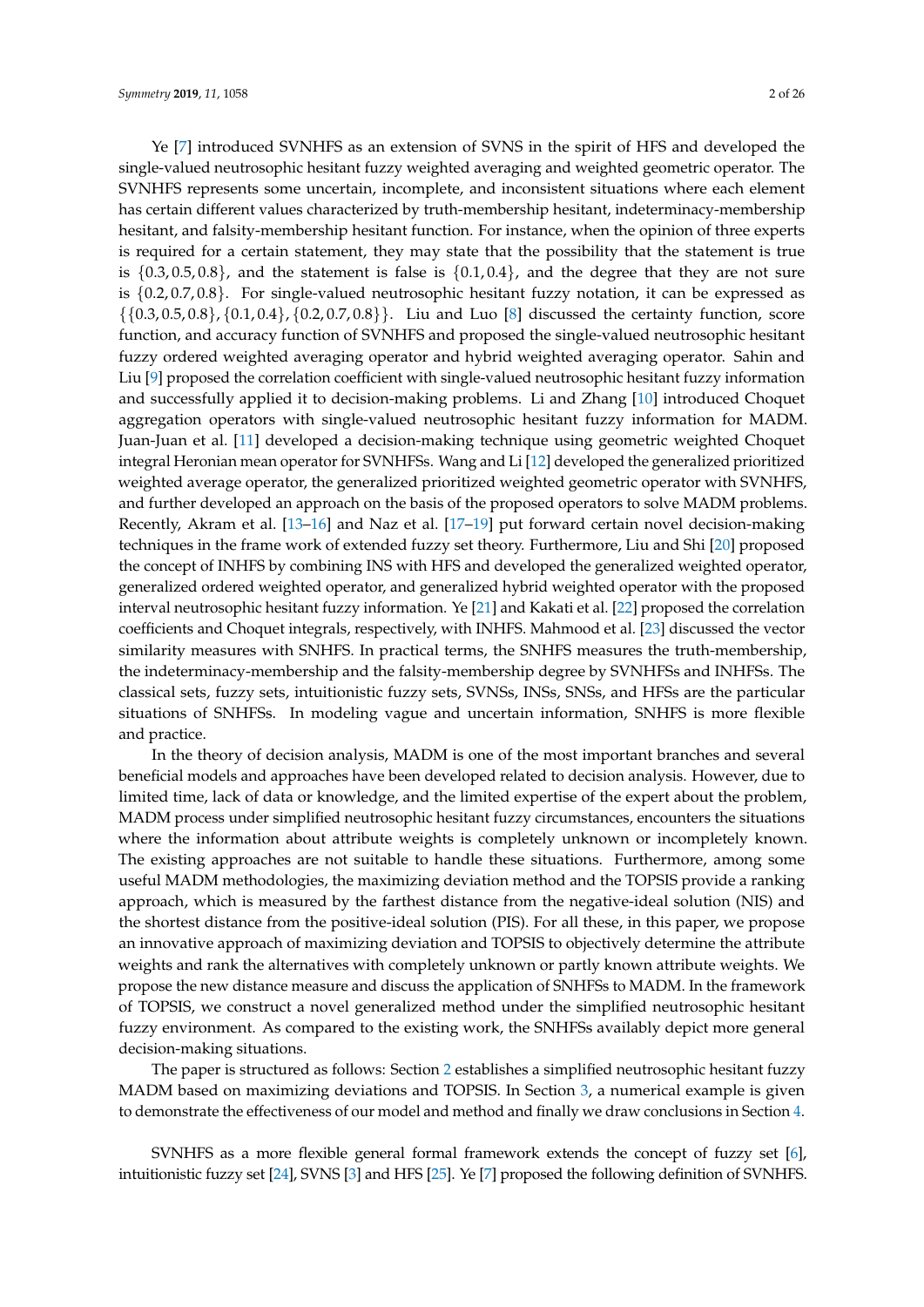**Definition 1.** *[\[7\]](#page-24-6) Let Z be a fixed set, a SVNHFS* n *on Z is defined as*

$$
\mathfrak{n} = \{ \langle z, \mathfrak{t}(z), \mathfrak{i}(z), \mathfrak{f}(z) \rangle | z \in Z \}
$$

*where*  $t(z)$ ,  $i(z)$ ,  $f(z)$  *are the sets of a few values in* [0, 1]*, representing the possible truth-membership hesitant degree, indeterminacy-membership hesitant degree and falsity-membership hesitant degree of the element z to* **n**, *respectively;*  $\mathfrak{t}(z) = {\gamma_1, \gamma_2, ..., \gamma_l}, \gamma_1, \gamma_2, ..., \gamma_l$  *are the elements of*  $\mathfrak{t}(z)$ *;*  $i(z) = {\delta_1, \delta_2, \ldots, \delta_p}$ ,  $\delta_1, \delta_2, \ldots, \delta_p$  are the elements of  $i(z)$ ;  $f(z) = {\eta_1, \eta_2, \ldots, \eta_q}$ ,  $\eta_1, \eta_2, \ldots, \eta_q$  are the *elements of*  $f(z)$ *, for every*  $z \in Z$ *; and l, p, q denote, respectively, the numbers of the hesitant fuzzy elements in* t, i, f*.*

For simplicity, the expression  $n(z) = \{t(z), i(z), f(z)\}$  is called a single-valued neutrosophic hesitant fuzzy element (SVNHFE), which we represent by simplified symbol  $\mathfrak{n} = \{\mathfrak{t}, \mathfrak{i}, \mathfrak{f}\}.$ 

**Definition 2.** [\[7\]](#page-24-6) Let  $n$ ,  $n_1$  and  $n_2$  be three SVNHFEs. Then their operations are defined as follows:

1. 
$$
\mathfrak{n}_1 \oplus \mathfrak{n}_2 = \bigcup_{\gamma_1 \in \mathfrak{t}_1, \delta_1 \in \mathfrak{i}_1, \eta_1 \in \mathfrak{f}_1, \gamma_2 \in \mathfrak{t}_2, \delta_2 \in \mathfrak{i}_2, \eta_2 \in \mathfrak{f}_2} \{ \{ \gamma_1 + \gamma_2 - \gamma_1 \gamma_2 \}, \{ \delta_1 \delta_2 \}, \{ \eta_1 \eta_2 \} \};
$$
\n2. 
$$
\mathfrak{n}_1 \otimes \mathfrak{n}_2 = \bigcup_{\gamma_1 \in \mathfrak{t}_1, \delta_1 \in \mathfrak{i}_1, \eta_1 \in \mathfrak{f}_1, \gamma_2 \in \mathfrak{t}_2, \delta_2 \in \mathfrak{i}_2, \eta_2 \in \mathfrak{f}_2} \{ \{ \gamma_1 \gamma_2 \}, \{ \delta_1 + \delta_2 - \delta_1 \delta_2 \}, \{ \eta_1 + \eta_2 - \eta_1 \eta_2 \} \};
$$
\n3. 
$$
\mathfrak{c} \mathfrak{n} = \bigcup_{\gamma \in \mathfrak{t}, \delta \in \mathfrak{i}, \eta \in \mathfrak{f}} \{ \{ 1 - (1 - \gamma)^{\varsigma} \}, \{ \delta^{\varsigma} \}, \{ \eta^{\varsigma} \} \}; \, \varsigma > 0
$$
\n4. 
$$
\mathfrak{n}^{\varsigma} = \bigcup_{\gamma \in \mathfrak{t}, \delta \in \mathfrak{i}, \eta \in \mathfrak{f}} \{ \{ \gamma^{\varsigma} \}, \{ 1 - (1 - \delta)^{\varsigma} \}, \{ 1 - (1 - \eta)^{\varsigma} \} \} \, \varsigma > 0.
$$

# <span id="page-2-0"></span>**2. TOPSIS and Maximizing Deviation Method for Simplified Neutrosophic Hesitant Fuzzy Multi-Attribute Decision-Making**

In this section, we propose the normalization technique and the distance measures of SNHFSs and based on this we develop further a new decision-making approach based on maximum deviation and TOPSIS under simplified neutrosophic hesitant fuzzy circumstances to explore the application of SNHFSs to MADM.

## <span id="page-2-1"></span>*2.1. TOPSIS and Maximizing Deviation Method for Single-Valued Neutrosophic Hesitant Fuzzy Multi-Attribute Decision-Making*

In this subsection, we only use SVNHFSs in SNHFSs and develop a new decision-making approach, by combining the idea of SVNHFSs with maximizing deviation, to solve a MADM problem in single-valued neutrosophic hesitant fuzzy environment.

#### 2.1.1. Description of the MADM Problem

Consider a MADM problem containing a discrete set of *m* alternatives  $\{A_1, A_2, \ldots, A_m\}$  and a set of all attributes  $P = \{P_1, P_2, \ldots, P_n\}$ . The evaluation information of the *i*th alternative with respect to the *j*th attribute is a SVNHFE  $n_{ij} = \langle t_{ij}, i_{ij}, f_{ij} \rangle$ , where  $t_{ij}$ ,  $i_{ij}$  and  $f_{ij}$  indicate the preference degree, uncertain degree, and falsity degree, respectively, of the decision maker facing the *i*th alternative that satisfied the *j*th attribute. Then the single-valued neutrosophic hesitant fuzzy decision matrix (SVNHFDM)  $N$ , can be constructed as follows:

$$
\mathcal{N} = \left[ \begin{array}{cccc} n_{11} & n_{12} & \dots & n_{1n} \\ n_{21} & n_{22} & \dots & n_{2n} \\ \vdots & \vdots & \ddots & \vdots \\ n_{m1} & n_{m2} & \dots & n_{mn} \end{array} \right]
$$

Assume that each attribute has different importance, the weight vector of all attributes is defined as  $w = (w_1, w_2, \dots, w_n)^t$ , where  $0 \le w_j \le 1$  and  $\sum_{i=1}^n$  $\sum_{j=1} w_j = 1$  with  $w_j$  representing the importance degree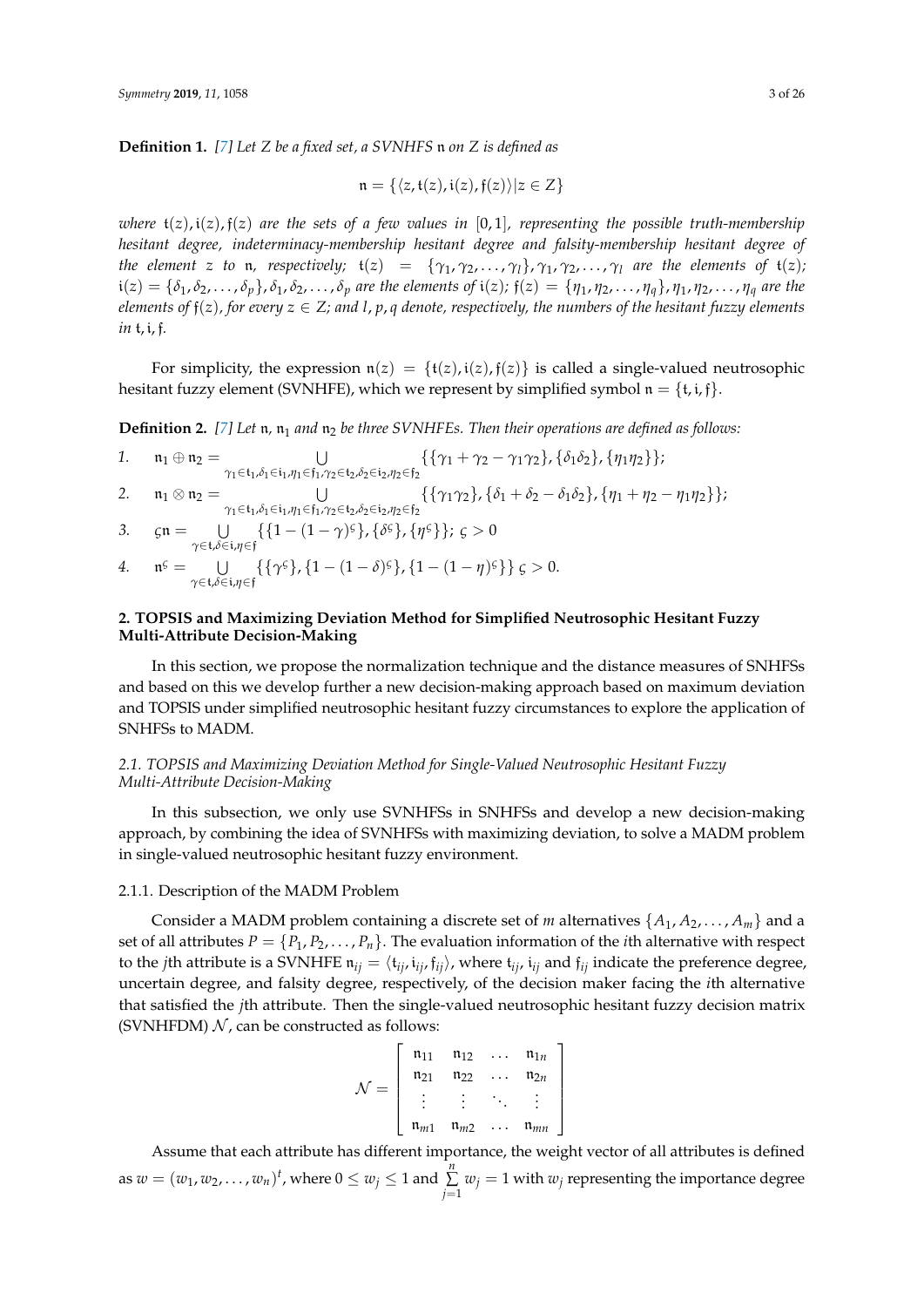of the attribute *P<sup>j</sup>* . Due to the complexity of the practical decision-making problems, the attribute weights information is frequently incomplete. For ease, let  $\Im$  be the set of the known information about attribute weights, which we can construct by the following forms, for  $i \neq j$ :

- (i)  $w_i \geq w_j$  (weak ranking);
- (ii)  $w_i w_j \ge \alpha_i, \alpha_i > 0$  (strict ranking);
- (iii)  $w_i w_j \ge w_k w_l$ , for  $j \ne k \ne l$  (ranking of differences);
- (iv)  $w_i \geq \alpha_i w_j$ ,  $0 \leq \alpha_i \leq 1$  (ranking with multiples);
- $\alpha_i \leq w_i \leq \alpha_i + \xi_i$ ,  $0 \leq \alpha_i \leq \alpha_i + \xi_i \leq 1$  (interval form).

In the comparison of SVNHFEs, the number of their corresponding element may be unequal. To handle this situation, we normalize the SVNHFEs as follows:

Suppose that  $\mathfrak{n} = \{\mathfrak{t}, \mathfrak{i}, \mathfrak{f}\}\)$  is a SVNHFE, then  $\bar{\gamma} = \omega \gamma^+ + (1 - \omega) \gamma^-$ ,  $\bar{\delta} = \omega \delta^+ + (1 - \omega) \delta^$ and  $\bar{\eta} = \omega \eta^+ + (1 - \omega)\eta^-$  are the added truth-membership, the indeterminacy-membership and the falsity-membership degree, respectively, where  $\gamma^-$  and  $\gamma^+$  are the minimum and the maximum elements of t, respectively,  $\delta^-$  and  $\delta^+$  are the minimum and the maximum elements of i, respectively, *η*  $^-$  and *η*<sup>+</sup> are the minimum and the maximum elements of f, respectively, and  $\omega \in [0,1]$  is a parameter assigned by the expert according to his risk preference.

For the normalization of SVNHFE, different values of  $\varpi$  produce different results for the added truth-membership, the indeterminacy-membership and the falsity-membership degree. Usually, there are three cases of the preference of the expert:

- **•** If  $\varphi = 0$ , the pessimist expert may add the minimum truth-membership degree  $\gamma$ <sup>-</sup>, the minimum indeterminacy-membership degree *δ* − and the minimum falsity-membership degree *η* −.
- If  $\varpi = 0.5$ , the neutral expert may add the truth-membership degree  $\frac{\gamma^- + \gamma^+}{2}$  $\frac{+1}{2}$ , the indeterminacy-membership degree  $\frac{\delta^- + \delta^+}{2}$  $\frac{+\delta^+}{2}$  and the falsity-membership degree  $\frac{\eta^-+\eta^+}{2}$  $rac{1}{2}$ .
- **•** If  $\omega = 1$ , the optimistic expert may add the maximum truth-membership degree  $\gamma^-$ , the maximum indeterminacy-membership degree *δ* − and the maximum falsity-membership degree *η* −.

For instance, if we have two SVNHFEs  $n_1 = \{t_1, i_1, f_1\} = \{\{0.3, 0.5\}, \{0.4, 0.6, 0.8\}, \{0.5, 0.7\}\},$  $n_2 = \{t_2, t_2, t_2\} = \{\{0.1, 0.4, 0.5\}, \{0.6, 0.7\}, \{0.2, 0.6, 0.9\}\}\.$  Here  $\#t_1 = 2$ ,  $\#t_1 = 3$ ,  $\#t_1 = 2$ ,  $\#t_2 = 3$ ,  $\#\mathfrak{i}_2 = 2$  and  $\#\mathfrak{f}_2 = 3$ . Clearly,  $\#\mathfrak{t}_1 \neq \#\mathfrak{t}_2$ ,  $\#\mathfrak{t}_1 \neq \#\mathfrak{t}_2$ , and  $\#\mathfrak{f}_1 \neq \#\mathfrak{f}_2$ . The truth-membership and the falsity-membership degree of  $n_1$ , while the indeterminacy-membership degree of  $n_2$  need to be pre-treated.

If  $\varphi$  = 0, then we may add the minimum truth-membership degree or the indeterminacy-membership degree or the falsity-membership degree for the target object. For the SVNHFE  $n_1$ , the truth-membership and falsity-membership degree of  $n_1$  can be attained as  $\{0.3, 0.3, 0.5\}$  and  $\{0.5, 0.5, 0.7\}$ , i.e.,  $n_1$  can be normalized as  $n_1 = \{ \{0.3, 0.3, 0.5\}, \{0.4, 0.6, 0.8\}, \{0.5, 0.5, 0.7\} \}$ . For the SVNHFE  $n_2$ , the indeterminacy-membership degree of  $n_2$  can be obtained as {0.6,0.6,0.7}, i.e.,  $n_2$  is normalized as  $n_2$  $\{\{0.1, 0.4, 0.5\}, \{0.6, 0.6, 0.7\}, \{0.2, 0.6, 0.9\}\}.$ 

If  $\varphi$  = 0.5, then we may add the average truth-membership degree or the indeterminacy-membership degree or the falsity-membership degree for the target object. For the SVNHFE  $n_1$ , the truth-membership and falsity-membership degree of  $n_1$  can be attained as  $\{0.3, 0.4, 0.5\}$  and  $\{0.5, 0.6, 0.7\}$ , i.e.,  $n_1$  can be normalized as  $n_1 = \{ \{0.3, 0.4, 0.5\}, \{0.4, 0.6, 0.8\}, \{0.5, 0.6, 0.7\} \}$ . For the SVNHFE  $n_2$ , the indeterminacy-membership degree of  $n_2$  can be obtained as {0.6,0.65,0.7}, i.e.,  $n_2$  is normalized as  $n_2$  $\{\{0.1, 0.4, 0.5\}, \{0.6, 0.65, 0.7\}, \{0.2, 0.6, 0.9\}\}.$ 

If  $\varphi$  = 1, then we may add the maximum truth-membership degree or the indeterminacy-membership degree or the falsity-membership degree for the normalization. For the SVNHFE  $n_1$ , the truth-membership and falsity-membership degree of  $n_1$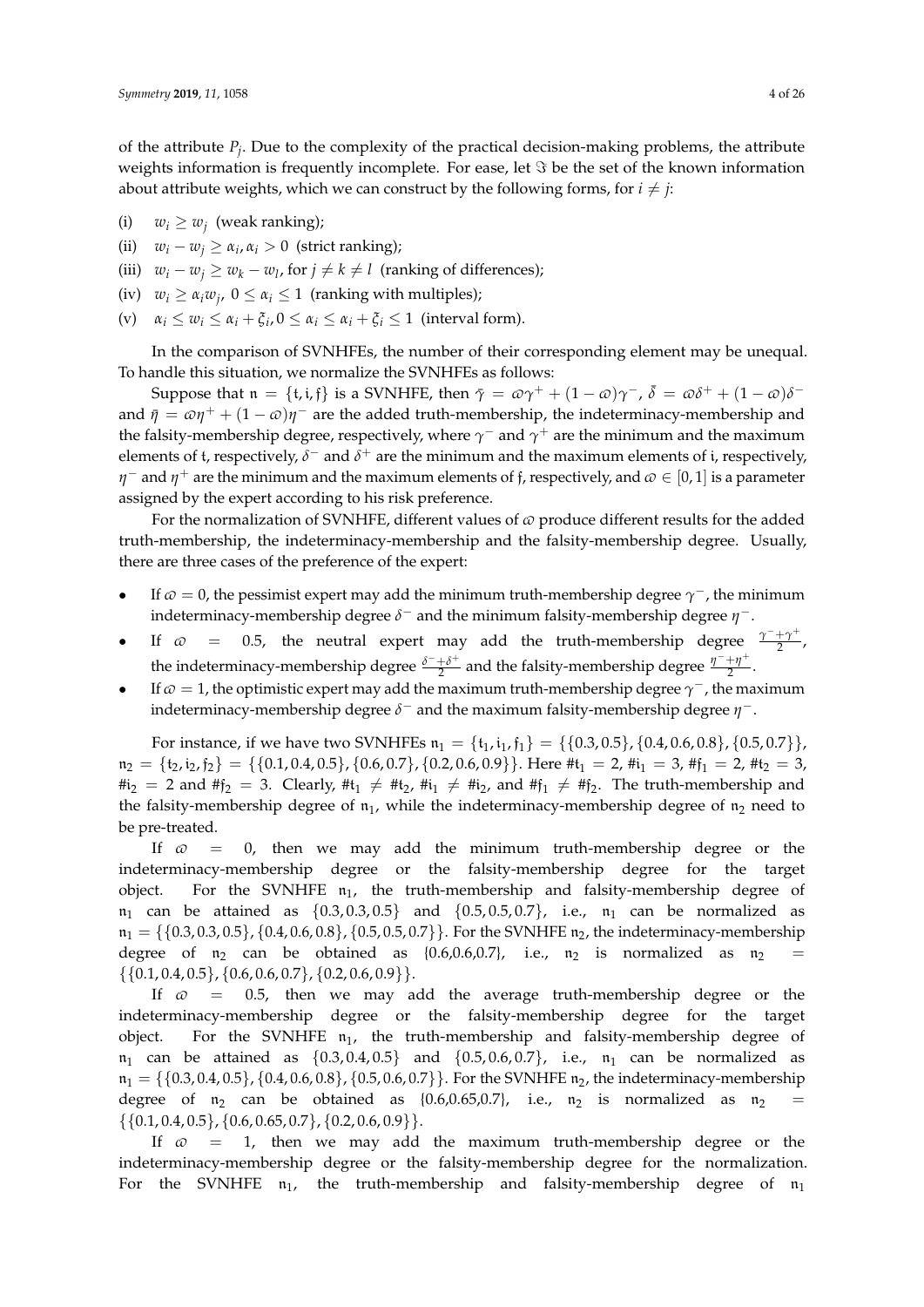can be attained as  $\{0.3, 0.5, 0.5\}$  and  $\{0.5, 0.7, 0.7\}$ , i.e.,  $\mathfrak{n}_1$  is normalized as  $\mathfrak{n}_1 =$  $\{0.3, 0.5, 0.5\}, \{0.4, 0.6, 0.8\}, \{0.5, 0.7, 0.7\}$ . For the SVNHFE  $n_2$ , the indeterminacy-membership degree of  $n_2$  can be attained as {0.6,0.7,0.7}, i.e.,  $n_2$  is normalized as  $n_2$  $\{\{0.1, 0.4, 0.5\}, \{0.6, 0.7, 0.7\}, \{0.2, 0.6, 0.9\}\}.$ 

The algorithm for the normalization of SVNHFEs is given in Algorithm [1.](#page-4-0)

<span id="page-4-0"></span>**Algorithm 1** The algorithm for the normalization of SVNHFEs.

```
INPUT: Two SVNHFEs n_1 = (t_1, i_1, f_1), n_2 = (t_2, i_2, f_2) and the value of \varnothing.
OUTPUT: The normalization of n_1 = (t_1, i_1, f_1) and n_2 = (t_2, i_2, f_2).
  1: Count the number of elements of n_1 and n_2, i.e., #t<sub>1</sub>, #t<sub>1</sub>, #f<sub>1</sub>, #t<sub>2</sub>, #i<sub>2</sub>, #f<sub>2</sub>;
 2: Determine the minimum and the maximum of the elements of n_1 and n_2;
  3: t = \arg \min_{i=1,2} H_t, t = \arg \min_{i=1,2} H_t, f = \arg \min_{i=1,2} H_t4: if #t_1 = #t_2 then break;
 5: else if t = #t_1 then<br>6: n = #t_2 - #t_1:
 6: n = #t_2 - #t_1;<br>7: Determine the
 7: Determine the value of \bar{\gamma} for t<sub>1</sub>;<br>8: for i=1:1:n do
           8: for i=1:1:n do
9: t_1 = t_1 \cup \overline{\gamma};<br>10: end for
           end for
11: else
12: n = #t_1 - #t_2;<br>
13: Determine the
13: Determine the value of \bar{\gamma} for t<sub>2</sub>;<br>14: for i=1:1:n do
           14: for i=1:1:n do
15: t_2 = t_2 \cup \bar{\gamma};<br>16: end for
           end for
17: end if
18: if \#i_1 = \#i_2 then break;
19: else if i = #i_1 then<br>20: n = #i_2 - #i_120: n = #i_2 - #i_1;<br>21: Determine the
21: Determine the value of \bar{\delta} for i<sub>1</sub>;<br>22: for i=1:1:n do
           22: for i=1:1:n do
23: i_1 = i_1 \cup \delta;<br>24: end for
           end for
25: else
26: n = #i_1 - #i_2;<br>27: Determine the
27: Determine the value of \bar{\delta} for i<sub>2</sub>;<br>28: for i=1:1:n do
           28: for i=1:1:n do
29: i_2 = i_2 \cup \delta;<br>30: end for
           30: end for
31: end if
32: if #f_1 = #f_2 then break;
33: else if f = #f_1 then<br>34: n = #f_2 - #f_1:
34: n = #f_2 - #f_1;<br>35: Determine the
35: Determine the value of \bar{\eta} for f_1;<br>36: for i=1:1:n do
36: for i=1:1:n do<br>37: f_1 = f_1 \cup \bar{n}37: f_1 = f_1 \cup \bar{\eta};<br>38: end for
           38: end for
39: else
40: n = #f_1 - #f_2;<br>41: Determine the
41: Determine the value of \bar{\eta} for f_2;<br>42: for i=1:1:n do
            42: for i=1:1:n do
43: f_2 = f_2 \cup \bar{\eta};<br>44: end for
           44: end for
45: end if
```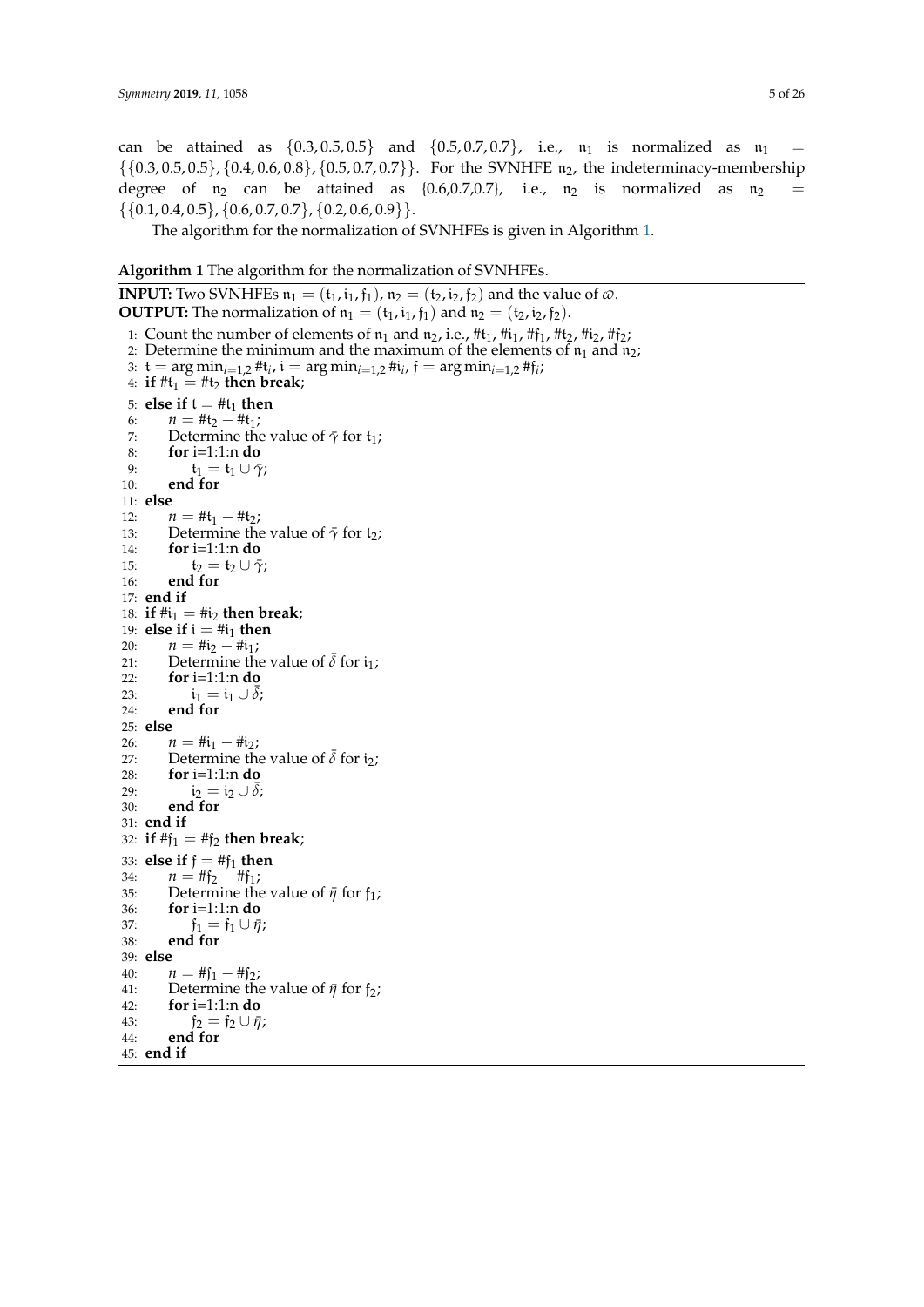#### 2.1.2. The Distance Measures for SVNHFSs

**Definition 3.** Let  $n_1 = \{t_1, i_1, f_1\}$  and  $n_2 = \{t_2, i_2, f_2\}$  be two normalized SVNHFEs, then the single-valued *neutrosophic hesitant fuzzy Hamming distance between*  $n_1$  *and*  $n_2$  *can be defined as follows:* 

$$
d_1(\mathfrak{n}_1, \mathfrak{n}_2) = \frac{1}{3} \left( \frac{1}{\# \mathfrak{t}} \sum_{\varsigma=1}^{\# \mathfrak{t}} \left| \gamma_1^{\sigma(\varsigma)} - \gamma_2^{\sigma(\varsigma)} \right| + \frac{1}{\# \mathfrak{i}} \sum_{\varsigma=1}^{\# \mathfrak{i}} \left| \delta_1^{\sigma(\varsigma)} - \delta_2^{\sigma(\varsigma)} \right| + \frac{1}{\# \mathfrak{f}} \sum_{\varsigma=1}^{\# \mathfrak{f}} \left| \eta_1^{\sigma(\varsigma)} - \eta_2^{\sigma(\varsigma)} \right| \right), \tag{1}
$$

*where*  $\#$ **t**  $=$   $\#$ **t**<sub>1</sub>  $=$   $\#$ **t**<sub>2</sub>*,*  $\#$ **i**<sub>1</sub>  $=$   $\#$ **i**<sub>1</sub>  $=$   $\#$ **f**<sub>1</sub> $=$   $\#$ **f**<sub>2</sub>*.*  $\gamma_i^{\sigma(\varsigma)}$  $\delta_i^{\sigma(\varsigma)}$ ,  $\delta_i^{\sigma(\varsigma)}$  $\int_i^{\sigma(\varsigma)}$  and  $\eta_i^{\sigma(\varsigma)}$ *i are the ςth largest values in*  $γ$ *<sub>i</sub>*, *δ*<sub>*i*</sub> and  $η$ <sub>i</sub>, respectively ( $i = 1, 2$ ).

*In addition, the single-valued neutrosophic hesitant fuzzy Euclidean distance is defined as:*

$$
d_2(\mathfrak{n}_1, \mathfrak{n}_2) = \sqrt{\frac{1}{3} \left( \frac{1}{\# \mathfrak{t}} \sum_{\varsigma=1}^{\# \mathfrak{t}} \left( \gamma_1^{\sigma(\varsigma)} - \gamma_2^{\sigma(\varsigma)} \right)^2 + \frac{1}{\# \mathfrak{i}} \sum_{\varsigma=1}^{\# \mathfrak{i}} \left( \delta_1^{\sigma(\varsigma)} - \delta_2^{\sigma(\varsigma)} \right)^2 + \frac{1}{\# \mathfrak{f}} \sum_{\varsigma=1}^{\# \mathfrak{f}} \left( \eta_1^{\sigma(\varsigma)} - \eta_2^{\sigma(\varsigma)} \right)^2 \right)}.
$$
 (2)

*By using the geometric distance model of [\[26\]](#page-25-6), the above distances can be generalized as follows:*

<span id="page-5-0"></span>
$$
d(\mathfrak{n}_1, \mathfrak{n}_2) = \left(\frac{1}{3} \left( \frac{1}{\# \mathfrak{t}} \sum_{\varsigma=1}^{\# \mathfrak{t}} \left| \gamma_1^{\sigma(\varsigma)} - \gamma_2^{\sigma(\varsigma)} \right|^\alpha + \frac{1}{\# \mathfrak{t}} \sum_{\varsigma=1}^{\# \mathfrak{t}} \left| \delta_1^{\sigma(\varsigma)} - \delta_2^{\sigma(\varsigma)} \right|^\alpha + \frac{1}{\# \mathfrak{f}} \sum_{\varsigma=1}^{\# \mathfrak{f}} \left| \eta_1^{\sigma(\varsigma)} - \eta_2^{\sigma(\varsigma)} \right|^\alpha \right) \right)^\frac{1}{\alpha},\tag{3}
$$

*where*  $\alpha$  *is constant and*  $\alpha > 0$ *. Based on the value of*  $\alpha$ *, the relationship among*  $d(\mathfrak{n}_1, \mathfrak{n}_2)$ ,  $d_1(\mathfrak{n}_1, \mathfrak{n}_2)$  and  $d_2(\mathfrak{n}_1, \mathfrak{n}_2)$  *can be deduced as:* 

- *If*  $\alpha = 1$ *, then the distance*  $d(\mathfrak{n}_1, \mathfrak{n}_2) = d_1(\mathfrak{n}_1, \mathfrak{n}_2)$ *.*
- *If*  $\alpha = 2$ , *then the distance*  $d(\mathfrak{n}_1, \mathfrak{n}_2) = d_2(\mathfrak{n}_1, \mathfrak{n}_2)$ *.*

*Therefore, the distance*  $d(n_1, n_2)$  *is a generalization of the single-valued neutrosophic hesitant fuzzy Hamming distance*  $d_1(n_1, n_2)$  *and the single-valued neutrosophic hesitant fuzzy Euclidean distance*  $d_2(n_1, n_2)$ *.* 

<span id="page-5-1"></span>**Theorem 1.** *Let*  $n_1 = \{t_1, i_1, t_1\}$  *and*  $n_2 = \{\{1\}, \{0\}, \{0\}\}$  *be two SVNHFEs, then the generalized distance*  $d(\mathfrak{n}_1, \mathfrak{n}_2')$  can be calculated as:

$$
d(\mathfrak{n}_1, \mathfrak{n}_2') = \left( \frac{1}{3} \left( \frac{1}{\# \mathfrak{t}_1} \sum_{\gamma \in \mathfrak{t}_1} (1 - \gamma)^{\alpha} + \frac{1}{\# \mathfrak{i}_1} \sum_{\delta \in \mathfrak{i}_1} \delta^{\alpha} + \frac{1}{\# \mathfrak{f}_1} \sum_{\eta \in \mathfrak{f}_1} \eta^{\alpha} \right) \right)^{\frac{1}{\alpha}}
$$

where  $\mathfrak{n}_2'$  is the normalization outcome of  $\mathfrak{n}_2$  by the comparison of  $\mathfrak{n}_1$  and  $\mathfrak{n}_2$ .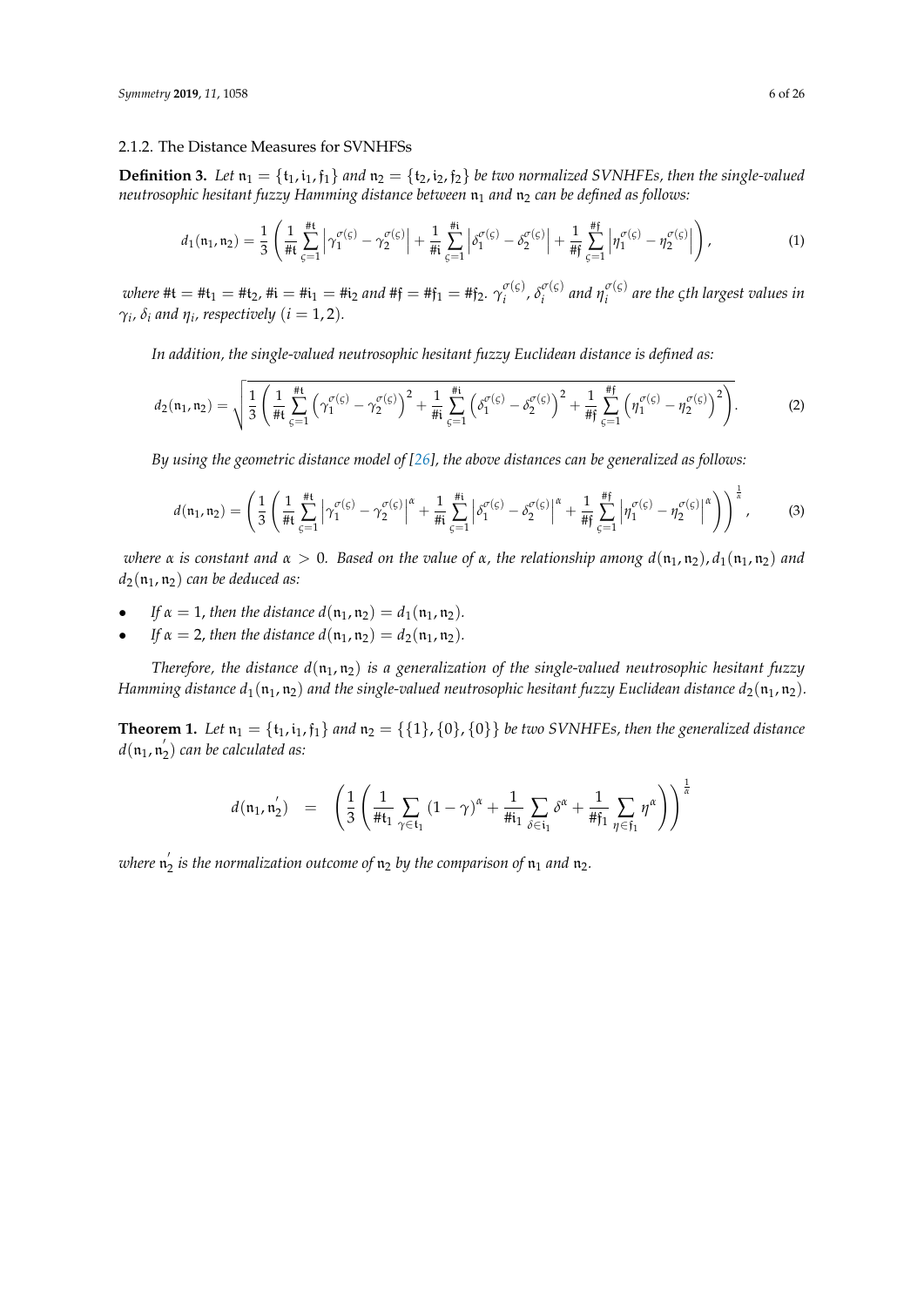**Proof.** Using [\(3\)](#page-5-0), the generalized distance  $d(\mathfrak{n}_1, \mathfrak{n}_2)$  can be calculated as:

$$
d(\mathfrak{n}_{1}, \mathfrak{n}'_{2}) = \left(\frac{1}{3} \left(\frac{1}{\#t} \sum_{\varsigma=1}^{\#t} \left| \gamma_{1}^{\sigma(\varsigma)} - \gamma_{2}^{\sigma(\varsigma)} \right|^{a} + \frac{1}{\#t} \sum_{\varsigma=1}^{\#t} \left| \delta_{1}^{\sigma(\varsigma)} - \delta_{2}^{\sigma(\varsigma)} \right|^{a} + \frac{1}{\#t} \sum_{\varsigma=1}^{\#t} \left| \eta_{1}^{\sigma(\varsigma)} - \eta_{2}^{\sigma(\varsigma)} \right|^{a} \right) \right)^{\frac{1}{a}}
$$
\n
$$
= \left(\frac{1}{3} \left(\frac{1}{\#t} \sum_{\varsigma=1}^{\#t} \left| \gamma_{1}^{\sigma(\varsigma)} - 1 \right|^{a} + \frac{1}{\#t} \sum_{\varsigma=1}^{\#t} \left| \delta_{1}^{\sigma(\varsigma)} - 0 \right|^{a} + \frac{1}{\#t} \sum_{\varsigma=1}^{\#t} \left| \eta_{1}^{\sigma(\varsigma)} - 0 \right|^{a} \right) \right)^{\frac{1}{a}}
$$
\n
$$
= \left(\frac{1}{3} \left(\frac{1}{\#t} \sum_{\varsigma=1}^{\#t} \left(1 - \gamma_{1}^{\sigma(\varsigma)}\right)^{a} + \frac{1}{\#t} \sum_{\varsigma=1}^{\#t} \left( \delta_{1}^{\sigma(\varsigma)} \right)^{a} + \frac{1}{\#t} \sum_{\varsigma=1}^{\#t} \left( \eta_{1}^{\sigma(\varsigma)} \right)^{a} \right) \right)^{\frac{1}{a}}
$$
\n
$$
= \left(\frac{1}{3} \left(\frac{1}{\#t_{1}} \sum_{\varsigma=1}^{\#t_{1}} \left(1 - \gamma_{1}^{\sigma(\varsigma)}\right)^{a} + \frac{1}{\#t_{1}} \sum_{\varsigma=1}^{\#t_{1}} \left( \delta_{1}^{\sigma(\varsigma)} \right)^{a} + \frac{1}{\#t_{1}} \sum_{\varsigma=1}^{\#t_{1}} \left( \eta_{1}^{\sigma(\varsigma)} \right)^{a} \right) \right)^{\frac{1}{a}}
$$
\n
$$
= \left(\frac
$$

 $\Box$ 

<span id="page-6-0"></span>**Theorem 2.** *Let*  $n_1 = \{t_1, i_1, f_1\}$  *and*  $n_2 = \{\{0\}, \{1\}, \{1\}\}$  *be two SVNHFEs, then the generalized distance*  $d(\mathfrak{n}_1, \mathfrak{n}_2')$  can be calculated as:

$$
d(\mathfrak{n}_1, \mathfrak{n}_2') \quad = \quad \left( \frac{1}{3} \left( \frac{1}{\# \mathfrak{t}_1} \sum_{\gamma \in \mathfrak{t}_1} \gamma^{\alpha} + \frac{1}{\# \mathfrak{i}_1} \sum_{\delta \in \mathfrak{i}_1} (1 - \delta)^{\alpha} + \frac{1}{\# \mathfrak{f}_1} \sum_{\eta \in \mathfrak{f}_1} (1 - \eta)^{\alpha} \right) \right)^{\frac{1}{\alpha}}.
$$

where  $\mathfrak{n}_2'$  is the normalization outcome of  $\mathfrak{n}_2$  by the comparison of  $\mathfrak{n}_1$  and  $\mathfrak{n}_2$ .

**Proof.** Using [\(3\)](#page-5-0), the generalized distance  $d(\mathfrak{n}_1, \mathfrak{n}_2)$  can be calculated as:

$$
d(\mathfrak{n}_{1}, \mathfrak{n}'_{2}) = \left(\frac{1}{3} \left(\frac{1}{\#t} \sum_{\varsigma=1}^{\#t} \left| \gamma_{1}^{\sigma(\varsigma)} - \gamma_{2}^{\sigma(\varsigma)} \right|^{a} + \frac{1}{\#t} \sum_{\varsigma=1}^{\#t} \left| \delta_{1}^{\sigma(\varsigma)} - \delta_{2}^{\sigma(\varsigma)} \right|^{a} + \frac{1}{\#t} \sum_{\varsigma=1}^{\#t} \left| \eta_{1}^{\sigma(\varsigma)} - \eta_{2}^{\sigma(\varsigma)} \right|^{a} \right) \right)^{\frac{1}{\alpha}}
$$
\n
$$
= \left(\frac{1}{3} \left(\frac{1}{\#t} \sum_{\varsigma=1}^{\#t} \left| \gamma_{1}^{\sigma(\varsigma)} - 0 \right|^{a} + \frac{1}{\#t} \sum_{\varsigma=1}^{\#t} \left| \delta_{1}^{\sigma(\varsigma)} - 1 \right|^{a} + \frac{1}{\#t} \sum_{\varsigma=1}^{\#t} \left| \eta_{1}^{\sigma(\varsigma)} - 1 \right|^{a} \right) \right)^{\frac{1}{\alpha}}
$$
\n
$$
= \left(\frac{1}{3} \left(\frac{1}{\#t} \sum_{\varsigma=1}^{\#t} \left( \gamma_{1}^{\sigma(\varsigma)} \right)^{a} + \frac{1}{\#t} \sum_{\varsigma=1}^{\#t} \left( 1 - \delta_{1}^{\sigma(\varsigma)} \right)^{a} + \frac{1}{\#t} \sum_{\varsigma=1}^{\#t} \left( 1 - \eta_{1}^{\sigma(\varsigma)} \right)^{a} \right) \right)^{\frac{1}{\alpha}}
$$
\n
$$
= \left(\frac{1}{3} \left(\frac{1}{\#t_{1}} \sum_{\varsigma=1}^{\#t_{1}} \left( \gamma_{1}^{\sigma(\varsigma)} \right)^{a} + \frac{1}{\#t_{1}} \sum_{\varsigma=1}^{\#t_{1}} \left( 1 - \delta_{1}^{\sigma(\varsigma)} \right)^{a} + \frac{1}{\#t_{1}} \sum_{\varsigma=1}^{\#t_{1}} \left( 1 - \eta_{1}^{\sigma(\varsigma)} \right)^{a} \right) \right)^{\frac{1}{\alpha}}
$$
\

 $\Box$ 

2.1.3. Computation of Optimal Weights Using Maximizing Deviation Method **Case I**: **Completely unknown attribute weight information**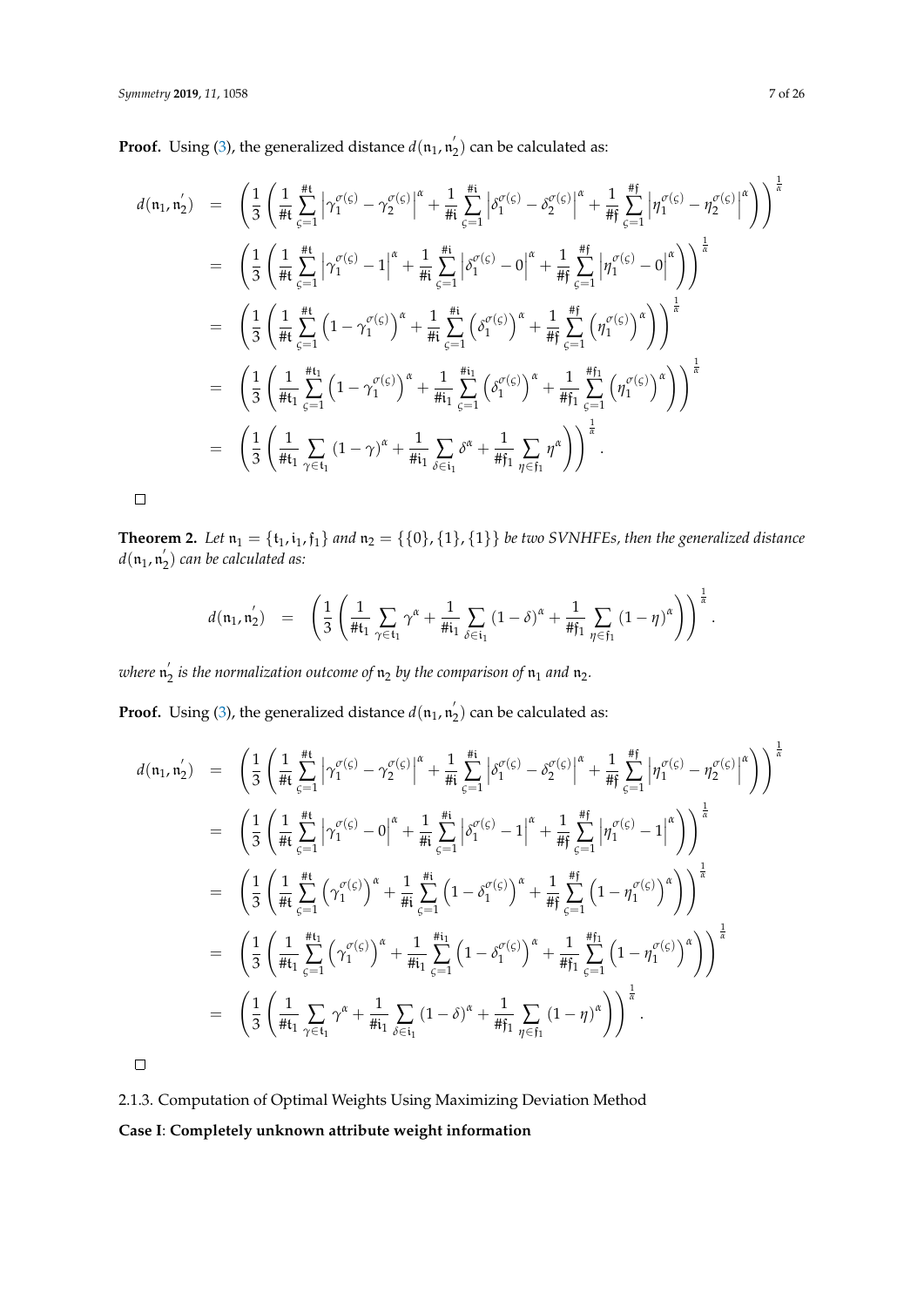Construct an optimization model on the basis of the approach of maximizing deviation to determine the attributes optimal relative weights with SVNHFS. For the attribute  $P_j \in Z$ , the deviation of the alternative  $A_i$  to all the other alternatives can be represented as:

$$
D_{ij}(w) = \sum_{k=1}^{m} d(\mathfrak{n}_{ij}, \mathfrak{n}_{kj}) w_j, i = 1, 2, ..., m, j = 1, 2, ..., n
$$

where  $d(\mathfrak{n}_{ij}, \mathfrak{n}_{kj}) = \left(\frac{1}{3}\right)$  $\left(\frac{1}{\# \mathfrak{t}}\right)$ #t ∑ *ς*=1  $\gamma_{ij}^{\sigma(\varsigma)} - \gamma_{kj}^{\sigma(\varsigma)}$ *kj*  $\frac{\alpha}{4}$  +  $\frac{1}{4i}$ #i ∑ *ς*=1  $\left| \delta_{ij}^{\sigma(\varsigma)} - \delta_{kj}^{\sigma(\varsigma)} \right|$  $\begin{bmatrix} \sigma(\zeta) \\ kj \end{bmatrix}$  $\alpha$ <sup>+</sup>  $\frac{1}{\# \mathfrak{f}}$ #f ∑ *ς*=1  $\left| \eta_{ij}^{\sigma(\varsigma)} - \eta_{kj}^{\sigma(\varsigma)} \right|$  $\begin{bmatrix} \sigma(\zeta) \\ kj \end{bmatrix}$ *α* |  $\frac{1}{a}$ . Let

$$
D_j(w) = \sum_{i=1}^m D_{ij}(w) = \sum_{i=1}^m \sum_{k=1}^m w_j \left( \frac{1}{3} \left( \frac{1}{\# \mathfrak{t}} \sum_{\varsigma=1}^{\# \mathfrak{t}} \left| \gamma_{ij}^{\sigma(\varsigma)} - \gamma_{kj}^{\sigma(\varsigma)} \right|^{\alpha} + \frac{1}{\# \mathfrak{t}} \sum_{\varsigma=1}^{\# \mathfrak{t}} \left| \delta_{ij}^{\sigma(\varsigma)} - \delta_{kj}^{\sigma(\varsigma)} \right|^{\alpha} + \frac{1}{\# \mathfrak{f}} \sum_{\varsigma=1}^{\# \mathfrak{f}} \left| \eta_{ij}^{\sigma(\varsigma)} - \eta_{kj}^{\sigma(\varsigma)} \right|^{\alpha} \right) \right)^{\frac{1}{\alpha}},
$$

 $j = 1, 2, \dots, n$ . Then  $D_j(w)$  indicates the deviation value of all alternatives to other alternatives for the attribute  $P_j \in Z$ .

On the basis of the above analysis, to select the weight vector *w* which maximizes all deviation values for all the attributes, a non-linear programming model is constructed as follows:

$$
(M-1)\begin{cases} \max D(w) = \sum_{j=1}^{n} \sum_{i=1}^{m} \sum_{k=1}^{m} w_{j} \left( \frac{1}{3} \left( \frac{1}{\#t} \sum_{\varsigma=1}^{ \#t} \left| \gamma_{ij}^{\sigma(\varsigma)} - \gamma_{kj}^{\sigma(\varsigma)} \right|^{ \alpha} + \frac{1}{\#i} \sum_{\varsigma=1}^{ \#t} \left| \delta_{ij}^{\sigma(\varsigma)} - \delta_{kj}^{\sigma(\varsigma)} \right|^{ \alpha} + \frac{1}{\#i} \sum_{\varsigma=1}^{ \#t} \left| \eta_{ij}^{\sigma(\varsigma)} - \eta_{kj}^{\sigma(\varsigma)} \right|^{ \alpha} \right) \right)^{\frac{1}{\alpha}} \\ s.t. \ w_{j} \geq 0, j = 1, 2, ..., n, \ \sum_{j=1}^{n} w_{j}^{2} = 1 \end{cases}
$$

To solve the above model, we construct the Lagrange function:

$$
L(w,\xi) = \sum_{j=1}^{n} \sum_{i=1}^{m} \sum_{k=1}^{m} \left( \frac{1}{3} \left( \frac{1}{\#t} \sum_{j=1}^{\#t} \left| \gamma_{ij}^{\sigma(j)} - \gamma_{kj}^{\sigma(j)} \right|^\alpha + \frac{1}{\#t} \sum_{j=1}^{\#t} \left| \delta_{ij}^{\sigma(j)} - \delta_{kj}^{\sigma(j)} \right|^\alpha + \frac{1}{\#t} \sum_{j=1}^{\#t} \left| \eta_{ij}^{\sigma(j)} - \eta_{kj}^{\sigma(j)} \right|^\alpha \right) \right)^{\frac{1}{\alpha}} w_j + \frac{\xi}{2} \left( \sum_{j=1}^{n} w_j^2 - 1 \right)
$$

where *ξ* is a real number, representing the Lagrange multiplier variable. Then we compute the partial derivatives of L and let:

$$
\frac{\partial L}{\partial w_j} = \sum_{i=1}^m \sum_{k=1}^m \left( \frac{1}{3} \left( \frac{1}{\#t} \sum_{g=1}^{\#t} \left| \gamma_{ij}^{\sigma(g)} - \gamma_{kj}^{\sigma(g)} \right|^{\alpha} + \frac{1}{\#t} \sum_{g=1}^{\#t} \left| \delta_{ij}^{\sigma(g)} - \delta_{kj}^{\sigma(g)} \right|^{\alpha} + \frac{1}{\#t} \sum_{g=1}^{\#t} \left| \eta_{ij}^{\sigma(g)} - \eta_{kj}^{\sigma(g)} \right|^{\alpha} \right) \right)^{\frac{1}{\alpha}} + \xi w_j = 0
$$
\n
$$
\frac{\partial L}{\partial \xi} = \frac{1}{2} \left( \sum_{j=1}^n w_j^2 - 1 \right) = 0
$$

By solving above equations, an exact and simple formula for determining the attribute weights can be obtained as follows:

$$
w_j^* = \frac{\sum\limits_{i=1}^m \sum\limits_{k=1}^m \left( \frac{1}{3} \left( \frac{1}{\#t} \sum\limits_{\varsigma=1}^{\#t} \left| \gamma_{ij}^{\sigma(\varsigma)} - \gamma_{kj}^{\sigma(\varsigma)} \right|^{\alpha} + \frac{1}{\#t} \sum\limits_{\varsigma=1}^{\#t} \left| \delta_{ij}^{\sigma(\varsigma)} - \delta_{kj}^{\sigma(\varsigma)} \right|^{\alpha} + \frac{1}{\#t} \sum\limits_{\varsigma=1}^{\#t} \left| \eta_{ij}^{\sigma(\varsigma)} - \eta_{kj}^{\sigma(\varsigma)} \right|^{\alpha} \right) \right)^{\frac{1}{\alpha}}}{\sqrt{\sum\limits_{j=1}^n \left[ \sum\limits_{i=1}^m \sum\limits_{k=1}^m \left( \frac{1}{3} \left( \frac{1}{\#t} \sum\limits_{\varsigma=1}^{\#t} \left| \gamma_{ij}^{\sigma(\varsigma)} - \gamma_{kj}^{\sigma(\varsigma)} \right|^{\alpha} + \frac{1}{\#t} \sum\limits_{\varsigma=1}^{\#t} \left| \delta_{ij}^{\sigma(\varsigma)} - \delta_{kj}^{\sigma(\varsigma)} \right|^{\alpha} + \frac{1}{\#t} \sum\limits_{\varsigma=1}^{\#t} \left| \eta_{ij}^{\sigma(\varsigma)} - \eta_{kj}^{\sigma(\varsigma)} \right|^{\alpha} \right) \right)^{\frac{1}{\alpha}}} \right]^2}
$$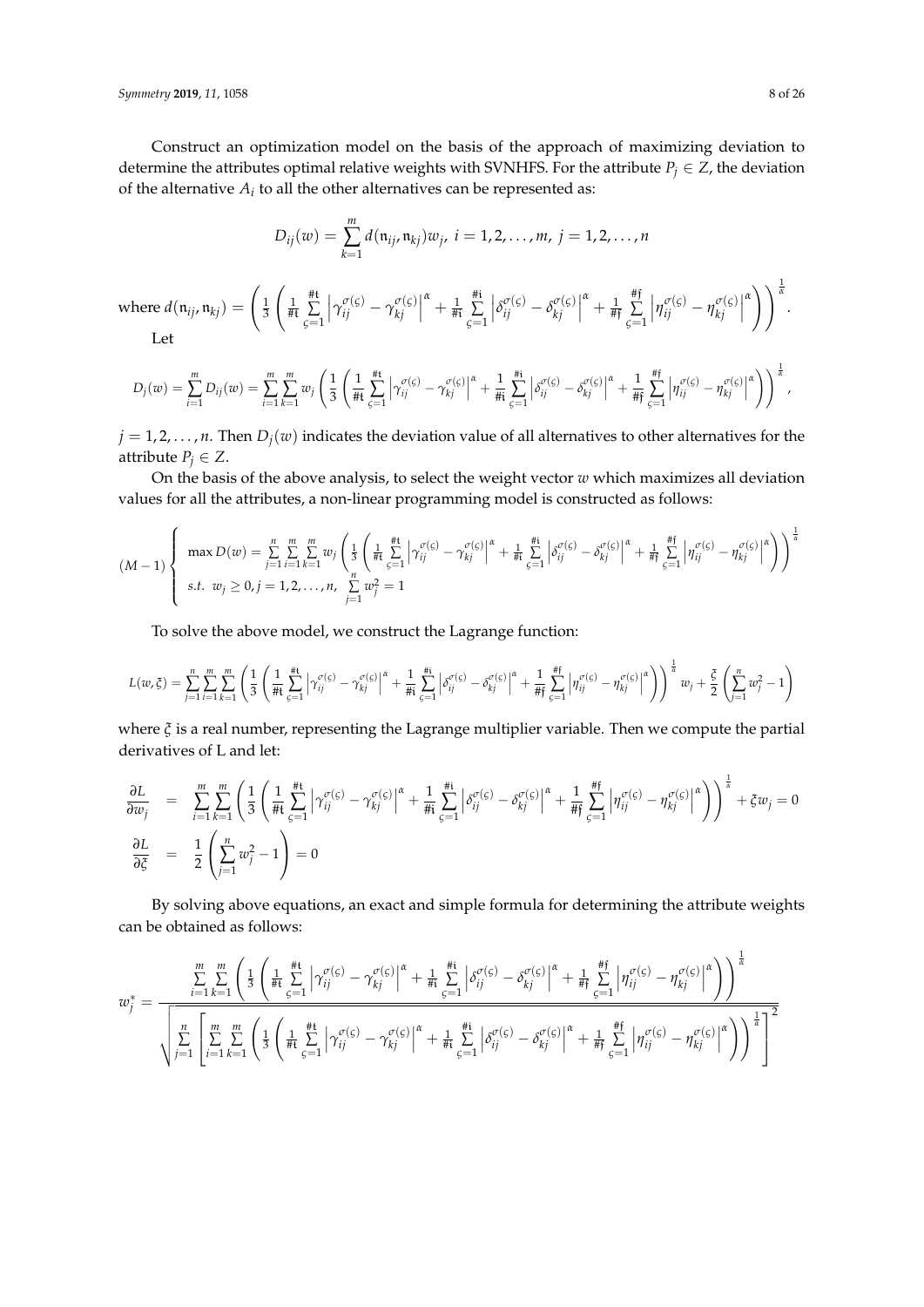Because the weights of the attributes should satisfy the normalization condition, so we obtain the normalized attribute weights:

<span id="page-8-0"></span>
$$
w_{j} = \frac{\sum\limits_{i=1}^{m} \sum\limits_{k=1}^{m} \left( \frac{1}{3} \left( \frac{1}{\#t} \sum\limits_{\zeta=1}^{\#t} \left| \gamma_{ij}^{\sigma(\zeta)} - \gamma_{kj}^{\sigma(\zeta)} \right|^{a} + \frac{1}{\#t} \sum\limits_{\zeta=1}^{\#t} \left| \delta_{ij}^{\sigma(\zeta)} - \delta_{kj}^{\sigma(\zeta)} \right|^{a} + \frac{1}{\#t} \sum\limits_{\zeta=1}^{\#t} \left| \eta_{ij}^{\sigma(\zeta)} - \eta_{kj}^{\sigma(\zeta)} \right|^{a} \right) \right)^{\frac{1}{\alpha}}}{\sum\limits_{j=1}^{n} \sum\limits_{i=1}^{m} \sum\limits_{k=1}^{m} \left( \frac{1}{3} \left( \frac{1}{\#t} \sum\limits_{\zeta=1}^{\#t} \left| \gamma_{ij}^{\sigma(\zeta)} - \gamma_{kj}^{\sigma(\zeta)} \right|^{a} + \frac{1}{\#t} \sum\limits_{\zeta=1}^{\#t} \left| \delta_{ij}^{\sigma(\zeta)} - \delta_{kj}^{\sigma(\zeta)} \right|^{a} + \frac{1}{\#t} \sum\limits_{\zeta=1}^{\#t} \left| \eta_{ij}^{\sigma(\zeta)} - \eta_{kj}^{\sigma(\zeta)} \right|^{a} \right) \right)^{\frac{1}{\alpha}}}
$$
(4)

# **Case II: Partly known attribute weight information**

However, there are some situations that the information about the weight vector is partially known instead of completely known. For such situations, on the basis of the set of the known weight information,  $\Im$ , the constrained optimization model can be designed as:

$$
(M-2)\left\{\max D(w) = \sum_{j=1}^{n} \sum_{i=1}^{m} \sum_{k=1}^{m} w_{j} \left( \frac{1}{3} \left( \frac{1}{\#t} \sum_{c=1}^{\#t} \left| \gamma_{ij}^{\sigma(c)} - \gamma_{kj}^{\sigma(c)} \right|^{a} + \frac{1}{\#t} \sum_{c=1}^{\#t} \left| \delta_{ij}^{\sigma(c)} - \delta_{kj}^{\sigma(c)} \right|^{a} + \frac{1}{\#t} \sum_{c=1}^{\#t} \left| \eta_{ij}^{\sigma(c)} - \eta_{kj}^{\sigma(c)} \right|^{a} \right) \right)^{\frac{1}{\alpha}}
$$
  
s.t.  $w \in \Im$ ,  $w_{j} \ge 0$ ,  $j = 1, 2, ..., n$ ,  $\sum_{j=1}^{n} w_{j} = 1$ 

where  $\Im$  is also a set of constraint conditions that the weight value  $w_i$  should satisfy according to the requirements in real situations. The model  $(M - 2)$  is a linear programming model. By solving this model, we obtain the optimal solution  $w = (w_1, w_2, \ldots, w_n)^t$ , which can be used as the attributes weight vector.

#### 2.1.4. TOPSIS Method

Recently, several MADM techniques are established such as TOPSIS [\[27\]](#page-25-7), TODIM [\[28\]](#page-25-8), VIKOR [\[29\]](#page-25-9), MULTIMOORA [\[30\]](#page-25-10) and minimum deviation method [\[31\]](#page-25-11). TOPSIS method is attractive as limited subjective input is required from experts. It is quite well known that TOPSIS is a useful and easy approach helping an expert choose the optimal alternative according to both the minimal distance from the positive-ideal solution and the maximal distance from the negative-ideal solution. Therefore, after attaining the weight of attributes by using the maximizing deviation method, in this section, we develop a MADM approach based on TOPSIS model under single-valued neutrosophic hesitant fuzzy circumstances. The PIS  $A^+$ , and the NIS  $A^-$  can be computed as:

<span id="page-8-1"></span>
$$
A^{+} = \{n_{1}^{+}, n_{2}^{+}, \ldots, n_{n}^{+}\}\tag{5}
$$

 $= \{ \{\{1\}, \{0\}, \{0\}\}, \{\{1\}, \{0\}, \{0\}\}, \ldots, \{\{1\}, \{0\}, \{0\}\} \}.$  (6)

<span id="page-8-2"></span>
$$
A^{-} = \{n_1^{-}, n_2^{-}, \ldots, n_n^{-}\}\tag{7}
$$

$$
= \{ \{\{0\}, \{1\}, \{1\}\}, \{\{0\}, \{1\}, \{1\}\}, \ldots, \{\{0\}, \{1\}, \{1\}\} \}.
$$
 (8)

Based on Equation [\(3\)](#page-5-0), Theorems [1](#page-5-1) and [2,](#page-6-0) the separation measures  $d_i^+$  and  $d_i^-$  of each alternative from the single-valued neutrosophic hesitant fuzzy PIS  $A^+$  and the NIS  $A^-$ , respectively, are determined as:

<span id="page-8-3"></span>
$$
d_i^+ = \sum_{j=1}^n d(\mathbf{n}_{ij}', \mathbf{n}_j^+) w_j = \sum_{j=1}^n d(\mathbf{n}_{ij}', \{\{1\}, \{0\}, \{0\}\}) w_j
$$
(9)

$$
= \sum_{j=1}^{n} w_j \left( \frac{1}{3} \left( \frac{1}{\#t'_{ij}} \sum_{\gamma \in t'_{ij}} (1 - \gamma)^{\alpha} + \frac{1}{\#t'_{ij}} \sum_{\delta \in t'_{ij}} \delta^{\alpha} + \frac{1}{\#t'_{ij}} \sum_{\eta \in t'_{ij}} \eta^{\alpha} \right) \right)^{\frac{1}{\alpha}}, \tag{10}
$$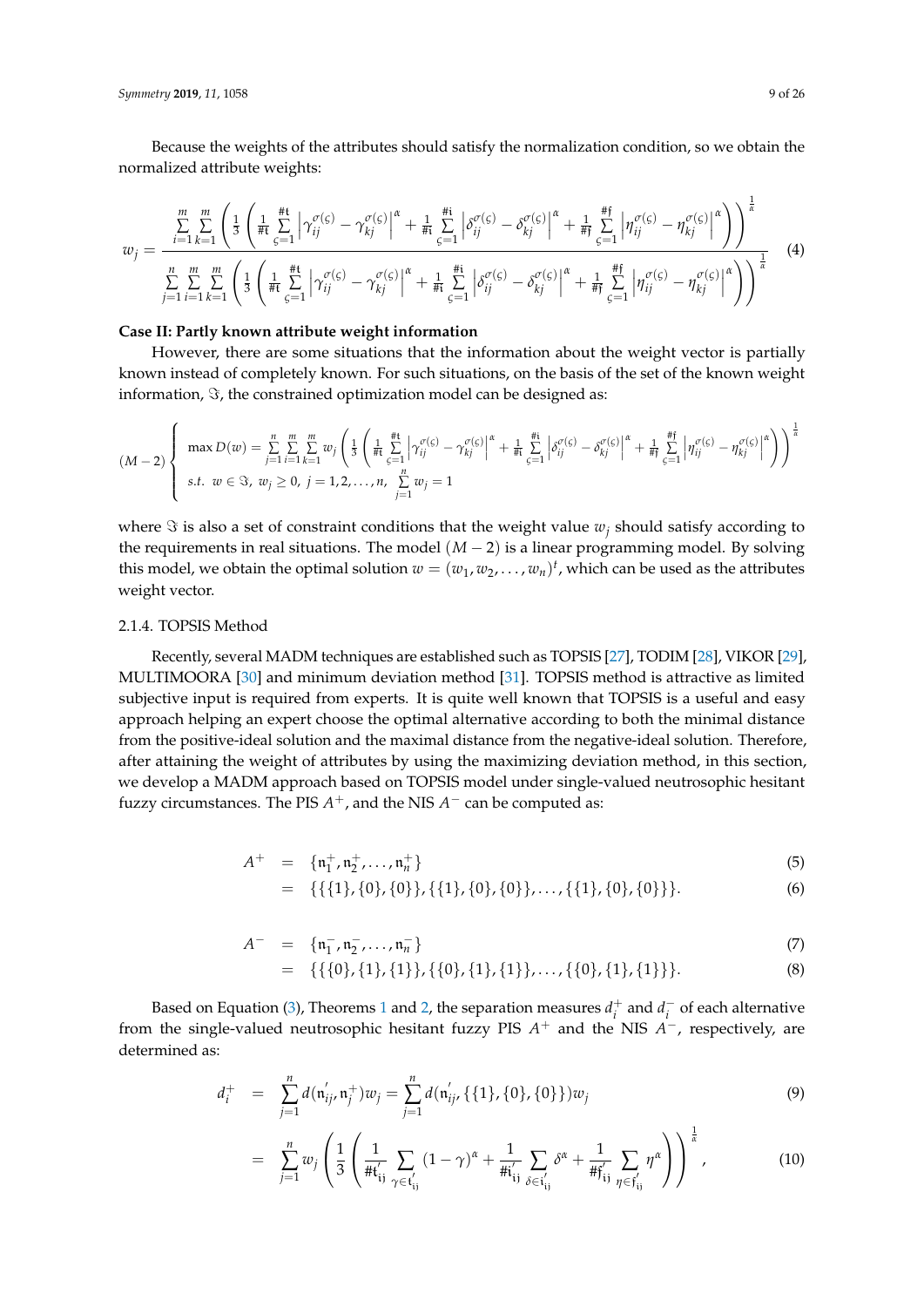<span id="page-9-0"></span>
$$
d_i^- = \sum_{j=1}^n d(\mathbf{n}_{ij}', \mathbf{n}_j^-) w_j = \sum_{j=1}^n d(\mathbf{n}_{ij}', \{\{0\}, \{1\}, \{1\}\}) w_j
$$
(11)

$$
= \sum_{j=1}^{n} w_j \left( \frac{1}{3} \left( \frac{1}{\#t'_{ij}} \sum_{\gamma \in t'_{ij}} \gamma^{\alpha} + \frac{1}{\#t'_{ij}} \sum_{\delta \in t'_{ij}} (1-\delta)^{\alpha} + \frac{1}{\#t'_{ij}} \sum_{\eta \in t'_{ij}} (1-\eta)^{\alpha} \right) \right)^{\frac{1}{\alpha}}, \quad (12)
$$

where  $i = 1, 2, ..., m$ .

The relative closeness coefficient of an alternative  $A_i$  with respect to the single-valued neutrosophic hesitant fuzzy PIS  $A^+$  can be defined as follows:

<span id="page-9-1"></span>
$$
RC(A_i) = \frac{d_i^-}{d_i^+ + d_i^-}
$$
 (13)

where  $0 \leq RC(A_i) \leq 1$ ,  $i = 1, 2, ..., m$ . The ranking orders of all alternatives can be determined according to the closeness coefficient  $CR(A_i)$  and select the best one(s) from a set of appropriate alternatives.

The scheme of the proposed MADM technique is given in Figure [1.](#page-10-0) The detailed algorithm is constructed as follows:

- Step 1. Construct the decision matrix  $\mathcal{N} = [\mathfrak{n}_{ii}]_{m \times n}$  for the MADM problem, where the entries  $n_{ij}$ ( $i = 1, 2, \ldots, m; j = 1, 2, \ldots, n$ ) are SVNHFEs, given by the decision makers, for the alternative *A<sup>i</sup>* according to the attribute *P<sup>j</sup>* .
- Step 2. On the basis of Equation [\(4\)](#page-8-0) determine the attribute weights  $w = (w_1, w_2, \ldots, w_m)^t$ , if the attribute weights information is completely unknown, and turn to Step 4. Otherwise go to Step 3.
- Step 3. Use model (M-2) to determine the attribute weights  $w = (w_1, w_2, \ldots, w_m)^t$ , if the information about the attribute weights is partially known.
- Step 4. Based on Equations [\(6\)](#page-8-1) and [\(8\)](#page-8-2), we determine the corresponding single-valued neutrosophic hesitant fuzzy PIS *A* <sup>+</sup> and the single-valued neutrosophic hesitant fuzzy NIS *A* −, respectively.
- Step 5. Based on Equations [\(10\)](#page-8-3) and [\(12\)](#page-9-0), we compute the separation measures  $d_i^+$  and  $d_i^-$  of each alternative  $A_i$  from the single-valued neutrosophic hesitant fuzzy PIS  $A^+$  and the single-valued neutrosophic hesitant fuzzy NIS *A* −, respectively.
- Step 6. Based on Equation [\(13\)](#page-9-1), we determine the relative closeness coefficient  $RC(A_i)$  (*i* =  $1, 2, \ldots, m$  of each alternative  $A_i$  to the single-valued neutrosophic hesitant fuzzy PIS  $A^+$ .
- Step 7. Rank the alternatives  $A_i$  ( $i = 1, 2, \ldots, m$ ) based on the relative closeness coefficients  $RC(A_i)$  ( $i = 1, 2, ..., m$ ) and select the optimal one(s).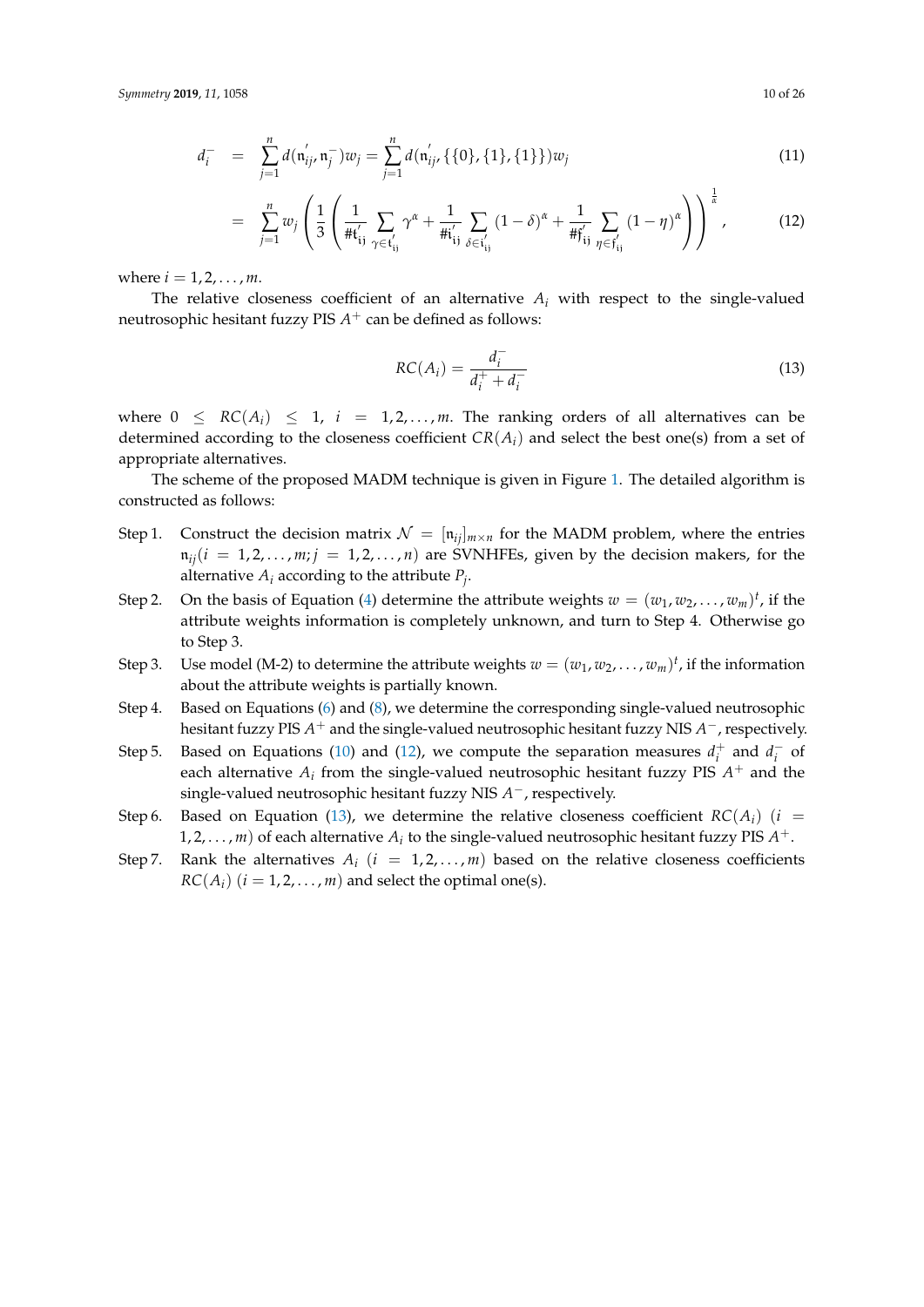<span id="page-10-0"></span>

Figure 1: The scheme of the developed approach for MADM. **Figure 1.** The scheme of the developed approach for MADM.

### *2.2. TOPSIS and Maximizing Deviation Method for Interval Neutrosophic Hesitant Fuzzy Multi-Attribute Decision-Making*

In this subsection, we only use INHFSs in SNHFSs and put forward a novel decision-making 254 multi-attribute decision-making<br>approach, by combining the idea of INHFSs with maximizing deviation, to solve a MADM problem in interval neutrosophic hesitant fuzzy environment.

 $\mathbf{D}$ <sup>2</sup> by combining the idea of Indian maximizing  $\mathcal{I}$  is defined and  $\mathcal{I}$ **Definition 4** ([\[20\]](#page-25-0)). Let *Z* be a fixed set, an INHFS  $\tilde{\mathfrak{n}}$  on *Z* is defined as:

$$
\tilde{\mathfrak{n}}=\{\langle z,\tilde{\mathfrak{t}}(z),\tilde{\mathfrak{i}}(z),\tilde{\mathfrak{f}}(z)\rangle|z\in Z\}
$$

*onere ((2), ((2), ((2), are sets of some interout-outues in {0, 1}, indicuting the possible truin-membership*<br>hesitant degree, indeterminacy-membership hesitant degree and falsity-membership hesitant degree of the  $\frac{e}{\sqrt{2}}$ element 2 to  $\mathfrak{n}$ , respectively;  $\mathfrak{t}(2) = \{ \gamma_1, \gamma_2, ..., \gamma_l \}$ ,  $\gamma_1, \gamma_2, ..., \gamma_l$  are the elements of  $\tilde{\mathfrak{t}}(z)$ ;  $\mathfrak{t}(z) =$ <br> $\{ \tilde{\mathfrak{h}}_1, \tilde{\mathfrak{h}}_2, ..., \tilde{\mathfrak{h}}_q \}$ ,  $\tilde{\mathfrak{h}}_1, \tilde{\mathfrak{h}}_2, ..., \tilde{\mathfrak{h}}$  $25$  here  $25$  here and  $1 \leq n$  and  $1 \leq n$  and  $2 \leq n$  and falsitant degree and falsity-members of the interval-valued hesitant fuzzu of  $\tilde{\mathfrak{f}}(z)$ , for every  $z\in Z$ ; and l, p, q denote, respectively, the numbers of the interval-valued hesitant fuzzy<br>elements in  $\tilde{\mathfrak{t}},\tilde{\mathfrak{f}}.$ ˜δ2, . . . ,  $\overline{\phantom{a}}$  $\sum_{i=1}^{n}$ ˜δ<sup>p</sup> are the elements of ˜i(z); ˜ <sup>261</sup> <sup>f</sup>(z) = {η˜1, <sup>η</sup>˜2, . . . , <sup>η</sup>˜q}, <sup>η</sup>˜1, <sup>η</sup>˜2, . . . , <sup>η</sup>˜<sup>q</sup> are the elements where  $\tilde{\mathfrak{t}}(z)$ ,  $\tilde{\mathfrak{t}}(z)$ ,  $\tilde{\mathfrak{f}}(z)$  are sets of some interval-values in  $[0,1]$ , indicating the possible truth-membership element z to  $\tilde{\mathfrak{n}}$ , respectively;  $\tilde{\mathfrak{t}}(z) = {\tilde{\gamma}_1, \tilde{\gamma}_2, ..., \tilde{\gamma}_l}, \tilde{\gamma}_1, \tilde{\gamma}_2, ..., \tilde{\gamma}_l$  are the elements of  $\tilde{\mathfrak{t}}(z)$ ;  $\tilde{\mathfrak{i}}(z) =$ elements in  $\tilde{\mathfrak{t}}$ ,  $\tilde{\mathfrak{t}}$ ,  $\tilde{\mathfrak{f}}$ .

For convenience, the expression  $\tilde{\mathfrak{n}}(z) = {\tilde{\mathfrak{t}}(z), \tilde{\mathfrak{t}}(z), \tilde{\mathfrak{t}}(z)}$  is called an interval neutrosophic hesitant fuzzy element (INHFE), which we represent by simplified symbol  $\tilde{\mathfrak{n}} = \{\tilde{\mathfrak{t}}, \tilde{\mathfrak{t}}, \tilde{\mathfrak{f}}\}.$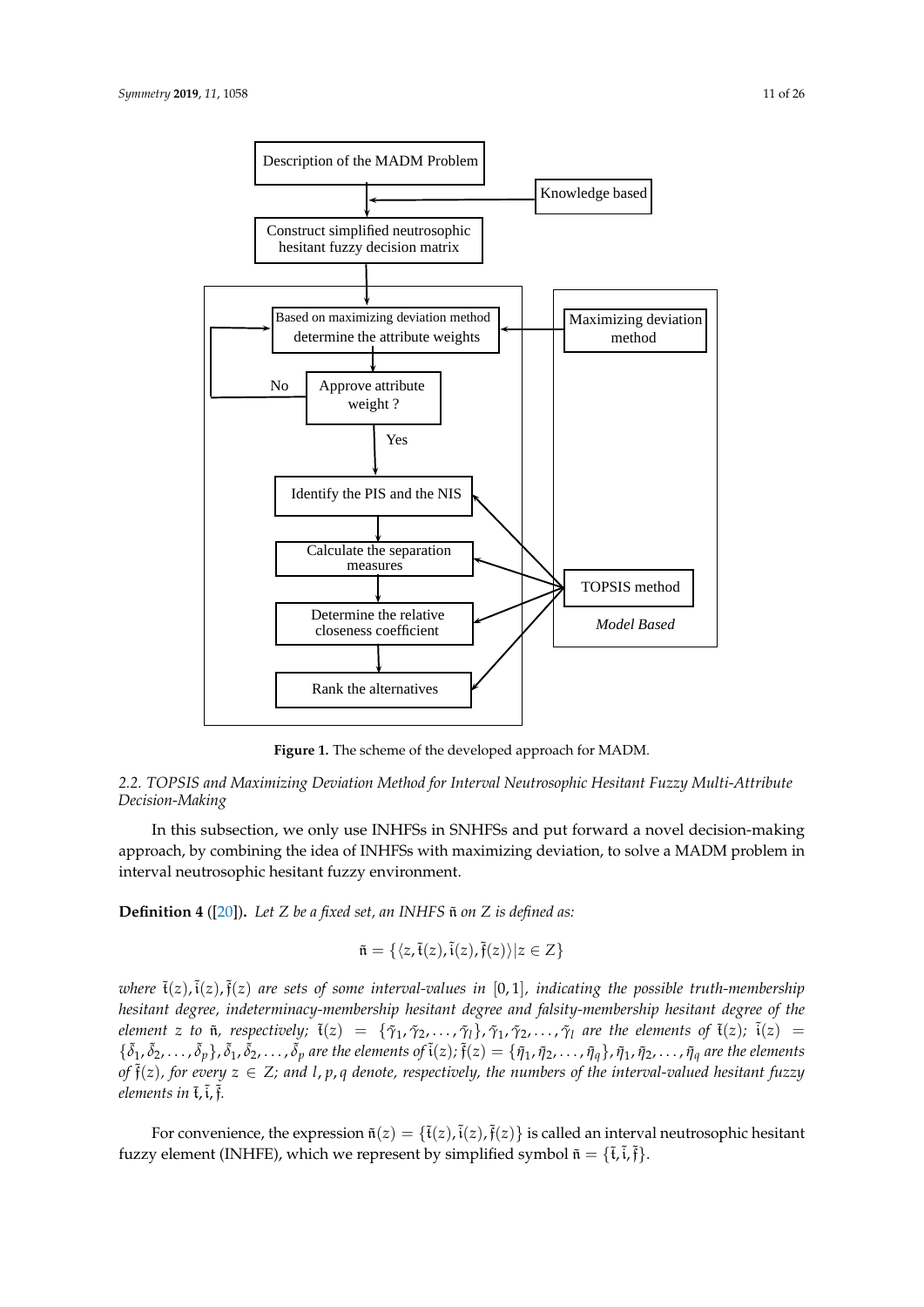Similar to Section [2.1,](#page-2-1) we consider a MADM problem, where  $A = \{A_1, A_2, \ldots, A_m\}$  is a discrete set of *m* alternatives and  $P = \{P_1, P_2, \ldots, P_n\}$  is a set of *n* attributes. The evaluation information of the *i*th alternative with respect to the *j*th attribute is an INHFE  $\tilde{\mathfrak{n}}_{ij}=\langle\tilde{\mathfrak{t}}_{ij},\tilde{\mathfrak{t}}_{ij},\tilde{\mathfrak{f}}_{ij}\rangle$ , where  $\tilde{\mathfrak{t}}_{ij}$  and  $\tilde{\mathfrak{f}}_{ij}$  indicate the interval-valued preference degree, interval-valued uncertain degree, and interval-valued falsity degree, respectively, of the expert facing the *i*th alternative that satisfied the *j*th attribute. Then the interval neutrosophic hesitant fuzzy decision matrix (INHFDM)  $\tilde{N}$ , can be constructed as follows:

$$
\tilde{\mathcal{N}} = \left[ \begin{array}{cccc} \tilde{\mathfrak{n}}_{11} & \tilde{\mathfrak{n}}_{12} & \dots & \tilde{\mathfrak{n}}_{1n} \\ \tilde{\mathfrak{n}}_{21} & \tilde{\mathfrak{n}}_{22} & \dots & \tilde{\mathfrak{n}}_{2n} \\ \vdots & \vdots & \ddots & \vdots \\ \tilde{\mathfrak{n}}_{m1} & \tilde{\mathfrak{n}}_{m2} & \dots & \tilde{\mathfrak{n}}_{mn} \end{array} \right]
$$

In the comparison of INHFEs, the number of their corresponding element may be unequal. To handle this situation, we normalize the INHFEs as follows:

Suppose that  $\tilde{\mathfrak{n}} = \{\tilde{\mathfrak{t}}, \tilde{\mathfrak{t}}, \tilde{\mathfrak{f}}\}$  is an INHFE, then  $\bar{\tilde{\gamma}} = \omega \tilde{\gamma}^+ + (1 - \omega) \tilde{\gamma}^-$ ,  $\bar{\tilde{\delta}} = \omega \tilde{\delta}^+ + (1 - \omega) \tilde{\delta}^-$  and  $\bar{\eta} = \omega \tilde{\eta}^+ + (1 - \omega)\tilde{\eta}^-$  are the added truth-membership, the indeterminacy-membership and the falsity-membership degree, respectively, where  $\tilde\gamma^-$ ,  $\tilde\gamma^+$ ,  $\tilde\delta^-$ ,  $\tilde\delta^+$  and  $\tilde\eta^-$ ,  $\tilde\eta^+$  are the minimum and the maximum elements of  $\tilde{t}$ ,  $\tilde{i}$  and  $\tilde{f}$ , respectively, and  $\omega \in [0,1]$  is a parameter assigned by the expert according to his risk preference.

For the normalization of INHFE, different values of  $\varpi$  produce different results for the added truth-membership, the indeterminacy-membership and the falsity-membership degree. Usually, there are three cases of the preference of the expert:

- If  $\varpi = 0$ , the pessimist expert may add the minimum truth-membership degree  $\tilde{\gamma}^-$ , the minimum indeterminacy-membership degree  $\tilde{\delta}^-$  and the minimum falsity-membership degree  $\tilde{\eta}^-$ .
- If  $\varpi = 0.5$ , the neutral expert may add the truth-membership degree  $\frac{\tilde{\gamma}^2 + \tilde{\gamma}^4}{2}$  $\frac{+1}{2}$ , the indeterminacy-membership degree  $\frac{\tilde{\delta}^- + \tilde{\delta}^+}{2}$  $\frac{+\tilde{\delta}^{+}}{2}$  and the falsity-membership degree  $\frac{\tilde{\eta}^{-}+\tilde{\eta}^{+}}{2}$  $rac{+1}{2}$ .
- If  $\omega = 1$ , the optimistic expert may add the maximum truth-membership degree  $\tilde{\gamma}^+$ , the maximum indeterminacy-membership degree  $\tilde{\delta}^+$  and the maximum falsity-membership degree  $\tilde{\eta}^+$ .

The algorithm for the normalization of INHFEs is given in Algorithm [2.](#page-12-0)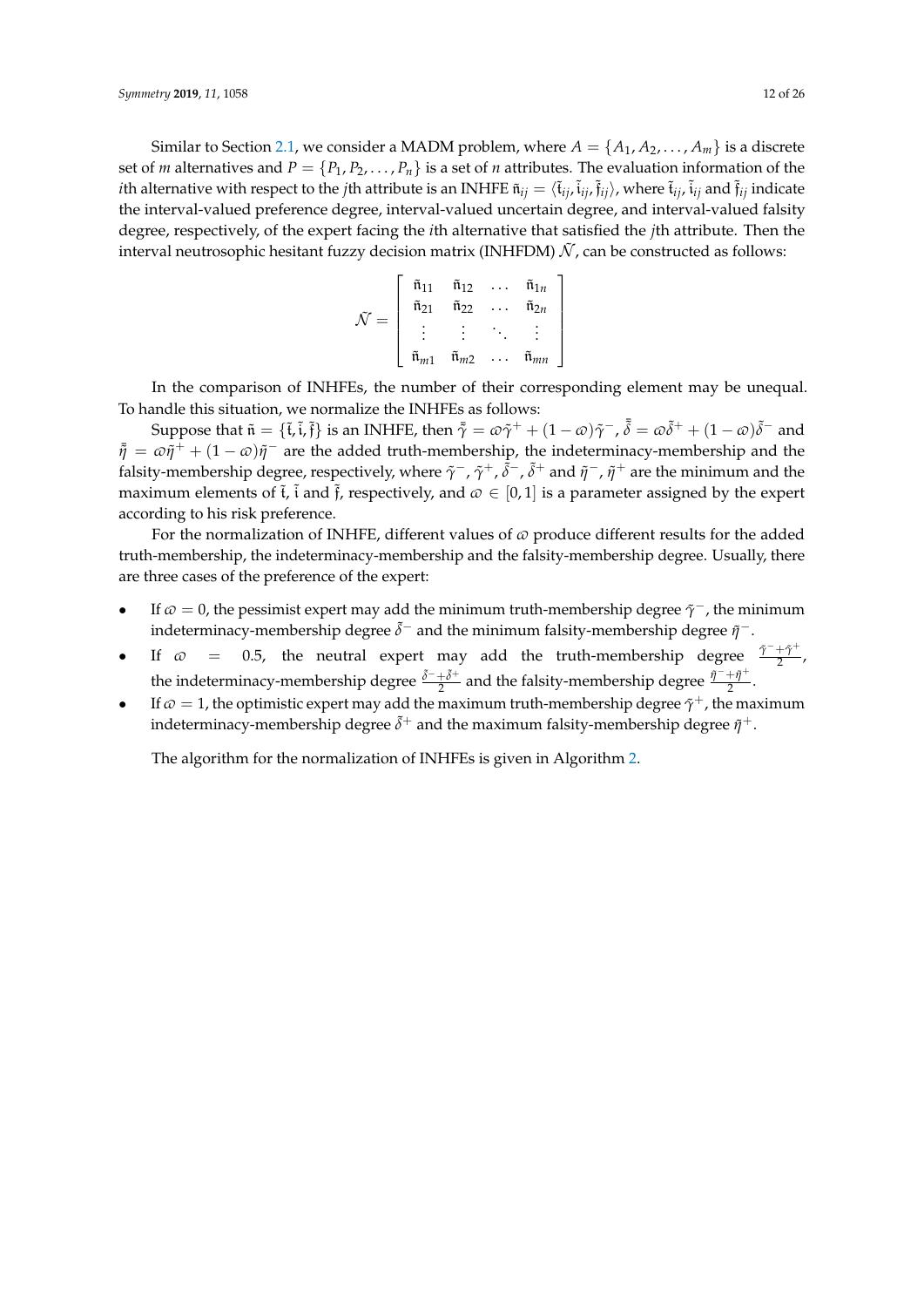<span id="page-12-0"></span>**INPUT:** Two INHFEs  $\tilde{n}_1 = (\tilde{t}_1, \tilde{i}_1, \tilde{f}_1)$  and  $\tilde{n}_2 = (\tilde{t}_2, \tilde{i}_2, \tilde{f}_2)$  and the value of  $\tilde{\omega}$ . **OUTPUT:** The normalization of  $\tilde{n}_1 = (\tilde{t}_1, \tilde{i}_1, \tilde{t}_1)$  and  $\tilde{n}_2 = (\tilde{t}_2, \tilde{i}_2, \tilde{t}_2)$ .

- 1: Count the number of elements of  $\tilde{n}_1$  and  $\tilde{n}_2$ , i.e.,  $\#\tilde{t}_1$ ,  $\#\tilde{t}_1$ ,  $\#\tilde{t}_2$ ,  $\#\tilde{t}_2$ ,  $\#\tilde{t}_2$ ;
- 2: Determine the minimum and the maximum of the elements of  $\tilde{n}_1$  and  $\tilde{n}_2$ ;
- 3:  $\tilde{\mathfrak{t}} = \arg \min_{i=1,2} \# \tilde{\mathfrak{t}}_i$ ,  $\tilde{\mathfrak{t}} = \arg \min_{i=1,2} \# \tilde{\mathfrak{t}}_i$ ,  $\tilde{\mathfrak{f}} = \arg \min_{i=1,2} \# \tilde{\mathfrak{f}}_i$

```
4: if #i_1 \stackrel{\sim}{=} #i_2 then break;
 5: else if \tilde{t} = #\tilde{t}_1 then<br>6: n = #\tilde{t}_2 - #\tilde{t}_1;
 6: n = #\tilde{t}_2 - #\tilde{t}_1;<br>7: Determine the
 7: Determine the value of \tilde{\gamma} for \tilde{t}_1;<br>8: for i=1:1:n do
 8: for i=1:1:n do<br>9: \tilde{f}_1 = \tilde{f}_1 \cup \tilde{\gamma}9: \tilde{\mathfrak{t}}_1 = \tilde{\mathfrak{t}}_1 \cup \tilde{\gamma};<br>10: end for
               end for
11: else
12: n = #\tilde{t}_1 - #\tilde{t}_2;<br>13: Determine the
13: Determine the value of \tilde{\gamma} for \tilde{t}_2;<br>14: for i=1:1:n do
                for i=1:1:n do15: \tilde{t}_2 = \tilde{t}_2 \cup \tilde{\gamma};<br>16: end for
               end for
17: end if
18: if \sharp \tilde{t}_1 = \sharp \tilde{t}_2 then break;
19: else if \tilde{i} = #\tilde{i}_1 then<br>20: n = #\tilde{i}_2 - #\tilde{i}_1;
20: n = #\tilde{i}_2 - #\tilde{i}_1;<br>21: Determine the
21: Determine the value of \delta for \tilde{i}_1;<br>22: for i=1:1:n do
                22: for i=1:1:n do
23: i_1 = i_1 \cup \delta;<br>24: end for
               end for
25: else
26: n = #\tilde{i}_1 - #\tilde{i}_2;<br>27: Determine the
27: Determine the value of \delta for \tilde{i}_2;<br>28: for i=1:1:n do
               28: for i=1:1:n do
29: \mathbf{i}_2 = \mathbf{i}_2 \cup \delta;<br>30: end for
               30: end for
31: end if
32: if #\tilde{f}_1 = # \tilde{f}_2 then break;
33: else if \tilde{\mathfrak{f}} = #\tilde{\mathfrak{f}}_1 then<br>34: n = #\tilde{\mathfrak{f}}_2 - #\tilde{\mathfrak{f}}_1:
34: n = #\tilde{f}_2 - #\tilde{f}_1;<br>35: Determine the
35: Determine the value of \tilde{\eta} for \tilde{\tilde{f}}_1;<br>36: for i=1:1:n do
36: for i=1:1:n do<br>37: \tilde{f}_1 = \tilde{f}_1 \cup \tilde{n}37: \tilde{f}_1 = \tilde{f}_1 \cup \tilde{\eta};<br>38: end for
               end for
39: else
40: n = #\tilde{f}_1 - #\tilde{f}_2;<br>41: Determine the
41: Determine the value of \tilde{\eta} for \tilde{f}_2;<br>42: for i=1:1:n do
               42: for i=1:1:n do
43: \hat{f}_2 = \hat{f}_2 \cup \hat{\eta};<br>44: end for
               end for
45: end if
```
2.2.1. The Distance Measures for INHFSs

**Definition 5.** Let  $\tilde{\mathfrak{n}}_1 = {\tilde{\mathfrak{t}}_1, \tilde{\mathfrak{i}}_1, \tilde{\mathfrak{f}}_1}$  and  $\tilde{\mathfrak{n}}_2 = {\tilde{\mathfrak{t}}_2, \tilde{\mathfrak{i}}_2, \tilde{\mathfrak{f}}_2}$  be two normalized INHFEs, then we define the interval *neutrosophic hesitant fuzzy Hamming distance between*  $\tilde{n}_1$  *and*  $\tilde{n}_2$  *as follows:* 

$$
\tilde{d}_1(\tilde{\mathfrak{n}}_1, \tilde{\mathfrak{n}}_2) = \frac{1}{6} \left( \frac{1}{\# \tilde{t}} \sum_{\varsigma=1}^{\# \tilde{t}} \left( \left| \tilde{\gamma}_1^{\sigma(\varsigma)^L} - \tilde{\gamma}_2^{\sigma(\varsigma)^L} \right| + \left| \tilde{\gamma}_1^{\sigma(\varsigma)^U} - \tilde{\gamma}_2^{\sigma(\varsigma)^U} \right| \right) + \frac{1}{\# \tilde{t}} \sum_{\varsigma=1}^{\# \tilde{t}} \left( \left| \tilde{\delta}_1^{\sigma(\varsigma)^L} - \tilde{\delta}_2^{\sigma(\varsigma)^L} \right| + \left| \tilde{\delta}_1^{\sigma(\varsigma)^U} - \tilde{\delta}_2^{\sigma(\varsigma)^U} \right| \right) + \frac{1}{\# \tilde{t}} \sum_{\varsigma=1}^{\# \tilde{t}} \left( \left| \tilde{\eta}_1^{\sigma(\varsigma)^L} - \tilde{\eta}_2^{\sigma(\varsigma)^L} \right| + \left| \tilde{\eta}_1^{\sigma(\varsigma)^U} - \tilde{\eta}_2^{\sigma(\varsigma)^U} \right| \right) \right),
$$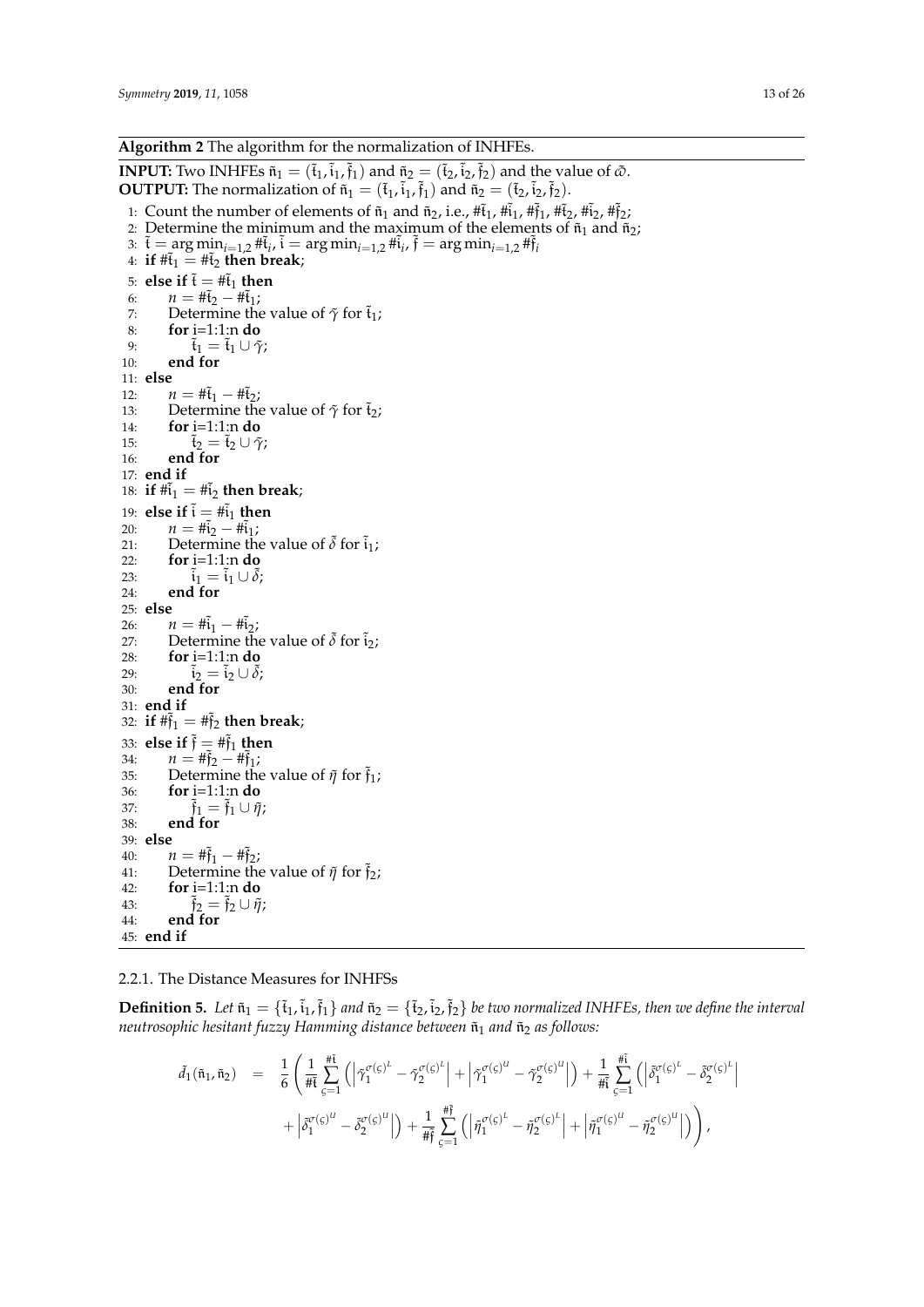$where \ \#\tilde{\mathfrak{t}} = \#\tilde{\mathfrak{t}}_1 = \#\tilde{\mathfrak{t}}_2$ ,  $\#\tilde{\mathfrak{t}} = \#\tilde{\mathfrak{t}}_1 = \#\tilde{\mathfrak{t}}_2$  and  $\#\tilde{\mathfrak{f}} = \#\tilde{\mathfrak{f}}_1 = \#\tilde{\mathfrak{f}}_2$ .  $\tilde{\gamma}_i^{\sigma(\varsigma)}$  $\tilde{\delta}_i^{\sigma(\varsigma)}$ ,  $\tilde{\delta}_i^{\sigma(\varsigma)}$  $\int_i^{\sigma(\varsigma)}$  and  $\eta_i^{\sigma(\varsigma)}$ *i are the ςth largest values in*  $\tilde{\gamma}_i$ ,  $\tilde{\delta}_i$  and  $\tilde{\eta}_i$ , respectively  $(i = 1, 2)$ .

*In addition, the interval neutrosophic hesitant fuzzy Euclidean distance is defined as:*

$$
\begin{array}{lll} \tilde{d}_2(\tilde{\mathfrak{n}}_1,\tilde{\mathfrak{n}}_2) & = & \displaystyle \left(\frac{1}{6}\left(\frac{1}{\# \tilde{\mathfrak{t}}}\sum_{\varsigma=1}^{\# \tilde{\mathfrak{t}}} \left(\left(\tilde{\gamma}_1^{\sigma(\varsigma)^L}-\tilde{\gamma}_2^{\sigma(\varsigma)^L}\right)^2+\left(\tilde{\gamma}_1^{\sigma(\varsigma)^U}-\tilde{\gamma}_2^{\sigma(\varsigma)^U}\right)^2\right)+\frac{1}{\# \tilde{\mathfrak{t}}}\sum_{\varsigma=1}^{\# \tilde{\mathfrak{t}}} \left(\left(\tilde{\delta}_1^{\sigma(\varsigma)^L}-\tilde{\delta}_2^{\sigma(\varsigma)^L}\right)^2\right.\right.\\ & & \displaystyle \left.+\left(\tilde{\delta}_1^{\sigma(\varsigma)^U}-\tilde{\delta}_2^{\sigma(\varsigma)^U}\right)^2\right)+\frac{1}{\# \tilde{\mathfrak{f}}}\sum_{\varsigma=1}^{\# \tilde{\mathfrak{f}}} \left(\left(\tilde{\eta}_1^{\sigma(\varsigma)^L}-\tilde{\eta}_2^{\sigma(\varsigma)^L}\right)^2+\left(\tilde{\eta}_1^{\sigma(\varsigma)^U}-\tilde{\eta}_2^{\sigma(\varsigma)^U}\right)^2\right)\right)\right)^\frac{1}{2}. \end{array}
$$

*By using the geometric distance model of [\[26\]](#page-25-6), the above distances can be generalized as follows:*

$$
\tilde{d}(\tilde{\mathfrak{n}}_1, \tilde{\mathfrak{n}}_2) = \left( \frac{1}{6} \left( \frac{1}{\# \tilde{t}} \sum_{\varsigma=1}^{\# \tilde{t}} \left( \left( \tilde{\gamma}_1^{\sigma(\varsigma)^L} - \tilde{\gamma}_2^{\sigma(\varsigma)^L} \right)^{\alpha} + \left( \tilde{\gamma}_1^{\sigma(\varsigma)^U} - \tilde{\gamma}_2^{\sigma(\varsigma)^U} \right)^{\alpha} \right) + \frac{1}{\# \tilde{t}} \sum_{\varsigma=1}^{\# \tilde{t}} \left( \left( \tilde{\delta}_1^{\sigma(\varsigma)^L} - \tilde{\delta}_2^{\sigma(\varsigma)^L} \right)^{\alpha} + \left( \tilde{\delta}_1^{\sigma(\varsigma)^U} - \tilde{\delta}_2^{\sigma(\varsigma)^U} \right)^{\alpha} \right) + \frac{1}{\# \tilde{t}} \sum_{\varsigma=1}^{\# \tilde{t}} \left( \left( \tilde{\eta}_1^{\sigma(\varsigma)^L} - \tilde{\eta}_2^{\sigma(\varsigma)^L} \right)^{\alpha} + \left( \tilde{\eta}_1^{\sigma(\varsigma)^U} - \tilde{\eta}_2^{\sigma(\varsigma)^U} \right)^{\alpha} \right) \right)^{\frac{1}{\alpha}},
$$

 $\omega$  *kere*  $\alpha$  *is constant and*  $\alpha > 0$ *. Based on the value of*  $\alpha$ *, the relationship among*  $\tilde{d}(\tilde{\frak{n}}_1,\tilde{\frak{n}}_2)$ *,*  $\tilde{d}_1(\tilde{\frak{n}}_1,\tilde{\frak{n}}_2)$  *and*  $\tilde{d}_2(\tilde{\mathfrak{n}}_1, \tilde{\mathfrak{n}}_2)$  *can be deduced as:* 

- *If*  $\alpha = 1$ , *then the distance*  $\tilde{d}(\tilde{n}_1, \tilde{n}_2) = \tilde{d}_1(\tilde{n}_1, \tilde{n}_2)$ *.*
- *If*  $\alpha = 2$ , *then the distance*  $\tilde{d}(\tilde{n}_1, \tilde{n}_2) = \tilde{d}_2(\tilde{n}_1, \tilde{n}_2)$ *.*

*Therefore, the distance*  $\tilde{d}(\tilde{n}_1, \tilde{n}_2)$  *is a generalization of the interval neutrosophic hesitant fuzzy Hamming distance*  $\tilde{d}_1(\tilde{\mathfrak{n}}_1, \tilde{\mathfrak{n}}_2)$  *and the interval neutrosophic hesitant fuzzy Euclidean distance*  $\tilde{d}_2(\tilde{\mathfrak{n}}_1, \tilde{\mathfrak{n}}_2)$ *.* 

<span id="page-13-0"></span>**Theorem 3.** Let  $\tilde{n}_1 = {\{\tilde{t}_1, \tilde{i}_1, \tilde{j}_1\}}$  and  $\tilde{n}_2 = {\{\{[1, 1]\}, \{[0, 0]\}, \{[0, 0]\}\}}$  be two INHFEs, then the generalized  $distance\ d(\tilde{\mathfrak{n}}_1, \tilde{\mathfrak{n}}_2')$  *can be calculated as:* 

$$
\tilde{d}(\tilde{\mathfrak{n}}_1, \tilde{\mathfrak{n}}_2') \quad = \quad \left( \frac{1}{6} \left( \frac{1}{\# \tilde{\mathfrak{t}}_1} \sum_{\tilde{\gamma} \in \tilde{\mathfrak{t}}_1} \left( \left( 1 - \tilde{\gamma}^L \right)^{\alpha} + \left( 1 - \tilde{\gamma}^U \right)^{\alpha} \right) + \frac{1}{\# \tilde{\mathfrak{t}}_1} \sum_{\tilde{\delta} \in \tilde{\mathfrak{t}}_1} \left( (\tilde{\delta}^L)^{\alpha} + (\tilde{\delta}^U)^{\alpha} \right) + \frac{1}{\# \tilde{\mathfrak{f}}_1} \sum_{\tilde{\eta} \in \tilde{\mathfrak{f}}_1} \left( (\tilde{\eta}^L)^{\alpha} + (\tilde{\eta}^U)^{\alpha} \right) \right) \right)^{\frac{1}{\alpha}}.
$$

where  $\tilde{\mathfrak{n}}_2$  is the normalization outcome of  $\tilde{\mathfrak{n}}_2$  by the comparison of  $\tilde{\mathfrak{n}}_1$  and  $\tilde{\mathfrak{n}}_2$ .

<span id="page-13-1"></span>**Theorem 4.** Let  $\tilde{n}_1 = {\tilde{t}_1, \tilde{i}_1, \tilde{j}_1}$  and  $\tilde{n}_2 = {\{[0,0]\}, \{[1,1]\}, \{[1,1]\}\}$  be two INHFEs, then the generalized  $distance\ d(\tilde{\mathfrak{n}}_1, \tilde{\mathfrak{n}}_2')$  *can be calculated as:* 

$$
\tilde{d}(\tilde{\mathfrak{n}}_1, \tilde{\mathfrak{n}}_2') \quad = \quad \left( \frac{1}{6} \left( \frac{1}{\# \tilde{\mathfrak{t}}_1} \sum_{\tilde{\gamma} \in \tilde{\mathfrak{t}}_1} ((\tilde{\gamma}^L)^\alpha + (\tilde{\gamma}^U)^\alpha) + \frac{1}{\# \tilde{\mathfrak{t}}_1} \sum_{\tilde{\delta} \in \tilde{\mathfrak{t}}_1} \left( \left( 1 - \tilde{\delta}^L \right)^\alpha + \left( 1 - \tilde{\delta}^U \right)^\alpha \right) + \frac{1}{\# \tilde{\mathfrak{f}}_1} \sum_{\eta \in \tilde{\mathfrak{f}}_1} \left( \left( 1 - \tilde{\eta}^L \right)^\alpha + \left( 1 - \tilde{\eta}^U \right)^\alpha \right) \right) \right)^\frac{1}{\alpha}.
$$

where  $\tilde{\mathfrak{n}}_2$  is the normalization outcome of  $\tilde{\mathfrak{n}}_2$  by the comparison of  $\tilde{\mathfrak{n}}_1$  and  $\tilde{\mathfrak{n}}_2$ .

2.2.2. Computation of Optimal Weights Using Maximizing Deviation Method

# **Case I: Completely unknown information on attribute weights**

Using the maximizing deviation method, we construct an optimization model to determine the attributes optimal relative weights in interval neutrosophic hesitant fuzzy setting. For the attribute  $P_j \in \mathbb{Z}$ , the deviation of the alternative  $A_i$  to all the other alternatives can be represented as:

$$
\tilde{D}_{ij}(w) = \sum_{k=1}^m \tilde{d}(\tilde{\mathfrak{n}}_{ij}, \tilde{\mathfrak{n}}_{kj}) w_j, i = 1, 2, \ldots, m, j = 1, 2, \ldots, n
$$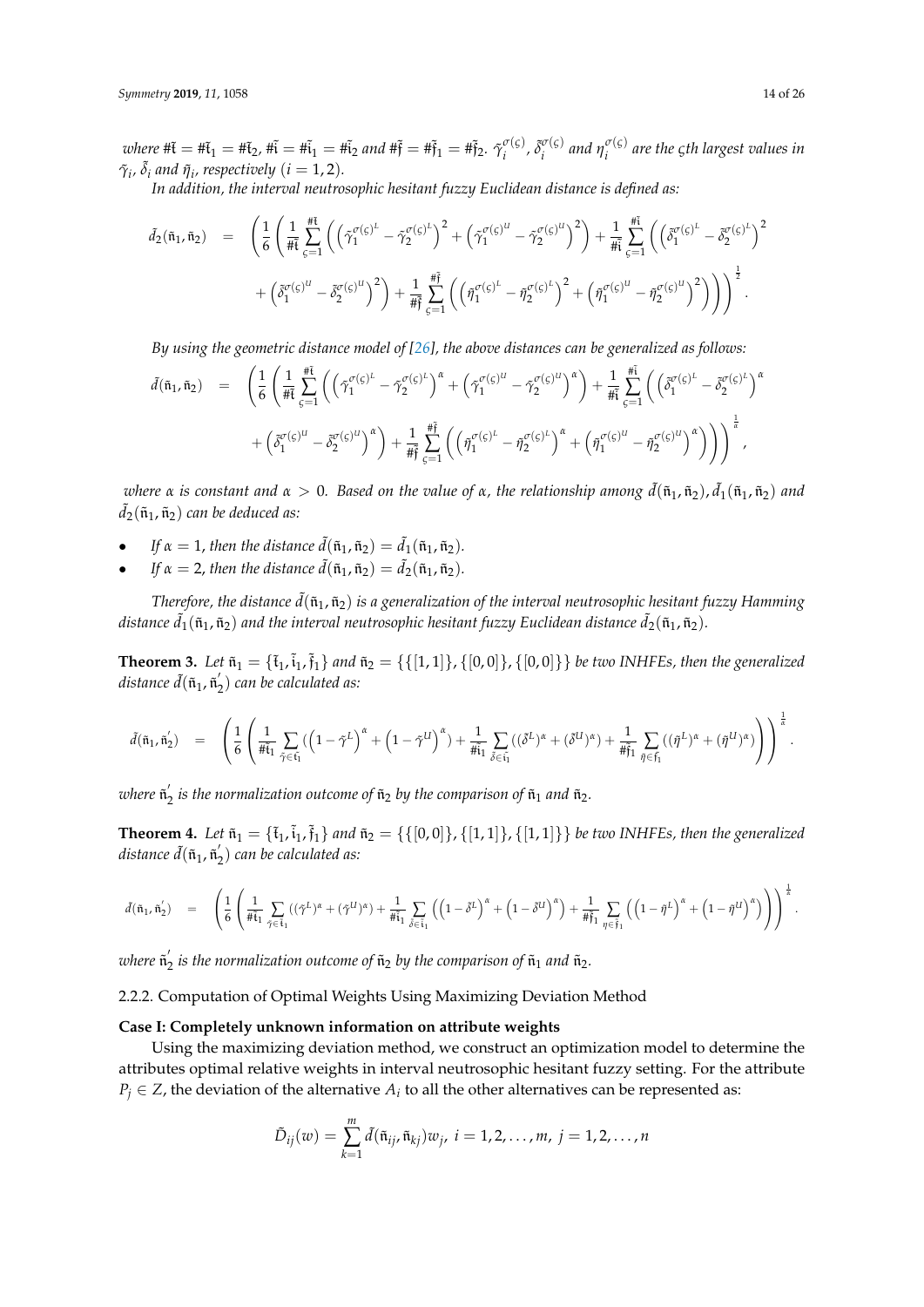where

$$
\tilde{d}(\tilde{\mathfrak{n}}_{ij}, \tilde{\mathfrak{n}}_{kj}) = \left( \frac{1}{6} \left( \frac{1}{\# \tilde{t}} \sum_{\varsigma=1}^{\# \tilde{t}} \left( \left| \tilde{\gamma}_{ij}^{\tilde{\sigma}(\varsigma)^{L}} - \tilde{\gamma}_{kj}^{\tilde{\sigma}(\varsigma)^{L}} \right|^{a} + \left| \tilde{\gamma}_{ij}^{\tilde{\sigma}(\varsigma)^{U}} - \tilde{\gamma}_{kj}^{\tilde{\sigma}(\varsigma)^{U}} \right|^{a} \right) + \frac{1}{\# \tilde{t}} \sum_{\varsigma=1}^{\# \tilde{t}} \left( \left| \tilde{\delta}_{ij}^{\tilde{\sigma}(\varsigma)^{L}} - \tilde{\delta}_{kj}^{\tilde{\sigma}(\varsigma)^{L}} \right|^{a} \right) + \left| \tilde{\delta}_{ij}^{\tilde{\sigma}(\varsigma)^{U}} - \tilde{\delta}_{kj}^{\tilde{\sigma}(\varsigma)^{U}} \right|^{a} \right) + \frac{1}{\# \tilde{t}} \sum_{\varsigma=1}^{\# \tilde{t}} \left( \left| \tilde{\eta}_{ij}^{\tilde{\sigma}(\varsigma)^{L}} - \tilde{\eta}_{kj}^{\tilde{\sigma}(\varsigma)^{L}} \right|^{a} + \left| \tilde{\eta}_{ij}^{\tilde{\sigma}(\varsigma)^{U}} - \tilde{\eta}_{kj}^{\tilde{\sigma}(\varsigma)^{U}} \right|^{a} \right) \right) \right)^{\frac{1}{a}}.
$$

Let

$$
\tilde{D}_j(w) = \sum_{i=1}^m \tilde{D}_{ij}(w) = \sum_{i=1}^m \sum_{k=1}^m w_j \left( \frac{1}{6} \left( \frac{1}{\# \xi} \sum_{\varsigma=1}^{\# \xi} \left( \left| \tilde{\gamma}_{ij}^{\tilde{\sigma}(\varsigma)^L} - \tilde{\gamma}_{kj}^{\tilde{\sigma}(\varsigma)^L} \right|^{\alpha} + \left| \tilde{\gamma}_{ij}^{\tilde{\sigma}(\varsigma)^U} - \tilde{\gamma}_{kj}^{\tilde{\sigma}(\varsigma)^U} \right|^{\alpha} \right) + \frac{1}{\# \xi} \sum_{\varsigma=1}^{\# \xi} \left( \left| \tilde{\sigma}_{ij}^{\tilde{\sigma}(\varsigma)^L} - \tilde{\sigma}_{kj}^{\tilde{\sigma}(\varsigma)^U} \right|^{\alpha} \right)
$$
\n
$$
+ \left| \tilde{\delta}_{ij}^{\tilde{\sigma}(\varsigma)^U} - \tilde{\delta}_{kj}^{\tilde{\sigma}(\varsigma)^U} \right|^{\alpha} \right) + \frac{1}{\# \xi} \sum_{\varsigma=1}^{\# \xi} \left( \left| \tilde{\eta}_{ij}^{\tilde{\sigma}(\varsigma)^L} - \tilde{\eta}_{kj}^{\tilde{\sigma}(\varsigma)^L} \right|^{\alpha} + \left| \tilde{\eta}_{ij}^{\tilde{\sigma}(\varsigma)^U} - \tilde{\eta}_{kj}^{\tilde{\sigma}(\varsigma)^U} \right|^{\alpha} \right) \right) \bigg)^{\frac{1}{\alpha}},
$$

 $j = 1, 2, \ldots, n$ . Then  $D_j(w)$  represents the deviation value of all alternatives to other alternatives for the attribute  $P_j \in Z$ .

On the basis of the analysis above, to select the weight vector *w* which maximizes all deviation values for all the attributes, a non-linear programming model is constructed as follows:

$$
(M-3)\n\begin{cases}\n\max \tilde{D}(w) = \sum_{j=1}^{n} \sum_{i=1}^{m} \sum_{k=1}^{m} w_j \left( \frac{1}{6} \left( \frac{1}{4} \frac{\pi \bar{K}}{\bar{K}} \left( \left| \tilde{\gamma}_{ij}^{\tilde{\sigma}(\varsigma)^{L}} - \tilde{\gamma}_{kj}^{\tilde{\sigma}(\varsigma)^{L}} \right|^{a} + \left| \tilde{\gamma}_{ij}^{\tilde{\sigma}(\varsigma)^{U}} - \tilde{\gamma}_{kj}^{\tilde{\sigma}(\varsigma)^{U}} \right|^{a} \right) + \frac{1}{4 \tilde{t} \bar{K}} \sum_{\varsigma=1}^{4 \tilde{t}} \left( \left| \tilde{\delta}_{ij}^{\tilde{\sigma}(\varsigma)^{L}} - \tilde{\delta}_{kj}^{\tilde{\sigma}(\varsigma)^{U}} \right|^{a} \right)\n\end{cases}\n\right)
$$
\n
$$
(M-3)\n\begin{cases}\n\max \tilde{D}(w) = \sum_{j=1}^{n} \sum_{i=1}^{m} \sum_{k=1}^{m} w_j \left( \frac{1}{6} \left| \tilde{t}_{ij}^{\tilde{\sigma}(\varsigma)^{L}} - \tilde{\delta}_{kj}^{\tilde{\sigma}(\varsigma)^{U}} \right|^{a} \right) + \frac{1}{4} \sum_{j=1}^{4 \tilde{t} \bar{t}} \left( \left| \tilde{\eta}_{ij}^{\tilde{\sigma}(\varsigma)^{L}} - \tilde{\eta}_{kj}^{\tilde{\sigma}(\varsigma)^{L}} \right|^{a} + \left| \tilde{\eta}_{ij}^{\tilde{\sigma}(\varsigma)^{U}} - \tilde{\eta}_{kj}^{\tilde{\sigma}(\varsigma)^{U}} \right|^{a} \right)\n\end{cases}
$$
\n
$$
s.t. \ w_j \geq 0, j = 1, 2, \ldots, n, \ \sum_{j=1}^{n} w_j^2 = 1
$$

To solve the above model, we construct the Lagrange function:

$$
L(w,\xi) = \sum_{j=1}^{n} \sum_{i=1}^{m} \sum_{k=1}^{m} \left( \frac{1}{6} \left( \frac{1}{\# \xi} \sum_{\zeta=1}^{\# \xi} \left( \left| \tilde{\gamma}_{ij}^{\tilde{\sigma}(\zeta)^{L}} - \tilde{\gamma}_{kj}^{\tilde{\sigma}(\zeta)^{L}} \right|^{a} + \left| \tilde{\gamma}_{ij}^{\tilde{\sigma}(\zeta)^{U}} - \tilde{\gamma}_{kj}^{\tilde{\sigma}(\zeta)^{U}} \right|^{a} \right) + \frac{1}{\# \xi} \sum_{\zeta=1}^{\# \xi} \left( \left| \tilde{\delta}_{ij}^{\tilde{\sigma}(\zeta)^{L}} - \tilde{\delta}_{kj}^{\tilde{\sigma}(\zeta)^{U}} \right|^{a} \right) + \frac{1}{\# \xi} \sum_{\zeta=1}^{\# \xi} \left( \left| \tilde{\eta}_{ij}^{\tilde{\sigma}(\zeta)^{L}} - \tilde{\eta}_{kj}^{\tilde{\sigma}(\zeta)^{L}} \right|^{a} + \left| \tilde{\eta}_{ij}^{\tilde{\sigma}(\zeta)^{U}} - \tilde{\eta}_{kj}^{\tilde{\sigma}(\zeta)^{U}} \right|^{a} \right) \right) \right)^{\frac{1}{\alpha}} w_{j} + \frac{\xi}{2} \left( \sum_{j=1}^{n} w_{j}^{2} - 1 \right)
$$

where *ξ* is a real number, representing the Lagrange multiplier variable. Then we compute the partial derivatives of L and let:

$$
\frac{\partial L}{\partial w_j} = \sum_{i=1}^m \sum_{k=1}^m \left( \frac{1}{6} \left( \frac{1}{\# \tilde{t}} \sum_{\varsigma=1}^{\# \tilde{t}} \left( \left| \tilde{\gamma}_{ij}^{\tilde{\sigma}(\varsigma)^L} - \tilde{\gamma}_{kj}^{\tilde{\sigma}(\varsigma)^L} \right|^{\alpha} + \left| \tilde{\gamma}_{ij}^{\tilde{\sigma}(\varsigma)^U} - \tilde{\gamma}_{kj}^{\tilde{\sigma}(\varsigma)^U} \right|^{\alpha} \right) + \frac{1}{\# \tilde{t}} \sum_{\varsigma=1}^{\# \tilde{t}} \left( \left| \tilde{\delta}_{ij}^{\tilde{\sigma}(\varsigma)^L} - \tilde{\delta}_{kj}^{\tilde{\sigma}(\varsigma)^U} \right|^{\alpha} \right) + \left| \tilde{\delta}_{ij}^{\tilde{\sigma}(\varsigma)^U} - \tilde{\delta}_{kj}^{\tilde{\sigma}(\varsigma)^U} \right|^{\alpha} \right) + \frac{1}{\# \tilde{t}} \sum_{\varsigma=1}^{\# \tilde{t}} \left( \left| \tilde{\eta}_{ij}^{\tilde{\sigma}(\varsigma)^L} - \tilde{\eta}_{kj}^{\tilde{\sigma}(\varsigma)^U} \right|^{\alpha} + \left| \tilde{\eta}_{ij}^{\tilde{\sigma}(\varsigma)^U} - \tilde{\eta}_{kj}^{\tilde{\sigma}(\varsigma)^U} \right|^{\alpha} \right) \right) \bigg)^{\frac{1}{\alpha}} + \xi w_j = 0
$$
\n
$$
\frac{\partial L}{\partial \tilde{\varsigma}} = \frac{1}{2} \left( \sum_{j=1}^n w_j^2 - 1 \right) = 0
$$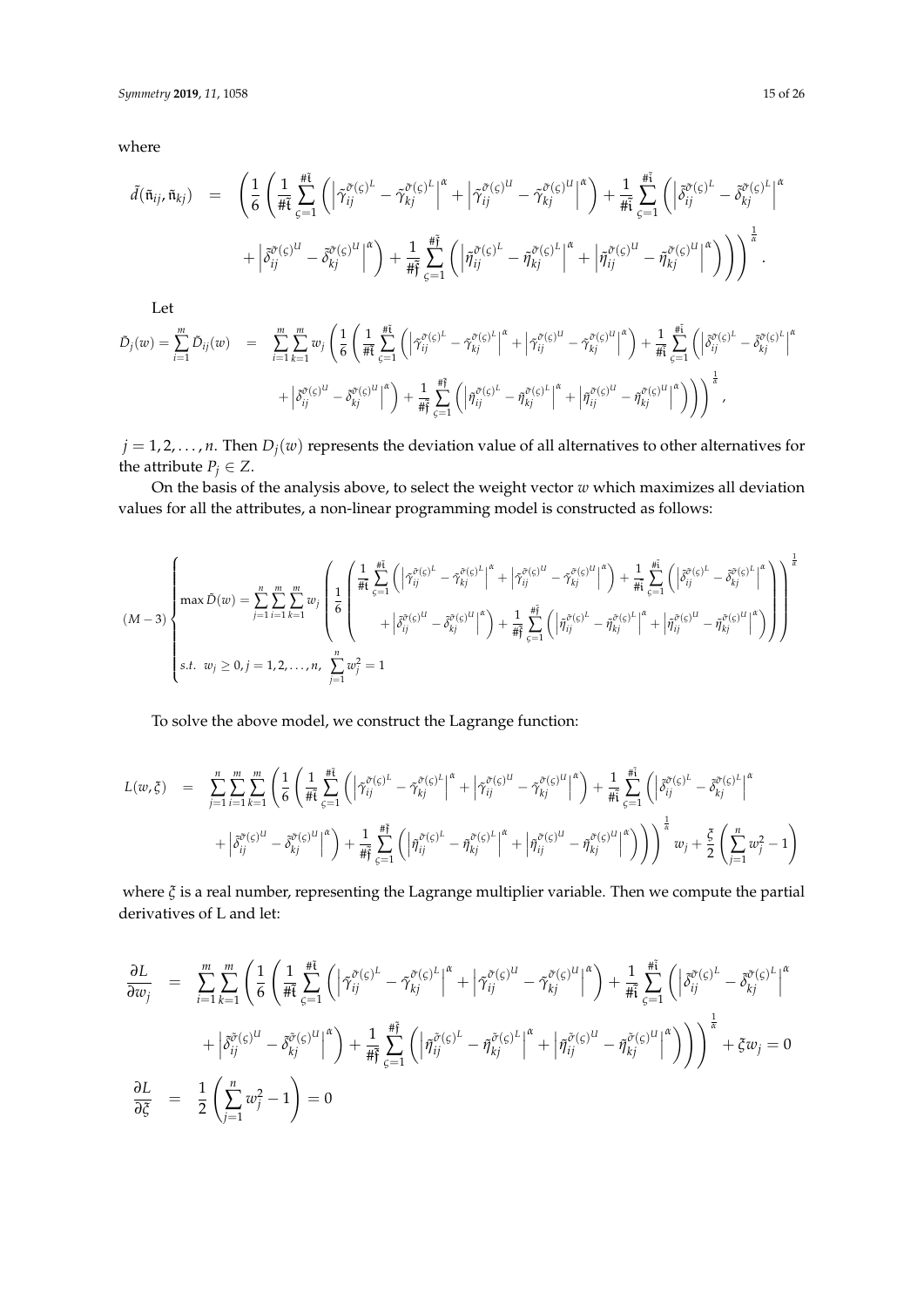*Symmetry* **2019**, *11*, 1058 16 of 26

By solving the above equations, to determining the attribute weights, an exact and simple formula can be obtained as follows:

$$
w_j^* = \frac{\sum\limits_{i=1}^m \sum\limits_{k=1}^m \left( \frac{1}{6} \left( \frac{\pi^{\frac{4\tilde{t}}{4\tilde{t}}}}{\varepsilon - 1} \left( \left| \tilde{\gamma}_{ij}^{\sigma(\varsigma)^L} - \tilde{\gamma}_{kj}^{\sigma(\varsigma)^L} \right|^{\alpha} + \left| \tilde{\gamma}_{ij}^{\sigma(\varsigma)^U} - \tilde{\gamma}_{kj}^{\sigma(\varsigma)^U} \right|^{\alpha} \right) + \frac{1}{\# \tilde{t}} \sum\limits_{\varsigma=1}^{\# \tilde{t}} \left( \left| \tilde{\delta}_{ij}^{\sigma(\varsigma)^L} - \tilde{\delta}_{kj}^{\sigma(\varsigma)^L} \right|^{\alpha} \right) \right)^{\frac{1}{\alpha}}}{\sqrt{\sum\limits_{j=1}^m \left( \frac{1}{6} \sum\limits_{i=1}^m \left( \frac{\pi^{\frac{4\tilde{t}}{4\tilde{t}}}{\varepsilon - 1} \left( \left| \tilde{\gamma}_{ij}^{\sigma(\varsigma)^L} - \tilde{\gamma}_{kj}^{\sigma(\varsigma)^L} \right|^{\alpha} + \left| \tilde{\gamma}_{ij}^{\sigma(\varsigma)^L} - \tilde{\eta}_{kj}^{\sigma(\varsigma)^L} \right|^{\alpha} + \left| \tilde{\gamma}_{ij}^{\sigma(\varsigma)^L} - \tilde{\eta}_{kj}^{\sigma(\varsigma)^L} \right|^{\alpha} \right) \right)^{\frac{1}{\alpha}}} \right)^{\frac{1}{\alpha}}}{\sqrt{\sum\limits_{j=1}^m \left( \sum\limits_{i=1}^m \sum\limits_{k=1}^m \left( \frac{\pi^{\frac{4\tilde{t}}{4\tilde{t}}}{\varepsilon - 1} \left( \left| \tilde{\gamma}_{ij}^{\sigma(\varsigma)^L} - \tilde{\gamma}_{kj}^{\sigma(\varsigma)^L} \right|^{\alpha} + \left| \tilde{\gamma}_{ij}^{\sigma(\varsigma)^U} - \tilde{\gamma}_{kj}^{\sigma(\varsigma)^U} \right|^{\alpha} \right) + \frac{1}{\# \tilde{t}} \sum\limits_{\varsigma=1}^{\# \tilde{t}} \left( \left| \tilde{\gamma}_{ij}^{\sigma(\varsigma)^L} - \tilde{\eta}_{kj}^{\sigma(\varsigma)^L} \right|^{\alpha} + \left| \tilde{\gamma}_{ij}^
$$

As the weights of the attributes should satisfy the normalization condition, so we obtain the normalized attribute weights:

<span id="page-15-0"></span>
$$
w_{j} = \frac{\sum_{i=1}^{m} \sum_{k=1}^{m} \left( \left| \tilde{\tau}_{ij}^{\tilde{\sigma}(\varsigma)^{L}} - \tilde{\tau}_{kj}^{\tilde{\sigma}(\varsigma)^{L}} \right|^{\alpha} + \left| \tilde{\tau}_{ij}^{\tilde{\sigma}(\varsigma)^{U}} - \tilde{\tau}_{kj}^{\tilde{\sigma}(\varsigma)^{U}} \right|^{\alpha} \right) + \frac{1}{\# \tilde{\mathfrak{f}}} \sum_{\varsigma=1}^{\# \tilde{\mathfrak{f}}} \left( \left| \tilde{\sigma}_{ij}^{\tilde{\sigma}(\varsigma)^{L}} - \tilde{\delta}_{kj}^{\tilde{\sigma}(\varsigma)^{L}} \right|^{\alpha} \right)}{\omega_{j}}}{\sum_{j=1}^{m} \sum_{i=1}^{m} \sum_{k=1}^{m} \left( \left| \frac{1}{\tilde{\pi}_{i}} \sum_{\varsigma=1}^{\# \tilde{\mathfrak{f}}} \left( \left| \tilde{\tau}_{ij}^{\tilde{\sigma}(\varsigma)^{L}} - \tilde{\tau}_{kj}^{\tilde{\sigma}(\varsigma)^{L}} \right|^{\alpha} \right) + \frac{1}{\# \tilde{\mathfrak{f}}} \sum_{\varsigma=1}^{\# \tilde{\mathfrak{f}}} \left( \left| \tilde{\tau}_{ij}^{\tilde{\sigma}(\varsigma)^{L}} - \tilde{\eta}_{kj}^{\tilde{\sigma}(\varsigma)^{L}} \right|^{\alpha} + \left| \tilde{\eta}_{ij}^{\tilde{\sigma}(\varsigma)^{L}} - \tilde{\eta}_{kj}^{\tilde{\sigma}(\varsigma)^{L}} \right| \right) \right) + \frac{1}{\# \tilde{\mathfrak{f}}} \sum_{\varsigma=1}^{\# \tilde{\mathfrak{f}}} \left( \left| \tilde{\delta}_{ij}^{\tilde{\sigma}(\varsigma)^{L}} - \tilde{\delta}_{kj}^{\tilde{\sigma}(\varsigma)^{L}} \right|^{\alpha} \right) + \frac{1}{\# \tilde{\mathfrak{f}}} \sum_{\varsigma=1}^{\# \tilde{\mathfrak{f}}} \left( \left| \tilde{\delta}_{ij}^{\tilde{\sigma}(\varsigma)^{L}} - \tilde{\delta}_{kj}^{\tilde{\sigma}(\varsigma)^{L}} \right|^{\alpha} \right) \right) + \frac{1}{\# \tilde{\mathfrak
$$

# **Case II: Partly known information on attribute weights**

However, there are some situations that the information about the weight vector is partially known. For such situations, using the set of the known weight information,  $\Im$ , the constrained optimization model can be designed as:

$$
(M-4) \left\{\max \tilde{D}(w) = \sum_{j=1}^{n} \sum_{i=1}^{m} \sum_{k=1}^{m} w_{j} \left( \frac{1}{6} \begin{pmatrix} \frac{1}{4} \frac{\#1}{4} \left( \left| \tilde{\gamma}_{ij}^{\sigma(s)}^{L} - \tilde{\gamma}_{kj}^{\sigma(s)}^{L} \right|^{a} + \left| \tilde{\gamma}_{ij}^{\sigma(s)}^{L} - \tilde{\gamma}_{kj}^{\sigma(s)}^{L} \right|^{a} \right) + \frac{1}{4} \frac{1}{6} \sum_{i=1}^{n} \left( \left| \tilde{\delta}_{ij}^{\sigma(s)}^{L} - \tilde{\delta}_{kj}^{\sigma(s)}^{L} \right|^{a} \right) \right) \frac{1}{4} \right\} \\ + \left| \tilde{\delta}_{ij}^{\sigma(s)}^{L} - \tilde{\delta}_{kj}^{\sigma(s)}^{L} \right|^{a} \right) + \frac{1}{4} \sum_{i=1}^{n} \left( \left| \tilde{\eta}_{ij}^{\sigma(s)}^{L} - \tilde{\eta}_{kj}^{\sigma(s)}^{L} \right|^{a} + \left| \tilde{\eta}_{ij}^{\sigma(s)}^{L} - \tilde{\eta}_{kj}^{\sigma(s)}^{L} \right|^{a} \right) \right) \frac{1}{4} \right\}
$$
  
s.t.  $w \in \mathcal{F}, w_{j} \geq 0, j = 1, 2, ..., n, \sum_{j=1}^{n} w_{j} = 1$ 

where  $\Im$  is also a set of constraint conditions that the weight value  $w_j$  should satisfy according to the requirements in real situations. By solving the linear programming model (*M* − 4), we obtain the optimal solution  $w = (w_1, w_2, \dots, w_n)^t$ , which can be used as the weight vector of attributes.

In interval neutrosophic hesitant fuzzy environment, the PIS *A*˜+, and the NIS *A*˜<sup>−</sup> can be defined as follows:

$$
\tilde{A}^+ = \{\tilde{\mathfrak{n}}_1^+, \tilde{\mathfrak{n}}_2^+, \ldots, \tilde{\mathfrak{n}}_n^+\} \n= \{\{\{[1,1]\}, \{[0,0]\}, \{[0,0]\}\}, \{\{[1,1]\}, \{[0,0]\}\}, \ldots, \{\{[1,1]\}, \{[0,0]\}, \{[0,0]\}\}\}.
$$

$$
\tilde{A}^- = \{\tilde{\mathfrak{n}}_1^-, \tilde{\mathfrak{n}}_2^-, \ldots, \tilde{\mathfrak{n}}_n^-\}\n= \{\{\{[0,0]\}, \{[1,1]\}, \{[1,1]\}\}, \{[0,0]\}, \{[1,1]\}\}, \ldots, \{\{[0,0]\}, \{[1,1]\}\}, \{[1,1]\}\}.
$$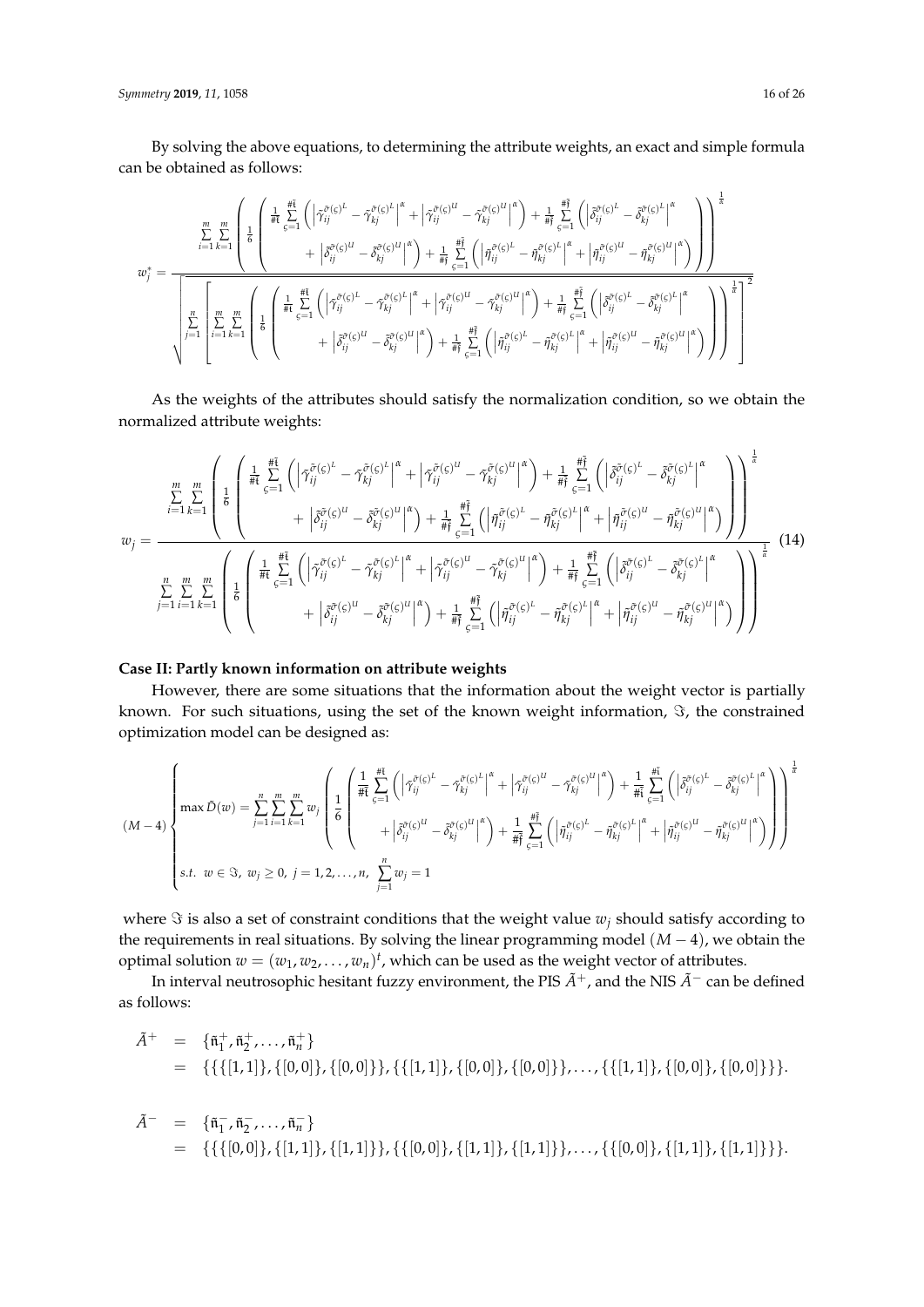*Symmetry* **2019**, 11, 1058 17 of 26

On the basis of Equation (14), Theorems [3](#page-13-0) and [4,](#page-13-1) the separation measures  $\tilde{d}^+_i$  and  $\tilde{d}^-_i$  of each alternative from the interval neutrosophic hesitant fuzzy PIS  $\tilde{A}^+$  and the interval neutrosophic hesitant fuzzy NIS  $\hat{A}$ <sup>−</sup>, respectively, are determined as:

<span id="page-16-2"></span>
$$
\tilde{d}_i^+ = \sum_{j=1}^n \tilde{d}(\tilde{\mathfrak{n}}'_{ij}, \tilde{\mathfrak{n}}_j^+) w_j = \sum_{j=1}^n \tilde{d}(\tilde{\mathfrak{n}}'_{ij}, \{ \{ [1,1] \}, \{ [0,0] \}, \{ [0,0] \} \}) w_j
$$
\n(15)

$$
= \sum_{j=1}^n w_j \left( \frac{1}{6} \left( \frac{1}{\#\tilde{t}'_{ij}} \sum_{\tilde{\gamma} \in \tilde{t}'_{ij}} \left( \left( 1 - \tilde{\gamma}^L \right)^{\alpha} + \left( 1 - \tilde{\gamma}^U \right)^{\alpha} \right) + \frac{1}{\#\tilde{t}'_{ij}} \sum_{\tilde{\delta} \in \tilde{t}'_{ij}} \left( (\tilde{\delta}^L)^{\alpha} + (\tilde{\delta}^U)^{\alpha} \right) + \frac{1}{\#\tilde{t}'_{ij}} \sum_{\tilde{\eta} \in \tilde{t}'_{ij}} \left( (\tilde{\eta}^L)^{\alpha} + (\tilde{\eta}^U)^{\alpha} \right) \right)^{\frac{1}{\alpha}} (16)
$$

<span id="page-16-3"></span>
$$
\tilde{d}_{i}^{-} = \sum_{j=1}^{n} d(\tilde{n}_{ij}', \tilde{n}_{j}^{-}) w_{j} = \sum_{j=1}^{n} d(\tilde{n}_{ij}', \{[0,0]\}, \{[1,1]\}, \{[1,1]\}) w_{j}
$$
\n
$$
= \sum_{j=1}^{n} w_{j} \left( \frac{1}{6} \left( \frac{1}{\# \tilde{t}_{i,j}} \sum_{\tau \in \tilde{t}_{i,j}} \left( (\tilde{\tau}^{L})^{\alpha} + (\tilde{\tau}^{U})^{\alpha} \right) + \frac{1}{\# \tilde{t}_{i,j}} \sum_{\delta \in \tilde{t}_{i,j}'} \left( \left( 1 - \tilde{\delta}^{L} \right)^{\alpha} + \left( 1 - \tilde{\delta}^{U} \right)^{\alpha} \right) + \frac{1}{\# \tilde{t}_{i,j}} \sum_{\eta \in \tilde{t}_{i,j}'} \left( \left( 1 - \tilde{\eta}^{L} \right)^{\alpha} + \left( 1 - \tilde{\eta}^{U} \right)^{\alpha} \right) \right)^{\frac{1}{\alpha}}, \quad (18)
$$

where  $i = 1, 2, \ldots, m$ . The relative closeness coefficient of an alternative  $\tilde{A}_i$  with respect to the PIS  $\tilde{A}^+$ is defined as:

<span id="page-16-4"></span>
$$
RC(\tilde{A}_i) = \frac{\tilde{d}_i^-}{\tilde{d}_i^+ + \tilde{d}_i^-}
$$
\n(19)

where  $0 \leq RC(\tilde{A}_i) \leq 1, i = 1, 2, ..., m$ . The ranking orders of all alternatives can be determined according to the closeness coefficient  $CR(\tilde{A}_i)$  and select the optimal one(s) from a set of appropriate alternatives.

#### <span id="page-16-0"></span>**3. An Illustrative Example**

To examine the validity and feasibility of developed decision-making approach in this section, we give a smartphone accessories supplier selection problem in realistic scenario as follows: In the smartphone fields, the Chinese market is the immense one in the world and the competition of smartphone field is so fierce that several companies could not avoid the destiny of bankrupt. In the Chinese market, a firm, who does not want to be defeated must choose the excellent accessories suppliers to fit its supply requirements and technology strategies. A new smartphone design firm called "Hua Xin" incorporated company, who wants to choose a few accessories suppliers for guaranteeing the productive throughput. For simplicity, we assume only one kind of accessory known as Central Processing Unit (CPU), which is used as an essential part in smartphones. The firm determines five CPU suppliers (alternatives)  $A_i(i = 1, 2, \ldots, 5)$ through the analysis of their planned level of effort and the market investigation. The evaluation criteria are (1) *P*<sup>1</sup> : cost; (2) *P*<sup>2</sup> : technical ability; (3) *P*<sup>3</sup> : product performance; (4) *P*<sup>4</sup> : service performance. Because the uncertainty of the information, the evaluation information given by the three experts is expressed as SVNHFEs. The SVNHFDM is given in Table [1.](#page-16-1) The hierarchical structure of constructed decision-making problem is depicted in Figure [2.](#page-17-0)

<span id="page-16-1"></span>**Table 1.** Single-valued neutrosophic hesitant fuzzy decision matrix.

|                | P <sub>1</sub>                               | P,                                                |
|----------------|----------------------------------------------|---------------------------------------------------|
| A <sub>1</sub> | $\{0.2\}, \{0.3, 0.5\}, \{0.1, 0.2, 0.3\}\}$ | $\{0.6, 0.7\}, \{0.1, 0.3\}, \{0.2, 0.4\}\}$      |
| A <sub>2</sub> | $\{0.1\}, \{0.3\}, \{0.5, 0.6\}\}$           | $\{0.4\}, \{0.3, 0.5\}, \{0.5, 0.6\}\}$           |
| $A_3$          | $\{0.6, 0.7\}, \{0.2, 0.3\}, \{0.1, 0.2\}\}$ | $\{0.1, 0.2\}, \{0.3\}, \{0.6, 0.7\}\}$           |
| $A_4$          | $\{0.2, 0.3\}, \{0.1, 0.2\}, \{0.5, 0.6\}\}$ | $\{0.3, 0.4\}, \{0.2, 0.3\}, \{0.5, 0.6, 0.7\}\}$ |
| $A_5$          | $\{0.7\},\{0.4,0.5\},\{0.2,0.4,0.5\}\}$      | $\{0.6\}, \{0.1, 0.7\}, \{0.3, 0.5\}\}$           |
|                | $P_{3}$                                      | $P_{4}$                                           |
| A <sub>1</sub> | $\{0.2, 0.3\}, \{0.4\}, \{0.7, 0.8\}\}$      | $\{0.4\}, \{0.1, 0.3\}, \{0.5, 0.7, 0.9\}\}$      |
| A <sub>2</sub> | $\{0.1, 0.3\}, \{0.4\}, \{0.5, 0.6, 0.8\}\}$ | $\{0.6, 0.8\}, \{0.2\}, \{0.3, 0.5\}\}$           |
| $A_3$          | $\{0.2, 0.3\}, \{0.1, 0.2\}, \{0.6, 0.7\}\}$ | $\{0.2, 0.3\}, \{0.4\}, \{0.2, 0.5, 0.6\}\}$      |
| A4             | $\{0.2, 0.4\}, \{0.3\}, \{0.1, 0.2\}\}$      | $\{0.6\}, \{0.2\}, \{0.3, 0.5\}\}$                |
| A5             | $\{0.3\}, \{0.5\}, \{0.1, 0.4\}\}$           | $\{0.5\}, \{0.1, 0.2\}, \{0.3, 0.4\}\}$           |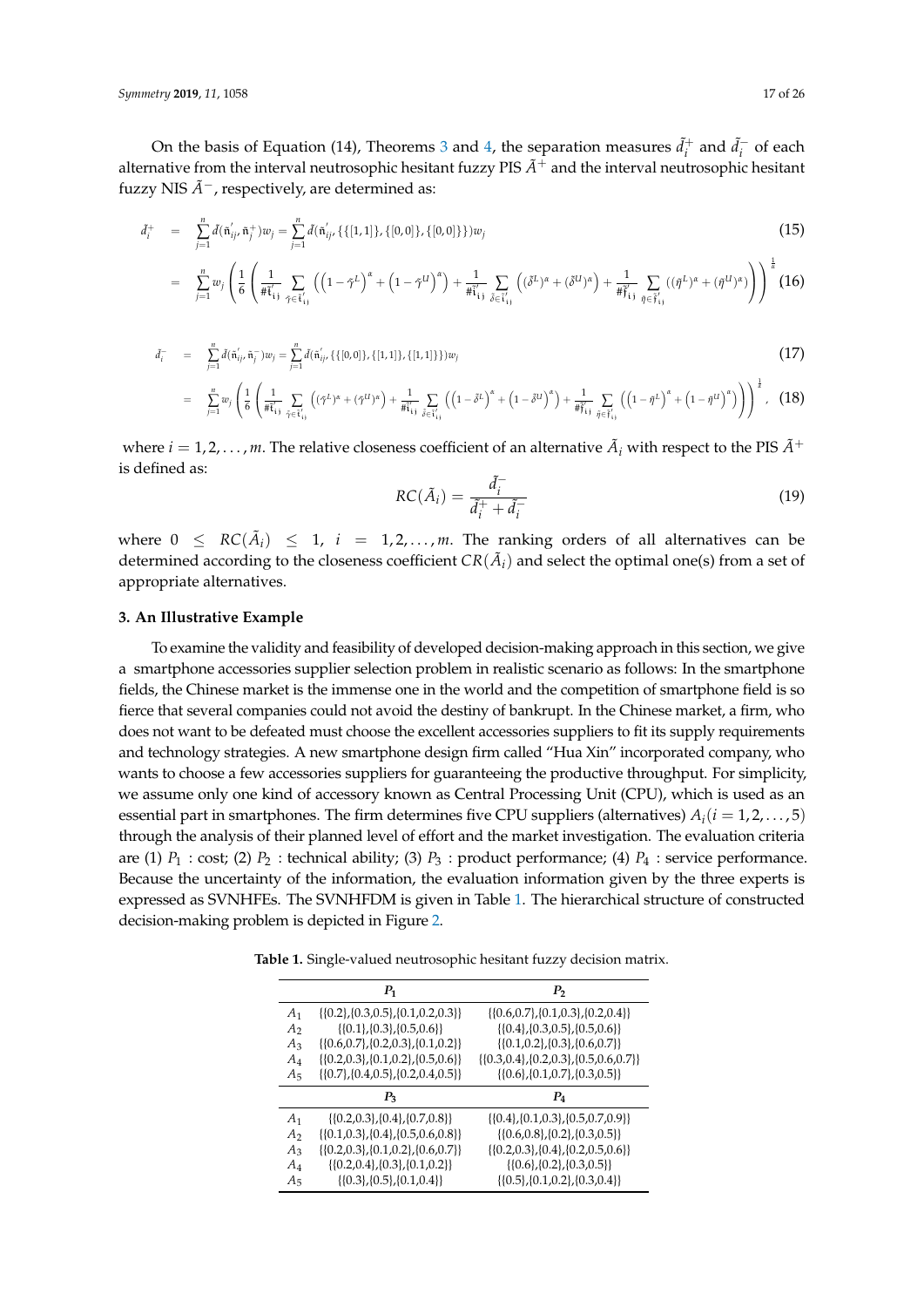

<span id="page-17-0"></span>Take  $\varpi = 0.5$ ,  $\alpha = 2$ , and we normalize the SVNHFDM by using Algorithm [1.](#page-4-0) The normalized SVNHFDM is given in Table [2.](#page-17-1)

**Figure 2.** The smartphone accessories supplier selection hierarchical structure.

Service

performance

| $P_1$<br>P <sub>2</sub><br>$\{[0.6, 0.7], [0.1, 0.3], [0.2, 0.3, 0.4]\}$<br>$\{0.2, 0.2\}, \{0.3, 0.5\}, \{0.1, 0.2, 0.3\}\}$<br>A <sub>1</sub><br>A <sub>2</sub><br>$\{0.1, 0.1\}, \{0.3, 0.3\}, \{0.5, 0.55, 0.6\}\}$<br>$\{0.6, 0.7\}, \{0.2, 0.3\}, \{0.1, 0.15, 0.2\}\}$<br>$A_3$<br>$\{0.2, 0.3\}, \{0.1, 0.2\}, \{0.5, 0.55, 0.6\}\}$<br>$\{0.3, 0.4\}, \{0.2, 0.3\}, \{0.5, 0.6, 0.7\}\}$<br>$A_4$<br>$\{(0.7, 0.7), (0.4, 0.5), (0.2, 0.4, 0.5)\}\$<br>$\{[0.6, 0.6], [0.1, 0.7], [0.3, 0.4, 0.5]\}$<br>$A_5$<br>$P_4$<br>$P_3$<br>$\{0.4, 0.4\}, \{0.1, 0.3\}, \{0.5, 0.7, 0.9\}\}$<br>$\{ \{0.2, 0.3\}, \{0.4, 0.4\}, \{0.7, 0.75, 0.8\} \}$<br>A <sub>1</sub><br>$\{0.1, 0.3\}, \{0.4, 0.4\}, \{0.5, 0.6, 0.8\}\}$<br>$\{0.6, 0.8\}, \{0.2, 0.2\}, \{0.3, 0.4, 0.5\}\}$<br>A <sub>2</sub><br>$\{[0.2, 0.3], [0.1, 0.2], [0.6, 0.65, 0.7]\}$<br>$A_3$<br>$\{0.2, 0.3\}, \{0.4, 0.4\}, \{0.2, 0.5, 0.6\}\}$<br>$\{ \{0.2, 0.4\}, \{0.3, 0.3\}, \{0.1, 0.15, 0.2\} \}$<br>$\{ \{0.6, 0.6\}, \{0.2, 0.2\}, \{0.3, 0.4, 0.5\} \}$<br>$A_4$ |  |                                                    |
|---------------------------------------------------------------------------------------------------------------------------------------------------------------------------------------------------------------------------------------------------------------------------------------------------------------------------------------------------------------------------------------------------------------------------------------------------------------------------------------------------------------------------------------------------------------------------------------------------------------------------------------------------------------------------------------------------------------------------------------------------------------------------------------------------------------------------------------------------------------------------------------------------------------------------------------------------------------------------------------------------------------------------------------------------|--|----------------------------------------------------|
|                                                                                                                                                                                                                                                                                                                                                                                                                                                                                                                                                                                                                                                                                                                                                                                                                                                                                                                                                                                                                                                   |  |                                                    |
|                                                                                                                                                                                                                                                                                                                                                                                                                                                                                                                                                                                                                                                                                                                                                                                                                                                                                                                                                                                                                                                   |  |                                                    |
|                                                                                                                                                                                                                                                                                                                                                                                                                                                                                                                                                                                                                                                                                                                                                                                                                                                                                                                                                                                                                                                   |  | $\{0.4, 0.4\}, \{0.3, 0.5\}, \{0.5, 0.55, 0.6\}$   |
|                                                                                                                                                                                                                                                                                                                                                                                                                                                                                                                                                                                                                                                                                                                                                                                                                                                                                                                                                                                                                                                   |  | $\{0.1, 0.2\}, \{0.3, 0.3\}, \{0.6, 0.65, 0.7\}\}$ |
|                                                                                                                                                                                                                                                                                                                                                                                                                                                                                                                                                                                                                                                                                                                                                                                                                                                                                                                                                                                                                                                   |  |                                                    |
|                                                                                                                                                                                                                                                                                                                                                                                                                                                                                                                                                                                                                                                                                                                                                                                                                                                                                                                                                                                                                                                   |  |                                                    |
|                                                                                                                                                                                                                                                                                                                                                                                                                                                                                                                                                                                                                                                                                                                                                                                                                                                                                                                                                                                                                                                   |  |                                                    |
|                                                                                                                                                                                                                                                                                                                                                                                                                                                                                                                                                                                                                                                                                                                                                                                                                                                                                                                                                                                                                                                   |  |                                                    |
|                                                                                                                                                                                                                                                                                                                                                                                                                                                                                                                                                                                                                                                                                                                                                                                                                                                                                                                                                                                                                                                   |  |                                                    |
|                                                                                                                                                                                                                                                                                                                                                                                                                                                                                                                                                                                                                                                                                                                                                                                                                                                                                                                                                                                                                                                   |  |                                                    |
|                                                                                                                                                                                                                                                                                                                                                                                                                                                                                                                                                                                                                                                                                                                                                                                                                                                                                                                                                                                                                                                   |  |                                                    |
| $\{0.5, 0.5\}, \{0.1, 0.2\}, \{0.3, 0.35, 0.4\}\}$<br>$\{0.3, 0.3\}, \{0.5, 0.5\}, \{0.1, 0.25, 0.4\}\}$<br>$A_5$                                                                                                                                                                                                                                                                                                                                                                                                                                                                                                                                                                                                                                                                                                                                                                                                                                                                                                                                 |  |                                                    |

<span id="page-17-1"></span>Table 2. Normalized single-valued neutrosophic hesitant fuzzy decision matrix.

P<sup>3</sup> P<sup>4</sup> Now to obtain the optimal accessory supplier, we use the developed method, which contains the following two cases:

Case 1. The information of the attribute weights is completely unknown, then the MADM ap<br>related to accessory supplier selection includes the following steps: Case 1: The information of the attribute weights is completely unknown, then the MADM approach

 $\mathcal{Q}_1$   $\mathcal{Q}_2$ ,  $\mathcal{Q}_3$ ,  $\mathcal{Q}_4$   $\mathcal{Q}_5$   $\mathcal{Q}_6$   $\mathcal{Q}_7$ ,  $\mathcal{Q}_8$ ,  $\mathcal{Q}_7$ ,  $\mathcal{Q}_8$ ,  $\mathcal{Q}_8$ ,  $\mathcal{Q}_9$ ,  $\mathcal{Q}_9$ ,  $\mathcal{Q}_9$ ,  $\mathcal{Q}_9$ ,  $\mathcal{Q}_9$ ,  $\mathcal{Q}_9$ ,  $\mathcal{Q}_9$ ,  $\mathcal{Q}_9$ ,  $\mathcal{Q}_9$ ,  $\mathcal{$ Step 1: On the basis of Equation [\(4\)](#page-8-0), we get the optimal weight vector:  $\frac{d}{dt}$ 

$$
w = (0.2994, 0.2367, 0.2521, 0.2118)^T
$$

Step 2: Based on the decision matrix of Table 2, we get the normalization of the reference points  $A^+$ and  $A^-$  as follows:

$$
A^{+} = \{n_{1}^{+}, n_{2}^{+}, n_{3}^{+}, n_{4}^{+}\}\
$$
  
= { { { {1, 1}, { {0, 0}, { {0, 0, 0}}} }, { { {1, 1}, { {0, 0}, { {0, 0}}} }, { { {1, 1}, { {0, 0}, { 0, 0}}} }, { { {1, 1}, { {0, 0}, { 1}, { {0, 0, 0}}} } }\}.

 $A_5$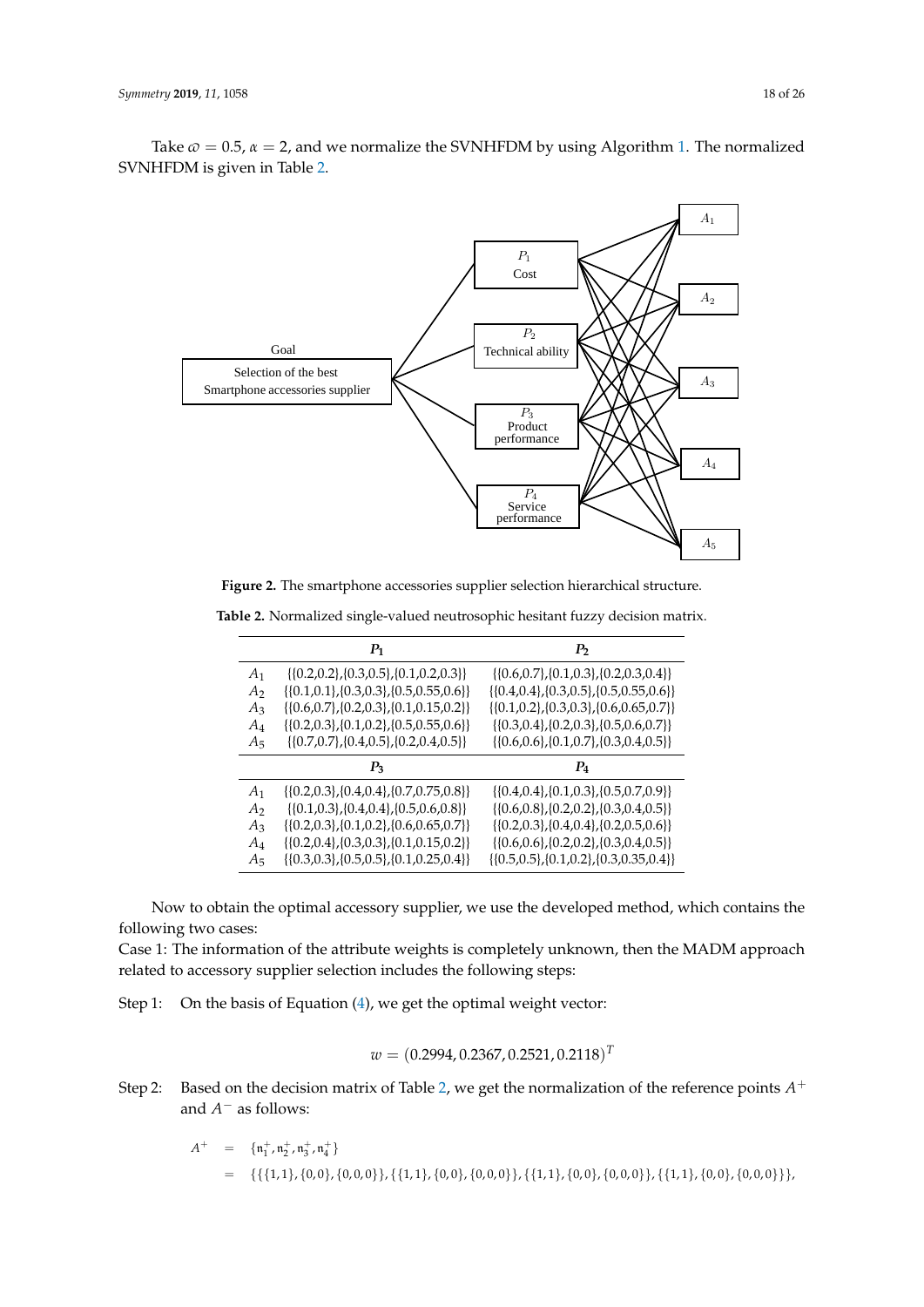- Step 3: On the basis of Equations [\(10\)](#page-8-3) and [\(12\)](#page-9-0), we determine the geometric distances  $d_i^+ = d(A_i, A^+)$ and  $d_i^- = d(A_i, A^-)$  for the alternative  $A_i (i = 1, 2, ..., 5)$  as shown in Table [3.](#page-18-0)
- Step 4: Use Equation [\(13\)](#page-9-1) to determine the relative closeness of each alternative  $A_i$  with respect to the single-valued neutrosophic hesitant fuzzy PIS  $A^+$ :

$$
RC(A_1) = 0.5251, RC(A_2) = 0.4896, RC(A_3) = 0.5394, RC(A_4) = 0.5600, RC(A_5) = 0.5927.
$$

<span id="page-18-0"></span>Step 5: On the basis of the relative closeness coefficients  $RC(A_i)$ , rank the alternatives  $A_i(i =$ 1, 2, . . . , 5):  $A_5 \succ A_4 \succ A_3 \succ A_1 \succ A_2$ . Thus, the optimal alternative (CPU supplier) is *A*5.

| Geometric Distance $A_1$ $A_2$ |                                        | $A_3$ | $A_4$ | $A_{5}$ |
|--------------------------------|----------------------------------------|-------|-------|---------|
| $d_i^+ = d(A_i, A^+)$          | 0.5142  0.5434  0.4974  0.4781  0.4279 |       |       |         |
| $d_i^- = d(A_i, A^-)$          | 0.5685 0.5212 0.5824 0.6086 0.6226     |       |       |         |

**Table 3.** The geometric distances for alternatives.

Case 2: The information of the attribute weights is partly known, and the known weight information is as follows:

$$
\Im = \{0.15 \le w_1 \le 0.2, 0.16 \le w_2 \le 0.18, 0.3 \le w_3 \le 0.35, 0.3 \le w_4 \le 0.45, \sum_{j=1}^{4} w_j = 1\}
$$

Step 1: Use the model (M-2) to establish the single-objective programming model as follows:

$$
(M-2)\begin{cases} \max D(w) = 5.6368w_1 + 4.4554w_2 + 4.7465w_3 + 3.9864w_4\\ \text{s.t. } w \in \Im, w_j \ge 0, j = 1, 2, 3, 4, \sum_{j=1}^4 w_j = 1 \end{cases}
$$

By solving this model, we obtain the attributes weight vector:

$$
w = (0.2000, 0.1600, 0.3400, 0.3000)^T
$$

Step 2: According to the decision matrix of Table [2,](#page-17-1) the normalization of the reference points  $A^+$  and *A* − can be obtained as follows:

$$
A^{+} = \{n_{1}^{+}, n_{2}^{+}, n_{3}^{+}, n_{4}^{+}\}\
$$
  
= { $\{\{1,1\}, \{0,0\}, \{0,0,0\}\}, \{\{1,1\}, \{0,0\}, \{0,0,0\}\}, \{\{1,1\}, \{0,0\}, \{0,0,0\}\}, \{\{1,1\}, \{0,0\}, \{0,0,0\}\}\},$ 

$$
A^{-} = \{n_1^-, n_2^-, n_3^-, n_4^-\}
$$
  
= {{(0,0}, {1,1}, {1,1,1}}, {0,0}, {1,1}, {1,1,1}, {0,0}, {1,1}, {1,1,1}, {1,0,0}, {1,1,1}, {1,1,1}, \}

- Step 3: Based on Equations [\(10\)](#page-8-3) and [\(12\)](#page-9-0), we determine the geometric distances  $d(A_i, A^+)$  and  $d(A_i, A^-)$  for the alternative  $A_i (i = 1, 2, \ldots, 5)$  as shown in Table [4.](#page-19-0)
- Step 4: Use Equation [\(13\)](#page-9-1) to determine the relative closeness of each alternative  $A_i$  with respect to the single-valued neutrosophic hesitant fuzzy PIS  $A^+$ :

$$
RC(A_1) = 0.4972, RC(A_2) = 0.5052, RC(A_3) = 0.5199, RC(A_4) = 0.5808, RC(A_5) = 0.5883.
$$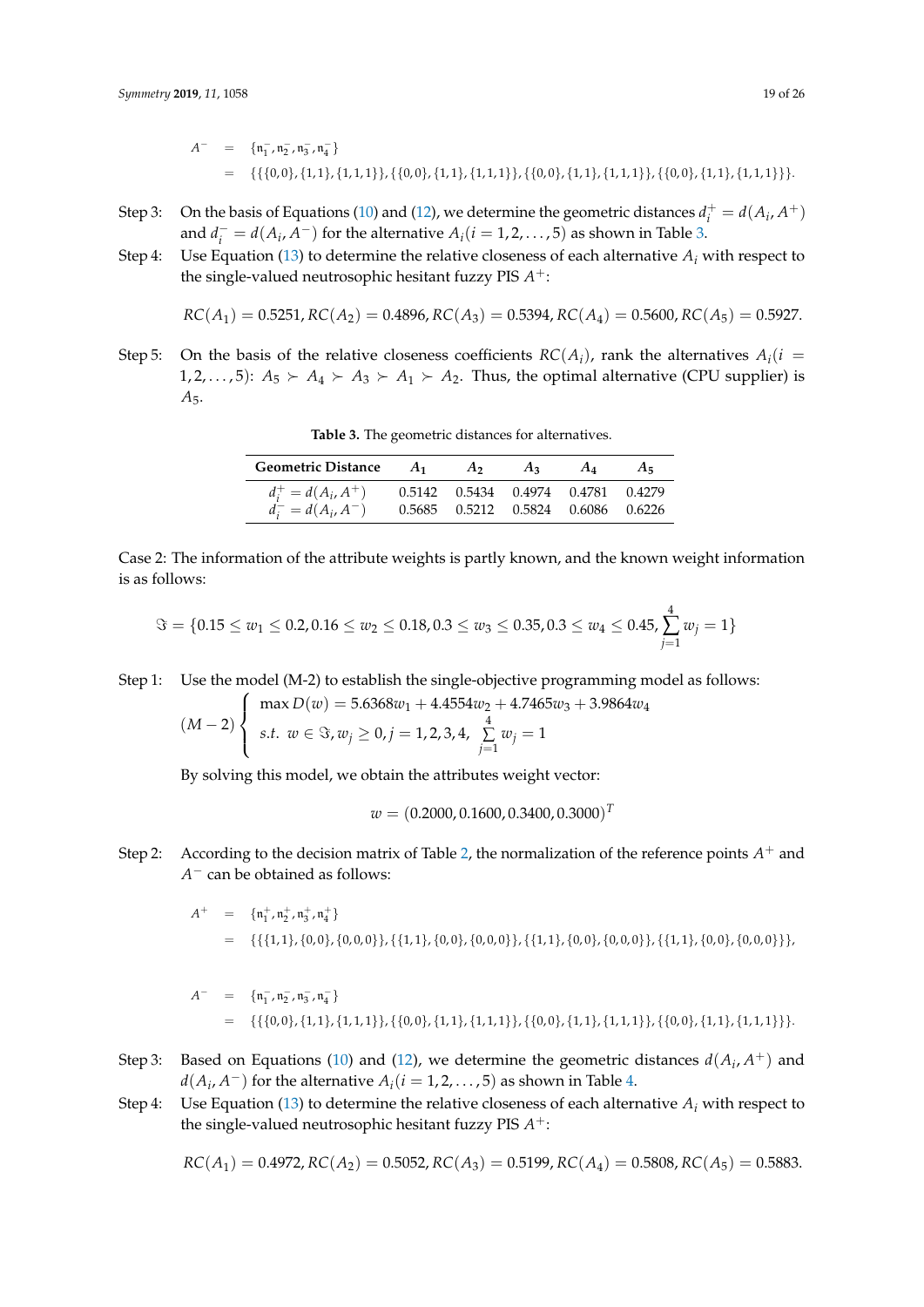<span id="page-19-0"></span>Taking  $\varphi = 0.5$ , we normalize the single-valued neutrosophic hesitant fuzzy decision matrix and compute the closeness coefficient of the alternatives with the different values of *α*. The comparison results are given in Figure [3.](#page-19-1)

Geometric Distance  $A_1$   $A_2$   $A_3$   $A_4$   $A_5$  $d(A_i, A_j)$ <sup>+</sup>) 0.5446 0.5244 0.5220 0.4534 0.4341  $d(A_i, A_j)$ −) 0.5385 0.5355 0.5652 0.6281 0.6202

**Table 4.** The geometric distances for alternatives.

<span id="page-19-1"></span>

**Figure 3.** Comparison of the closeness coefficient of the alternative.

The analysis process under interval neutrosophic hesitant fuzzy circumstances:

In the above smartphone accessories supplier selection problem, if the information provided by the experts is indicated in INHFEs, as in Table [5.](#page-22-0) Then, to choose the optimal CPU supplier, we proceed to use the developed approach.

Take  $\varphi = 0.5$ ,  $\alpha = 2$ , and we normalize the INHFDM by using Algorithm [2.](#page-12-0) The normalized INHFDM is given in Table [6.](#page-22-1)

Case 1: The information of the attribute weights is completely unknown , then the MADM method of accessory supplier selection consists of the following steps:

Step 1: On the basis of Equation [\(14\)](#page-15-0), we get the optimal weight vector:

*w* = {0.2963, 0.2562, 0.2388, 0.2087}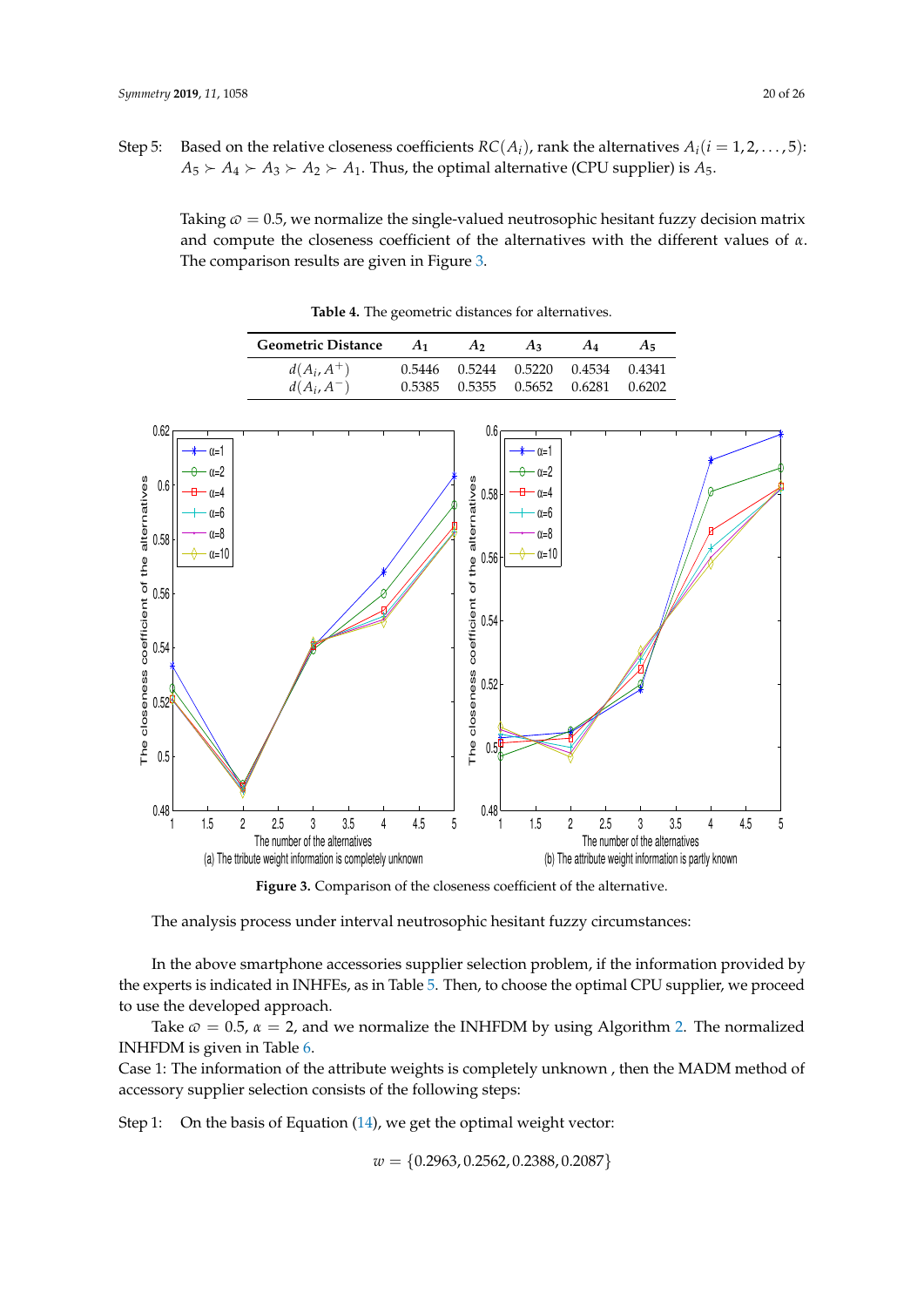- Step 2: According to the decision matrix of Table [6,](#page-22-1) the normalization of the reference points  $\tilde{A}^+$  and  $\tilde{A}^-$  can be obtained as follows:
	- $\tilde{A}^+ = \{\tilde{\mathfrak{n}}^+_1, \tilde{\mathfrak{n}}^+_2, \tilde{\mathfrak{n}}^+_3, \tilde{\mathfrak{n}}^+_4\}$  $= {\{ \{\{[1,1], [1,1]\}, \{[0,0], [0,0]\}, \{[0,0], [0,0], [0,0]\}\}, \{\{[1,1], [1,1]\}, \{[0,0], [0,0]\}, [0,0]\}, \{[0,0], [0,0]\} \}}$  $\{\{[1,1],[1,1]\},\{[0,0],[0,0]\},\{[0,0],[0,0],[0,0]\}\},\{\{[1,1],[1,1]\},\{[0,0],[0,0]\},\{[0,0],[0,0]\}\}\},$

$$
\tilde{A}^{-} = \{\tilde{\mathfrak{n}}_{1}^{-}, \tilde{\mathfrak{n}}_{2}^{-}, \tilde{\mathfrak{n}}_{3}^{-}, \tilde{\mathfrak{n}}_{4}^{-}\}
$$
\n
$$
= \{\{\{[0,0], [0,0]\}, \{[1,1], [1,1]\}, \{[1,1], [1,1], [1,1]\}\}, \{\{[0,0], [0,0]\}, \{[1,1], [1,1]\}, \{[1,1], [1,1]\}\}, \{\{[0,0], [0,0]\}, \{[1,1], [1,1], [1,1]\}\} \}.
$$

- Step 3: Based on Equations [\(15\)](#page-16-2) and [\(17\)](#page-16-3), we determine the geometric distances  $\tilde{d}(A_i, A^-)$  and  $\tilde{d}(A_i,A^+)$  for the alternative  $A_i(i=1,2,\ldots,5)$  as shown in Table [7.](#page-23-1)
- Step 4: Use Equation [\(19\)](#page-16-4) to determine the relative closeness of each alternative  $\tilde{A}_i$  with respect to the interval neutrosophic hesitant fuzzy PIS  $\tilde{A}^+$ :

$$
RC(\tilde{A}_1) = 0.5169, RC(\tilde{A}_2) = 0.4592, RC(\tilde{A}_3) = 0.4969, RC(\tilde{A}_4) = 0.5368, RC(\tilde{A}_5) = 0.5643.
$$

Step 5: Based on the relative closeness coefficients  $RC(\tilde{A}_i)$ , rank the alternatives  $A_i (i=1,2,\ldots,5)$ :  $A_5 \rightarrow A_4 \rightarrow A_1 \rightarrow A_3 \rightarrow A_2$ . Thus, the optimal alternative (CPU supplier) is  $A_5$ .

Case 2: The information of the attribute weights is partly known, and the known weight information is given as follows:

$$
\Im = \{0.15 \le w_1 \le 0.2, 0.16 \le w_2 \le 0.18, 0.3 \le w_3 \le 0.35, 0.3 \le w_4 \le 0.45, \sum_{j=1}^{4} w_j = 1\}
$$

Step 1: Use the model (M-4) to establish the single-objective programming model as follows: (*M* −

$$
4) \begin{cases} \max D(w) = 4.5556w_1 + 4.2000w_2 + 3.3222w_3 + 3.3111w_4\\ \text{s.t. } w \in \Im, w_j \ge 0, j = 1, 2, 3, 4, \sum_{j=1}^4 w_j = 1 \end{cases}
$$

By solving this model, we obtain the weight vector of attributes:

$$
w = \{0.2000, 0.1800, 0.3200, 0.3000\}
$$

Step 2: According to the decision matrix of Table [6,](#page-22-1) we can obtain the normalization of the reference points  $\tilde{A}^+$  and  $\tilde{A}^-$  as follows:

 $\tilde{A}^+ = \{\tilde{\mathfrak{n}}^+_1, \tilde{\mathfrak{n}}^+_2, \tilde{\mathfrak{n}}^+_3, \tilde{\mathfrak{n}}^+_4\}$ 

 $=\{\{\{[1,1],[1,1]\},\{[0,0],[0,0]\},\{[0,0],[0,0],[0,0]\}\},\{\{[1,1],[1,1]\},\{[0,0],[0,0]\},\{[0,0],[0,0]\}\},\$  $\{([1, 1], [1, 1]\}, \{[0, 0], [0, 0]\}, \{[0, 0], [0, 0], [0, 0]\}\}, \{([1, 1], [1, 1]\}, \{[0, 0], [0, 0]\}, \{[0, 0], [0, 0]\}\}\},$ 

$$
\tilde{A}^{-} = \{\tilde{\mathfrak{n}}_{1}^{-}, \tilde{\mathfrak{n}}_{2}^{-}, \tilde{\mathfrak{n}}_{3}^{-}, \tilde{\mathfrak{n}}_{4}^{-}\}\
$$
\n
$$
= \{\{\{[0,0], [0,0]\}, \{[1,1], [1,1]\}, \{[1,1], [1,1], [1,1]\}\}, \{\{[0,0], [0,0]\}, \{[1,1], [1,1]\}, \{[1,1], [1,1]\}\}, \{\{[0,0], [0,0]\}, \{[1,1], [1,1], [1,1]\}\}\}.
$$

Step 3: Use Equations [\(15\)](#page-16-2) and [\(17\)](#page-16-3) to determine the geometric distances  $\tilde{d}(A_i, A^+)$  and  $\tilde{d}(A_i, A^-)$ for the alternative  $A_i$  ( $i = 1, 2, ..., 5$ ) as shown in Table [8.](#page-23-2)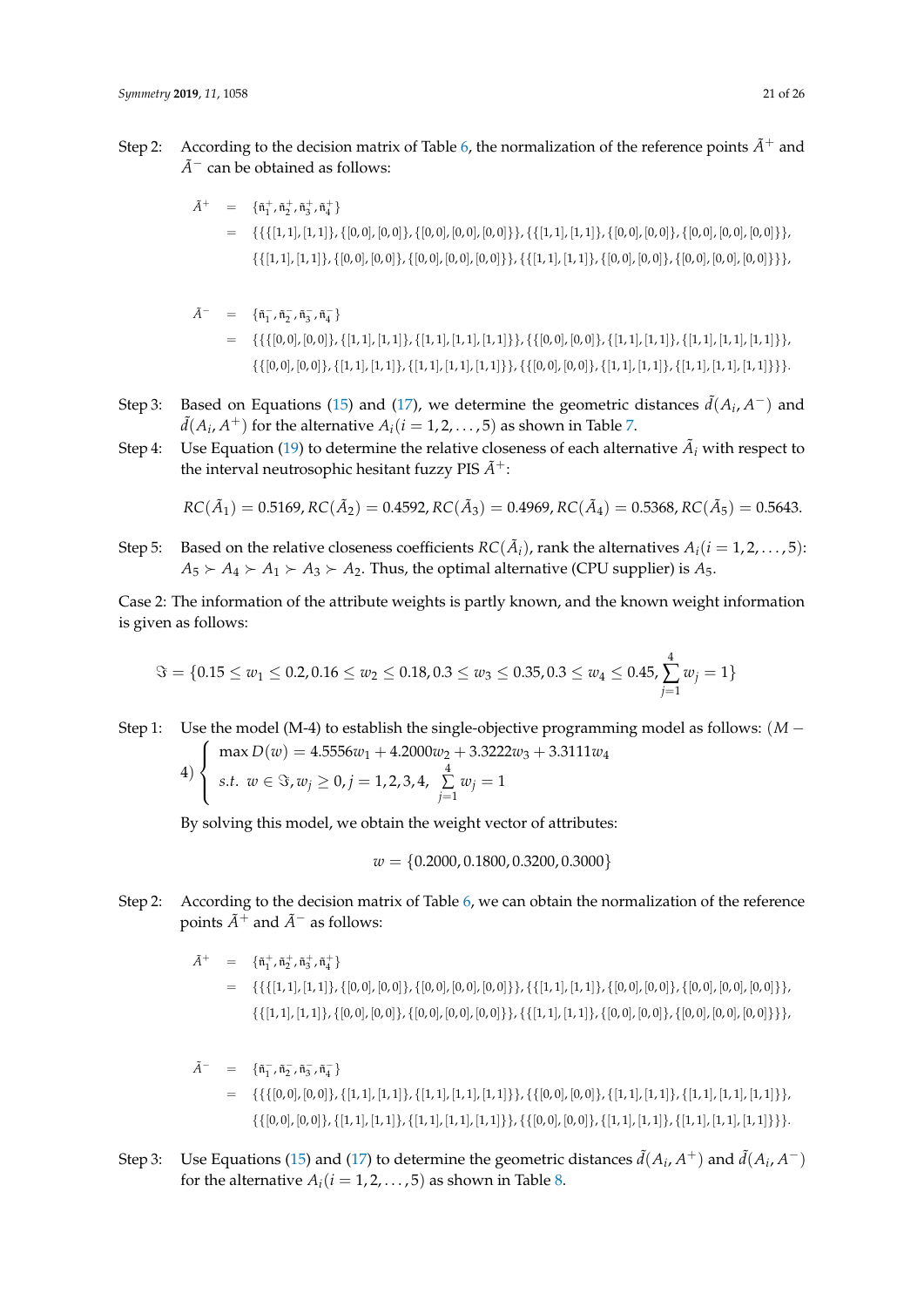Step 4: Use Equation [\(19\)](#page-16-4) to determine the relative closeness of each alternative  $\tilde{A}_i$  with respect to the interval neutrosophic hesitant fuzzy PIS  $\tilde{A}^+$ :

$$
RC(\tilde{A}_1) = 0.4955, RC(\tilde{A}_2) = 0.4729, RC(\tilde{A}_3) = 0.4803, RC(\tilde{A}_4) = 0.5536, RC(\tilde{A}_5) = 0.5607.
$$

Step 5: According to the relative closeness coefficients  $RC(\tilde{A}_i)$ , rank the alternatives  $A_i(i)$ 1, 2, . . . , 5):  $A_5 \succ A_4 \succ A_1 \succ A_3 \succ A_2$ . Thus, the optimal alternative (CPU supplier) is *A*5.

Taking  $\varpi = 0.5$ , we normalize the interval neutrosophic hesitant fuzzy decision matrix and compute the closeness coefficient of the alternatives with the different values of *α*. The comparison results are given in Figure [4.](#page-21-0)

<span id="page-21-0"></span>

**Figure 4.** Comparison of the closeness coefficient of the alternative.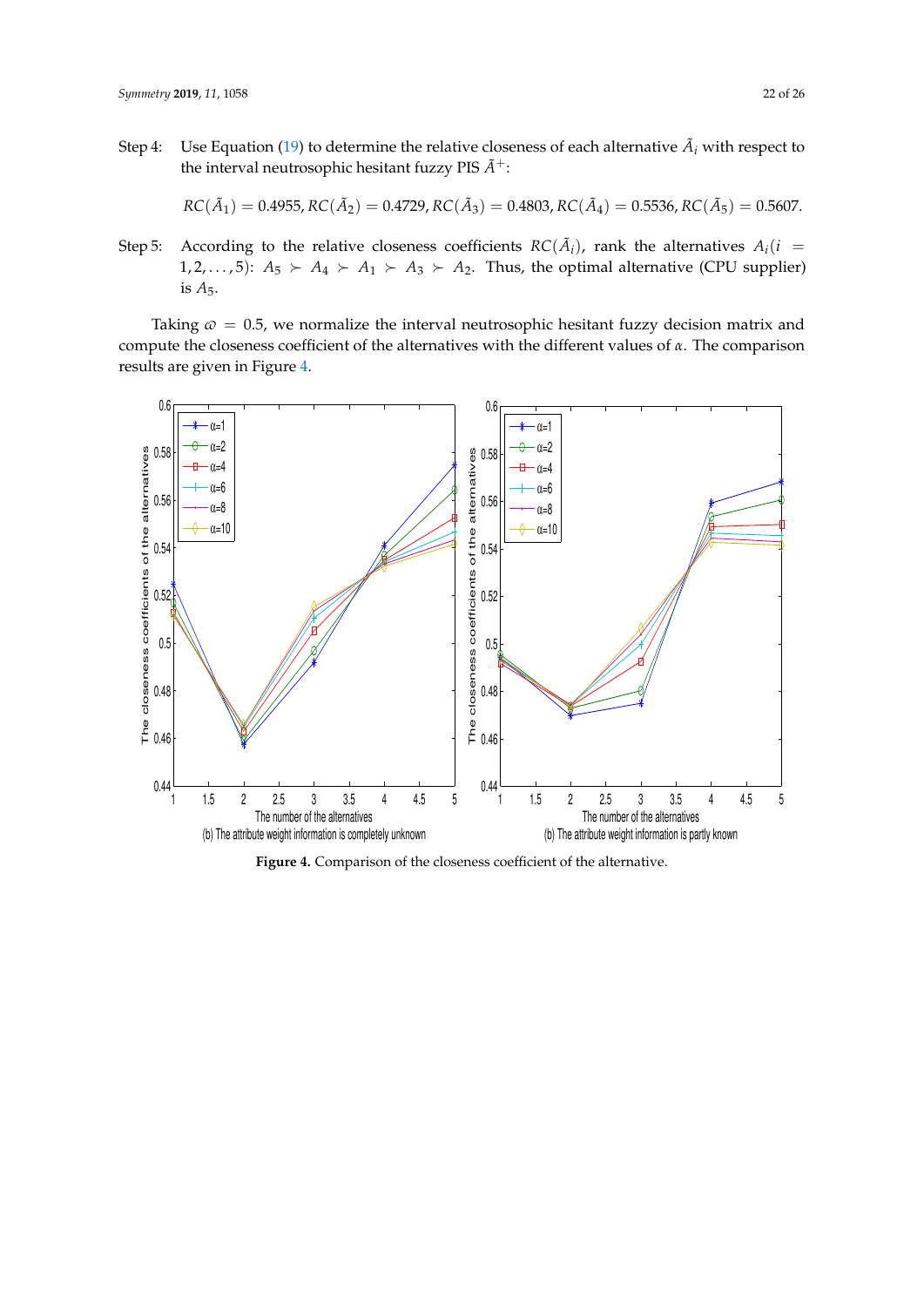| A <sub>1</sub> | $\{([0.2, 0.3]\}, [0.3, 0.4], [0.5, 0.7]\}, [0.1, 0.3], [0.2, 0.5], [0.3, 0.6]\}$      | $\{([0.6, 0.8], [0.7, 0.9], [[0.1, 0.2], [0.3, 0.5], [[0.2, 0.3], [0.4, 0.5]]\}$                   |
|----------------|----------------------------------------------------------------------------------------|----------------------------------------------------------------------------------------------------|
| A <sub>2</sub> | $\{([0.1, 0.3]), \{[0.3, 0.5]\}, \{[0.5, 0.7], [0.6, 0.8]\}\}\$                        | $\{([0.4, 0.6]), \{[0.3, 0.4], [0.5, 0.6]\}, \{[0.5, 0.7], [0.6, 0.8]\}\}\$                        |
| $A_3$          | $\{([0.6, 0.7], [0.7, 0.8], \{[0.2, 0.4], [0.3, 0.5]\}, \{[0.1, 0.3], [0.2, 0.4]\}\}\$ | $\{([0.1, 0.3], [0.2, 0.4], \{[0.3, 0.6]\}, \{[0.6, 0.8], [0.7, 0.9]\}\}\$                         |
| $A_4$          | $\{([0.2, 0.5], [0.3, 0.4], \{[0.1, 0.3], [0.2, 0.3]\}, \{[0.5, 0.6], [0.6, 0.7]\}\}\$ | $\{([0.3, 0.5], [0.4, 0.6], \{[0.2, 0.3], [0.3, 0.4]\}, \{[0.5, 0.7], [0.6, 0.8], [0.7, 0.9]\}\}\$ |
| $A_5$          | $\{([0.7, 0.8]\}, [0.4, 0.6], [0.5, 0.7]\}, [0.2, 0.3], [0.4, 0.6], [0.5, 0.7]\}$      | $\{([0.6, 0.8]), \{[0.1, 0.3], [0.7, 0.8]\}, \{[0.3, 0.4], [0.5, 0.6]\}\}$                         |
|                |                                                                                        |                                                                                                    |
|                |                                                                                        |                                                                                                    |
| $A_1$          | $\{([0.2, 0.4], [0.3, 0.5]\}, \{[0.4, 0.5]\}, \{[0.7, 0.8], [0.8, 0.9]\}\}\$           | $\{([0.4, 0.6], [[0.1, 0.2], [0.3, 0.4], [[0.5, 0.6], [0.7, 0.8], [0.8, 0.9]]\})$                  |
| A <sub>2</sub> | $\{([0.1, 0.3], [0.3, 0.5]\}, [[0.4, 0.6], [[0.5, 0.6], [0.6, 0.7], [0.8, 0.9]]\}$     | $\{([0.6, 0.7], [0.8, 0.9], \{[0.2, 0.5]\}, [0.3, 0.5], [0.5, 0.7]\}\$                             |
| $A_3$          | $\{([0.2, 0.3], [0.3, 0.4], \{[0.1, 0.3], [0.2, 0.4]\}, \{[0.6, 0.8], [0.7, 0.9]\}\}\$ | $\{([0.2, 0.4], [0.3, 0.5]\}, \{[0.4, 0.6]\}, \{[0.2, 0.3], [0.5, 0.7], [0.6, 0.8]\}\}\$           |
| $A_4$          | $\{([0.2, 0.3], [0.4, 0.5], \{[0.3, 0.6]\}, \{[0.1, 0.4], [0.2, 0.5]\}\}\$             | $\{([0.6, 0.8]), \{[0.2, 0.3]\}, \{[0.3, 0.4], [0.5, 0.6]\}\}\$                                    |

**Table 5.** Interval neutrosophic hesitant fuzzy decision matrix.

**Table 6.** Normalized interval neutrosophic hesitant fuzzy decision matrix.

<span id="page-22-1"></span><span id="page-22-0"></span>

| A1      | $\{([0.2, 0.3], [0.2, 0.3], \{[0.3, 0.4], [0.5, 0.7], \{[0.1, 0.3\}, [0.2, 0.5], [0.3, 0.6]\}\}$      | $\{([0.6, 0.8],[0.7, 0.9],[0.1, 0.2],[0.3, 0.5],[0.2, 0.3],[0.3, 0.4],[0.4, 0.5]\}\$                 |
|---------|-------------------------------------------------------------------------------------------------------|------------------------------------------------------------------------------------------------------|
| A۰      | {{[0.1,0.3],[0.1,0.3]},{[0.3,0.5],[0.3,0.5]},{[0.5,0.7],[0.55,0.75],[0.6,0.8]}}                       | $\{([0.4, 0.6], [0.4, 0.6], [[0.3, 0.4], [0.5, 0.6], [[0.5, 0.7], [0.55, 0.75], [0.6, 0.8]]\}$       |
| А٠      | $\{([0.6, 0.7], [0.7, 0.8]\}, \{[0.2, 0.4], [0.3, 0.5]\}, \{[0.1, 0.3], [0.15, 0.35], [0.2, 0.4]\}\}$ | $\{([0.1, 0.3], [0.2, 0.4], \{[0.3, 0.6], [0.3, 0.6]\}, \{[0.6, 0.8], [0.65, 0.85], [0.7, 0.9]\}\}$  |
| Ал      | $\{([0.2, 0.5], [0.3, 0.4], \{[0.1, 0.3], [0.2, 0.3]\}, \{[0.5, 0.6], [0.55, 0.65], [0.6, 0.7]\}\}$   | $\{([0.3, 0.5], [0.4, 0.6], \{[0.2, 0.3], [0.3, 0.4]\}, \{[0.5, 0.7], [0.6, 0.8], [0.7, 0.9]\}\}\$   |
| A5      | $\{([0.7, 0.8], [0.7, 0.8], \{[0.4, 0.6], [0.5, 0.7]\}, \{[0.2, 0.3], [0.4, 0.6], [0.5, 0.7]\}\}\$    | $\{([0.6, 0.8], [0.6, 0.8], \{[0.1, 0.3], [0.7, 0.8]\}, \{[0.3, 0.4], [0.4, 0.5], [0.5, 0.6]\}\}$    |
|         |                                                                                                       |                                                                                                      |
| $A_1$   | $\{[0.2, 0.4], [0.3, 0.5], [0.4, 0.5], [0.4, 0.5], [0.7, 0.8], [0.75, 0.85], [0.8, 0.9]\}$            | $\{([0.4, 0.6],[0.4, 0.6],[0.1, 0.2],[0.3, 0.4],[0.5, 0.6],[0.7, 0.8],[0.8, 0.9]\}\$                 |
| $A_{2}$ | $\{([0.1, 0.3], [0.3, 0.5]\}, \{[0.4, 0.6], [0.4, 0.6]\}, \{[0.5, 0.6], [0.6, 0.7], [0.8, 0.9]\}\}$   | $\{([0.6, 0.7], [0.8, 0.9], \{[0.2, 0.5], [0.2, 0.5]\}, \{[0.3, 0.5], [0.4, 0.6], [0.5, 0.7]\}\}\$   |
| Aз      | $\{([0.2, 0.3], [0.3, 0.4], \{[0.1, 0.3], [0.2, 0.4]\}, \{[0.6, 0.8], [0.65, 0.85], [0.7, 0.9]\}\}\$  | $\{([0.2, 0.4], [0.3, 0.5], \{[0.4, 0.6], [0.4, 0.6]\}, \{[0.2, 0.3], [0.5, 0.7], [0.6, 0.8]\}\}\$   |
| Aл      | $\{([0.2, 0.3], [0.4, 0.5]\}, \{[0.3, 0.6], [0.3, 0.6]\}, \{[0.1, 0.4], [0.15, 0.45], [0.2, 0.5]\}\}$ | $\{([0.6, 0.8], [0.6, 0.8], \{[0.2, 0.3], [0.2, 0.3]\}, \{[0.3, 0.4], [0.4, 0.5], [0.5, 0.6]\}\}$    |
| A5      | $\{([0.3, 0.5],[0.3, 0.5],[0.5, 0.6],[0.5, 0.6],[0.1, 0.3],[0.25, 0.4],[0.4, 0.5]\}\$                 | $\{([0.5, 0.7], [0.5, 0.7], \{[0.1, 0.3], [0.2, 0.5]\}, \{[0.3, 0.5], [0.35, 0.65], [0.4, 0.8]\}\}\$ |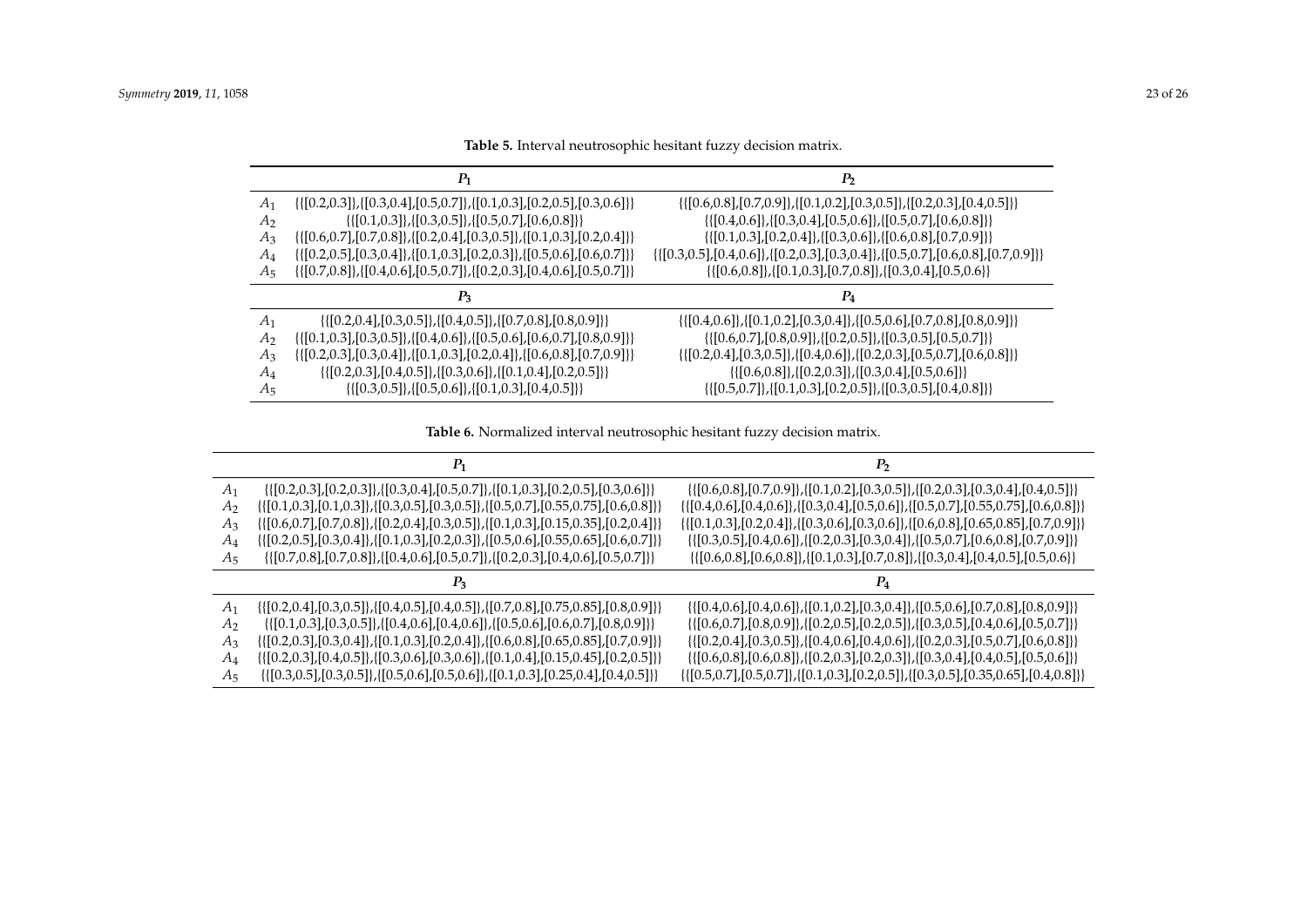<span id="page-23-1"></span>

| <b>Geometric Distance</b> | $A_1$ | A <sub>2</sub> | $A_3$ | $A_{\Lambda}$                      | A5 |
|---------------------------|-------|----------------|-------|------------------------------------|----|
| $\tilde{d}(A_i, A^+)$     |       |                |       | 0.5169 0.5711 0.5361 0.4952 0.4625 |    |
| $\tilde{d}(A_i, A^-)$     |       |                |       | 0.5531 0.4849 0.5295 0.5740 0.5991 |    |

**Table 7.** The geometric distances for alternatives.

| 0.5169 0.5711 0.5361 0.4952 0.4625                          | Geometric Distance | $A_1$ | A <sub>2</sub> | $A_3$ | A4 | A <sub>5</sub> |
|-------------------------------------------------------------|--------------------|-------|----------------|-------|----|----------------|
|                                                             | $d(A_i, A^+)$      |       |                |       |    |                |
| $\tilde{d}(A_i, A^-)$<br>0.5531 0.4849 0.5295 0.5740 0.5991 |                    |       |                |       |    |                |

**Table 8.** The geometric distances for alternatives.

<span id="page-23-2"></span>

| <b>Geometric Distance</b>                      | $A_1$ | A <sub>2</sub>                                                           | $A_3$ | $A_{\Lambda}$ | A5 |
|------------------------------------------------|-------|--------------------------------------------------------------------------|-------|---------------|----|
| $\tilde{d}(A_i, A^+)$<br>$\tilde{d}(A_i, A^-)$ |       | 0.5406 0.5562 0.5569 0.4752 0.4653<br>0.5310 0.4990 0.5147 0.5894 0.5938 |       |               |    |

#### *3.1. Comparative Analysis*

Zhao et al. [\[31\]](#page-25-11) generalized the minimum deviation method to accommodate hesitant fuzzy values for solving the decision-making problems. We have used this approach on the above illustrative example and compared the decision results with proposed approach of this paper for SNHFSs. In the approach of Zhao et al., assume that the subjective preference values to all the alternatives  $A_j$   $(j = 1, 2, 3, 4, 5)$  assigned by the experts are:  $s_1 = \{ \{0.3, 0.4\}, \{0.2, 0.5\}, \{0.1, 0.3, 0.7\} \}$ ,  $s_2 = \{ \{0.2, 0.7\}, \{0.1, 0.9\}, \{0.3, 0.6\} \}$ ,  $s_3 = \{\{0.8\}, \{0.5, 0.8\}, \{0.4, 0.7, 0.9\}\}, s_4 = \{\{0.1, 0.4\}, \{0.6\}, \{0.5, 0.7, 0.8\}\}$  and  $s_5 = \{\{0.3\}, \{0.4, 0.6\},$  $\{0.2, 0.4\}$ . Also  $\tilde{s}_1 = \{ \{ [0.3, 0.5], [0.4, 0.6] \}, \{ [0.2, 0.3], [0.5, 0.7] \}, \{ [0.1, 0.2], [0.3, 0.4], [0.7, 0.9] \} \}$ ,  $\tilde{s}_2 =$  $\{ \{ [0.2, 0.3], [0.7, 0.9] \}, \{ [0.1, 0.4], [0.7, 0.9] \}, \{ [0.3, 0.4], [0.6, 0.8] \} \},$  $\tilde{s}_3$  $\{ \{ [0.8, 0.9] \}, \{ [0.5, 0.6], [0.8, 0.9] \}, \{ [0.4, 0.6], [0.7, 0.9], [0.6, 0.7] \} \}, \tilde{s}_4$  =  $\{([0.1, 0.4], [0.4, 0.5]\}, \{[0.6, 0.7]\}, \{[0.5, 0.7], [0.7, 0.8], [0.8, 0.9]\}\}$  and  $\tilde{s}_5 = \{([0.3, 0.5]\}, \{[0.4, 0.5],$  $[0.6, 0.8]$ ,  $\{ [0.2, 0.3]$ ,  $[0.4, 0.7]$ .

The results corresponding to these approaches are summarized in Table [9.](#page-23-3)

**Table 9.** Comparative analysis.

<span id="page-23-3"></span>

| Methods                        |  |  | <b>Score of Alternatives</b>       |  | <b>Ranking of Alternatives</b>                |
|--------------------------------|--|--|------------------------------------|--|-----------------------------------------------|
| Zhao et al. [31] for SVNHFS    |  |  | 0.4431 0.4025 0.4941 0.5073 0.5691 |  | $A_5 \succ A_4 \succ A_3 \succ A_1 \succ A_2$ |
| Our proposed method for SVNHFS |  |  | 0.5251 0.4896 0.5394 0.5600 0.5927 |  | $A_5 \succ A_4 \succ A_3 \succ A_1 \succ A_2$ |
| Zhao et al. [31] for INHFS     |  |  | 0.4559 0.4206 0.4255 0.5334 0.5791 |  | $A_5 \succ A_4 \succ A_1 \succ A_3 \succ A_2$ |
| Our proposed method for INHFS  |  |  | 0.5169 0.4592 0.4969 0.5368 0.5643 |  | $A_5 \succ A_4 \succ A_1 \succ A_3 \succ A_2$ |

From this comparative study, the results obtained by the approach [\[31\]](#page-25-11) coincide with the proposed one which validates the proposed approach. The main reason is that in approach [\[31\]](#page-25-11), the subjective preferences are taken into account to serve as decision information and will have a positive effect on the final decision results. Hence, the proposed approach can be suitably used to solve the MADM problems. The advantages of our proposed method are as follows: (1) The developed approach has good flexibility and extension. (2) The SNHFSs of developed approach availably depicts increasingly general decision-making situations. (3) With the aid of the maximizing deviation and TOPSIS, the developed approach uses the satisfaction level of the alternative to the ideal solutions to make the decision.

#### <span id="page-23-0"></span>**4. Conclusions**

SNHFS is a suitable tool for dealing with the obscurity of an expert's judgments over alternatives according to attributes. SNHFSs are useful for representing the hesitant assessments of the experts, and remains the edge of SNSs and HFSs, which accommodates an increasingly complex MADM situation. SNHFS (by combining SNS and HFS) as an extended format represents some general hesitant scenarios. In this paper, firstly we have developed the normalization method and the distance measures of SNHFSs and further, to obtain the attribute optimal relative weights, we have proposed a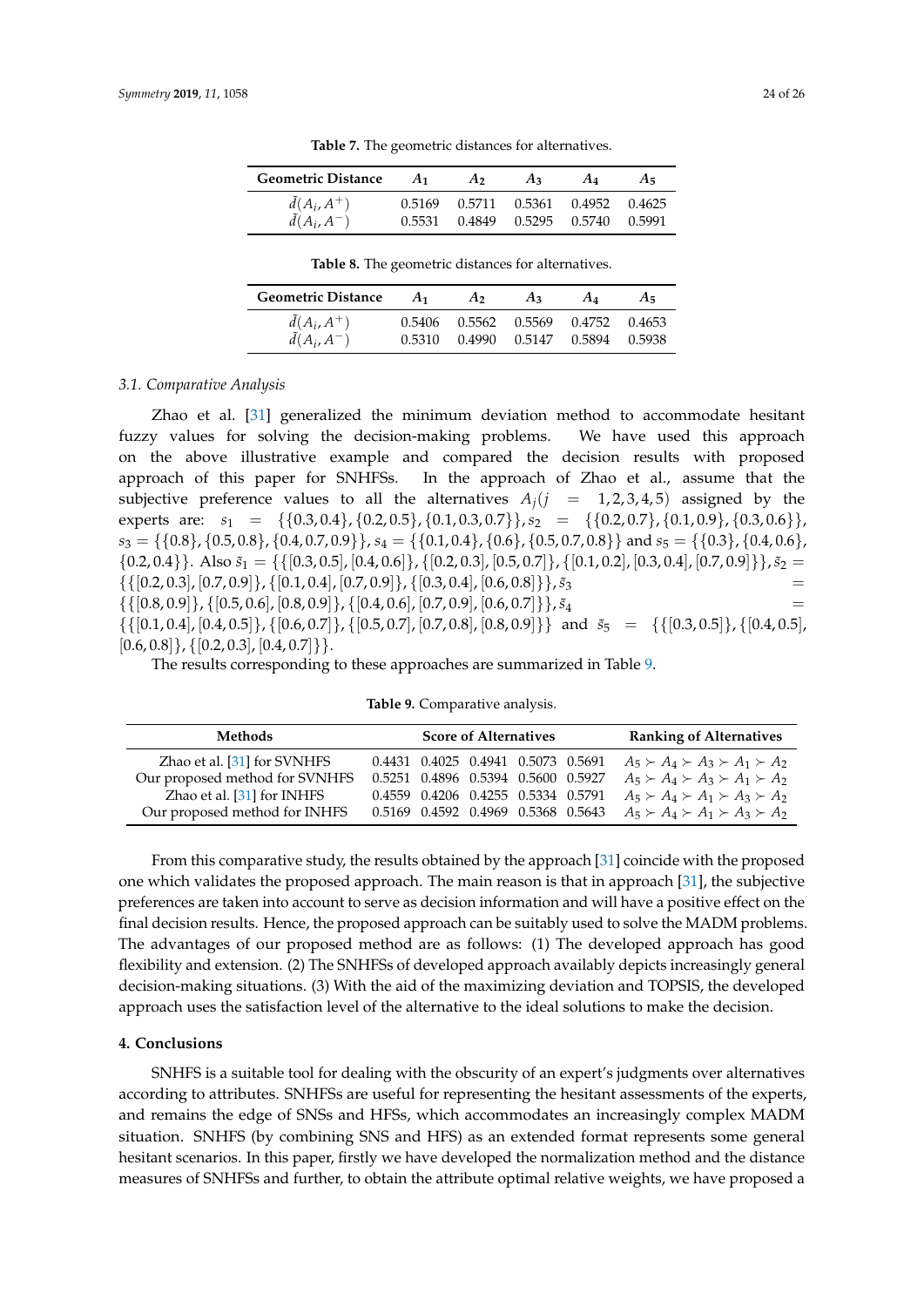decision-making approach called the maximizing deviation method with SNHFSs including SVNHFSs and INHFSs. Secondly, we have developed a new approach based on TOPSIS to solve MADM problems under SNHFS environment (SVNHFS and INHFS). Finally, we have illustrated the applicability and effectiveness of the developed method with a smartphone accessories supplier selection problem. In future work, we will extend the proposed approach of SNHFSs to other areas, such as pattern recognition, medical diagnosis, clustering analysis, and image processing.

**Author Contributions:** M.A. and S.N. developed the theory and performed the computations. F.S. verified the analytical methods.

**Conflicts of Interest:** The authors declare that they have no conflict of interest regarding the publication of the research article.

#### **References**

- <span id="page-24-0"></span>1. Smarandache, F. *A Unifying Field in Logics. Neutrosophy: Neutrosophic Probability, Set and Logic*; American Research Press: Rehoboth, DE, USA, 1999.
- <span id="page-24-1"></span>2. Smarandache, F. *Neutrosophy. Neutrosophic Probability, Set, and Logic, ProQuest Information & Learning*; American Research Press: Ann Arbor, Michigan, USA, 1998; Volume 105, pp. 118–123.
- <span id="page-24-2"></span>3. Wang, H.; Smarandache, F.; Zhang, Y.Q.; Sunderraman, R. Single-valued neutrosophic sets. *Multispace Multistruct.* **2010**, *4*, 410–413.
- <span id="page-24-3"></span>4. Ye, J. A multi-criteria decision making method using aggregation operators for simplified neutrosophic sets. *J. Intell. Fuzzy Syst.* **2014**, *26*, 2459–2466.
- <span id="page-24-4"></span>5. Torra, V.; Narukawa, Y. On hesitant fuzzy sets and decision. In Proceedings of the 18th IEEE International Conference on Fuzzy Systems, Jeju Island, Korea, 20–24 August 2009; pp. 1378–1382.
- <span id="page-24-5"></span>6. Zadeh, L.A. Fuzzy sets. *Inf. Control* **1965**, *8*, 338–353.
- <span id="page-24-6"></span>7. Ye, J. Multiple-attribute decision making method under a single valued neutrosophic hesitant fuzzy environment. *J. Intell. Syst.* **2015**, *24*, 23–36.
- <span id="page-24-7"></span>8. Liu, C.F.; Luo, Y.S. New aggregation operators of single-valued neutrosophic hesitant fuzzy set and their application in multi-attribute decision making. *Pattern Anal. Appl.* **2019**, *22*, 417–427 .
- <span id="page-24-8"></span>9. Sahin, R.; Liu, P. Correlation coefficient of single-valued neutrosophic hesitant fuzzy sets and its applications in decision making. *Neural Comput. Appl.* **2017**, *28*, 1387–1395.
- <span id="page-24-9"></span>10. Li, X.; Zhang, X. Single-valued neutrosophic hesitant fuzzy Choquet aggregation operators for multi-attribute decision making. *Symmetry* **2018**, *10*, 50.
- <span id="page-24-10"></span>11. Juan-juan, P.; Jian-qiang, W.; Jun-hua, H. Multi-criteria decision making approach based on single-valued neutrosophic hesitant fuzzy geometric weighted choquet integral heronian mean operator. *J. Intell. Fuzzy Syst.* **2018**, 1–14, doi:10.3233/JIFS-18249.
- <span id="page-24-11"></span>12. Wang, R.; Li, Y. Generalized single-valued neutrosophic hesitant fuzzy prioritized aggregation operators and their applications to multiple criteria decision making. *Information* **2018**, *9*, 10.
- <span id="page-24-12"></span>13. Akram, M.; Adeel, A.; Alcantud, J.C.R. Group decision making methods based on hesitant *N*-soft sets. *Expert Syst. Appl.* **2019**, *115*, 95–105.
- 14. Akram, M.; Adeel, A. TOPSIS approach for MAGDM based on interval-valued hesitant fuzzy *N*-soft environment. *Int. J. Fuzzy Syst.* **2019**, *21*, 993–1009.
- 15. Akram, M.; Adeel, A.; Alcantud, J.C.R. Hesitant Fuzzy N-Soft Sets: A New Model with Applications in Decision-Making. *J. Intell. Fuzzy Syst.* **2019**, doi:10.3233/JIFS-181972, 2019.
- <span id="page-24-13"></span>16. Akram, M.; Naz, S. A Novel Decision-Making Approach under Complex Pythagorean Fuzzy Environment. *Math. Comput. Appl.* **2019**, *24* 73, doi:10.3390/mca24030073.
- <span id="page-24-14"></span>17. Naz, S.; Ashraf, S.; Akram, M. A novel approach to decision making with Pythagorean fuzzy information. *Mathematics* **2018**, *6*, 95.
- 18. Naz, S.; Ashraf, S.; Karaaslan, F. Energy of a bipolar fuzzy graph and its application in decision making. *Italian J. Pure Appl. Math.* **2018**, *40*, 339–352.
- <span id="page-24-15"></span>19. Naz, S; Akram, M. Novel decision making approach based on hesitant fuzzy sets and graph theory. *Comput. Appl. Math.* **2018**, doi:10.1007/s40314-019-0773-0.